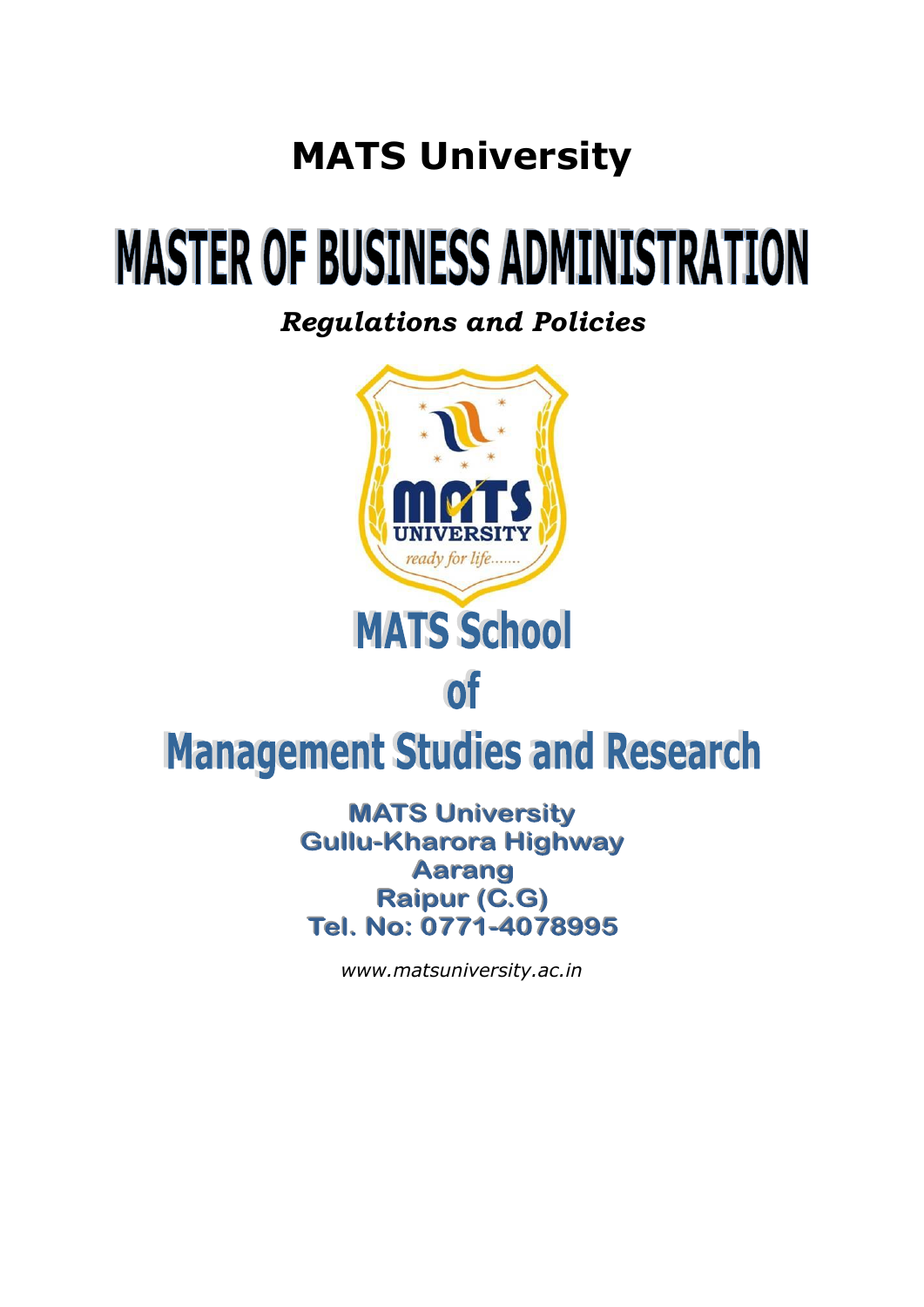# *Contents*

| S.No.                                 |     | <b>Particulars</b>                         | Page No. |  |  |
|---------------------------------------|-----|--------------------------------------------|----------|--|--|
| <b>01. Regulations &amp; Policies</b> |     | $04 - 08$                                  |          |  |  |
|                                       | A.  | Introduction to the Course                 | 04       |  |  |
|                                       |     | B. Scope and Content                       | 04       |  |  |
|                                       | C.  | <b>Eligibility for Admission</b>           | 05       |  |  |
|                                       | D.  | 05                                         |          |  |  |
|                                       | F., | <b>Assessment and Examination</b>          | 05       |  |  |
|                                       |     | F. Eligibility for Pass                    | 06       |  |  |
|                                       |     | G. Classification of Successful Candidates | 07       |  |  |
|                                       |     | H. Award of Qualification                  | 07       |  |  |
|                                       |     | I. Academic Integrity and Ethics           | 07       |  |  |
|                                       |     | J. Attendance                              | 08       |  |  |
|                                       |     | K. General Guidelines                      | 08       |  |  |

|  | 02. Curriculum Matrix | $09 - 11$ |
|--|-----------------------|-----------|
|  | A. Semester I         | 09        |
|  | B. Semester II        | 09        |
|  | C. Semester III       | 10        |
|  | D. Semester IV        |           |

|  | 03. Syllabus                        | $12 - 82$ |
|--|-------------------------------------|-----------|
|  | A. Details Syllabus of Semester I   | $12 - 30$ |
|  | B. Details Syllabus of Semester II  | $31 - 47$ |
|  | C. Details Syllabus of Semester III | $48 - 66$ |
|  | D. Details Syllabus of Semester IV  | $67 - 82$ |

**Note: This Regulations, Curriculum Matrix and Syllabus is applicable from the MBA Batch: 2015-2016**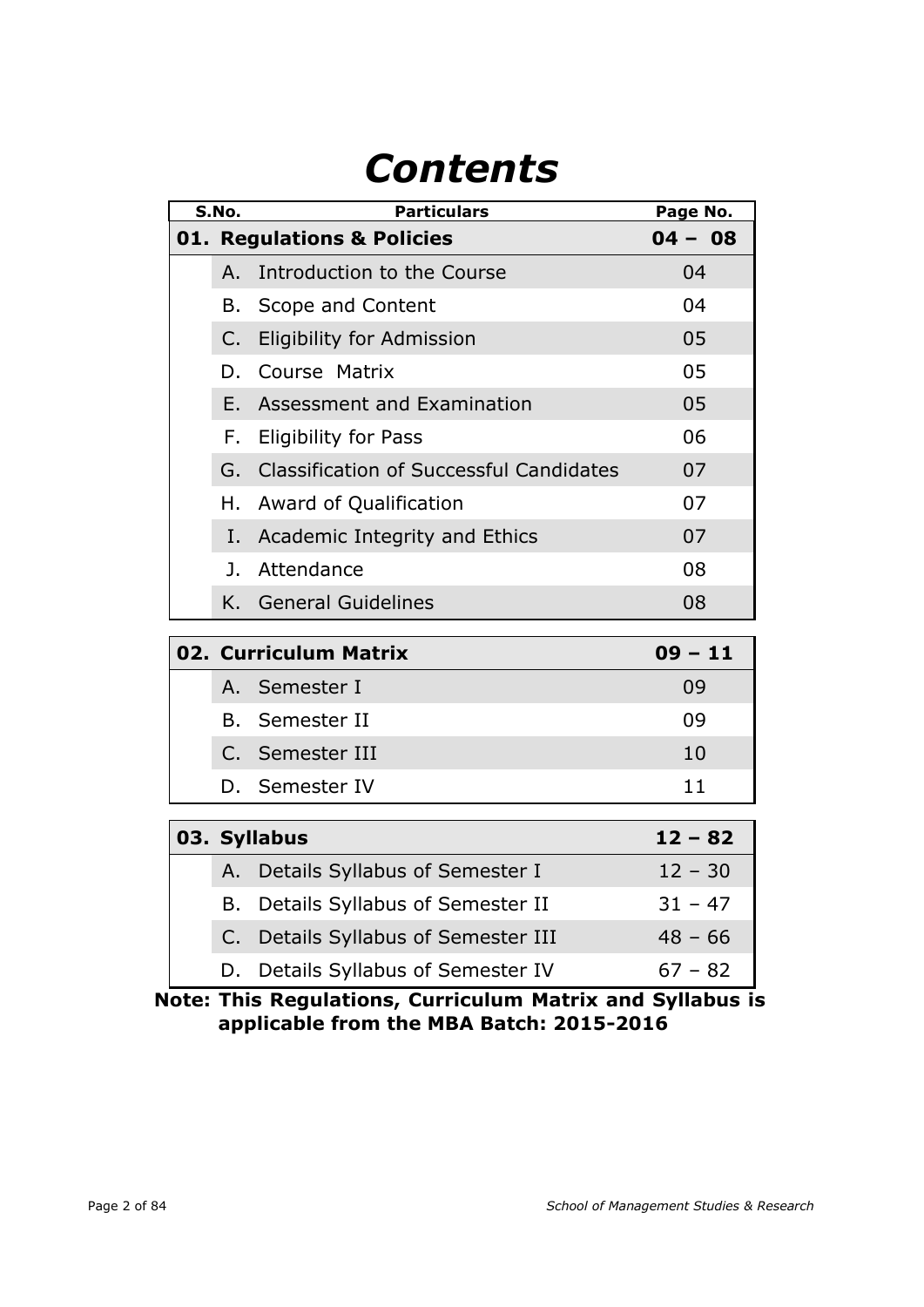

# Regulation & Policies

### **1.A. INTRODUCTION TO THE COURSE**

The business world today is more complex, dynamic and ever demanding then before. Computers, information-technology, liberalization and globalization all together are shipping our businesses and lives at an inconceivably fast pace. The technologies are heavy, the challenges are many. The MATS School Of Management Studies & Research and Research (MSMSR) has designed management programs to suit dynamic and responsive business and management. These programs strive to inculcate an integration of management through its Dual Specialization MBA programs in Marketing, Finance or Human Resource Management.

The MATS School Of Management Studies & Research and Research strives to embody and usher in a new concept in the field of business studies in India. It post graduate business study programs, encapsulating the spirit and needs of the time. The relevance and usefulness of these programs is underlined by their pragmatic and innovative yoking together of the theories and practices of management with those of information technology. Such an interdisciplinary integration aims at achieving and inculcating in the students a strategic perspective and edge necessary for effective and incisive decision making within an ever-fluid Indian business and industry scenario. The School offers an interactive learning process through spontaneity in teacher-student relationship. The skills imparted here are in conformity with those demanded by the ever-changing corporate expectations. The industrial exposure vitally supports the honing of the budding managers and provides them with the cutting edge know-how, a primary prerequisite of the new age manager.

One of the key foci of the MATS University MBA is on fostering closer interactions with trade and industry. The school strongly believes in imparting knowledge and training to the students which can be applied in practice and has relevance to the business firms. With this objective in mind, the school invites professionals and practitioners for delivering special lectures to the students. Workshops, symposia, conventions and outbound activities are organized at regular intervals to expose the students to the rigorous of real day business life and changing market environment.

#### **MBA Programme Objectives**

1.A.1. To impart knowledge of the fundamentals of Management theory and its application in problem solving.

1.A.2. Select and apply appropriate tools for decision making required for solving complex managerial problems.

1.A.3. To develop capabilities in students to independently conduct theoretical as well as applied research.

1.A.4. To develop sound knowledge of the entrepreneurial process and inculcate creativity and innovation among students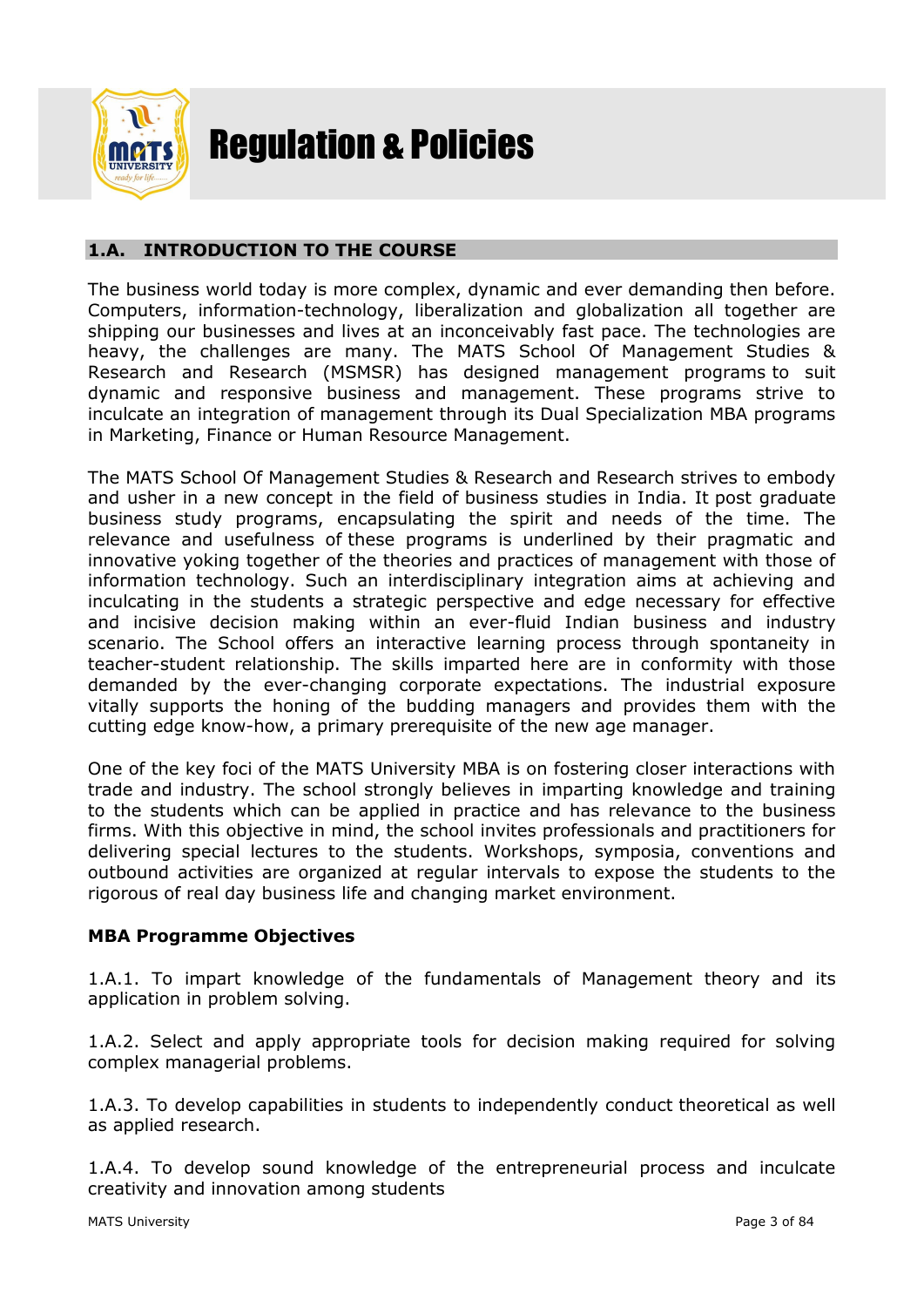1.A.5. To produce industry ready graduates having highest regard for Personal & Institutional Integrity, Social Responsibility, Teamwork and Continuous Learning

1.A.6. To be able to demonstrate professionalism, self-awareness, leadership, and effective communication skills.

1.A.7. To be able to understand ethical issues and dilemmas that businesses often face.

#### **MBA Programme Outcomes**

#### **On successful completion of the program the student will be able to:**

1.A.8. Demonstrate the knowledge of management science to solve complex corporate problems using limited resources

1.A.9. Research literature and identify and analyze management research problems.

1.A.10. Identify business opportunities, design and implement innovations in work space.

1.A.11. Apply reasoning informed by the contextual knowledge to assess societal, health, safety, legal and cultural issues and the consequent responsibilities relevant to management practice.

1.A.12. Apply ethical principles and make ethical choices.

1.A.13. Function effectively as an individual, and as a member or leader in diverse teams, and in multidisciplinary settings.

1.A.13. Communicate effectively with all stakeholders of his role as a manager.

1.A.14. Engage in independent and life-long learning.

#### **1.B. Scope and Content:**

- 1.B.1. The Regulation and policies documented here are applicable for all full-time Post Graduate Programme offered by MATS University.
- 1.B.2. The user of this document is notified to go through the contents scrupulously. There are certain Regulations and Policies, which would be applicable only for certain, programmes.

As such the applicability of their Regulations and Policies must be understood in the content of the given Course Matrix and Syllabus of each programme.

- 1.B.3. The Regulations and Policies given here are in addition to the rules and regulation notified at the time of admission.
- 1.B.4. The authorities of University may modify, add, delete, expand or substantiate any part of the Regulations and Policies without the prior approval of the student.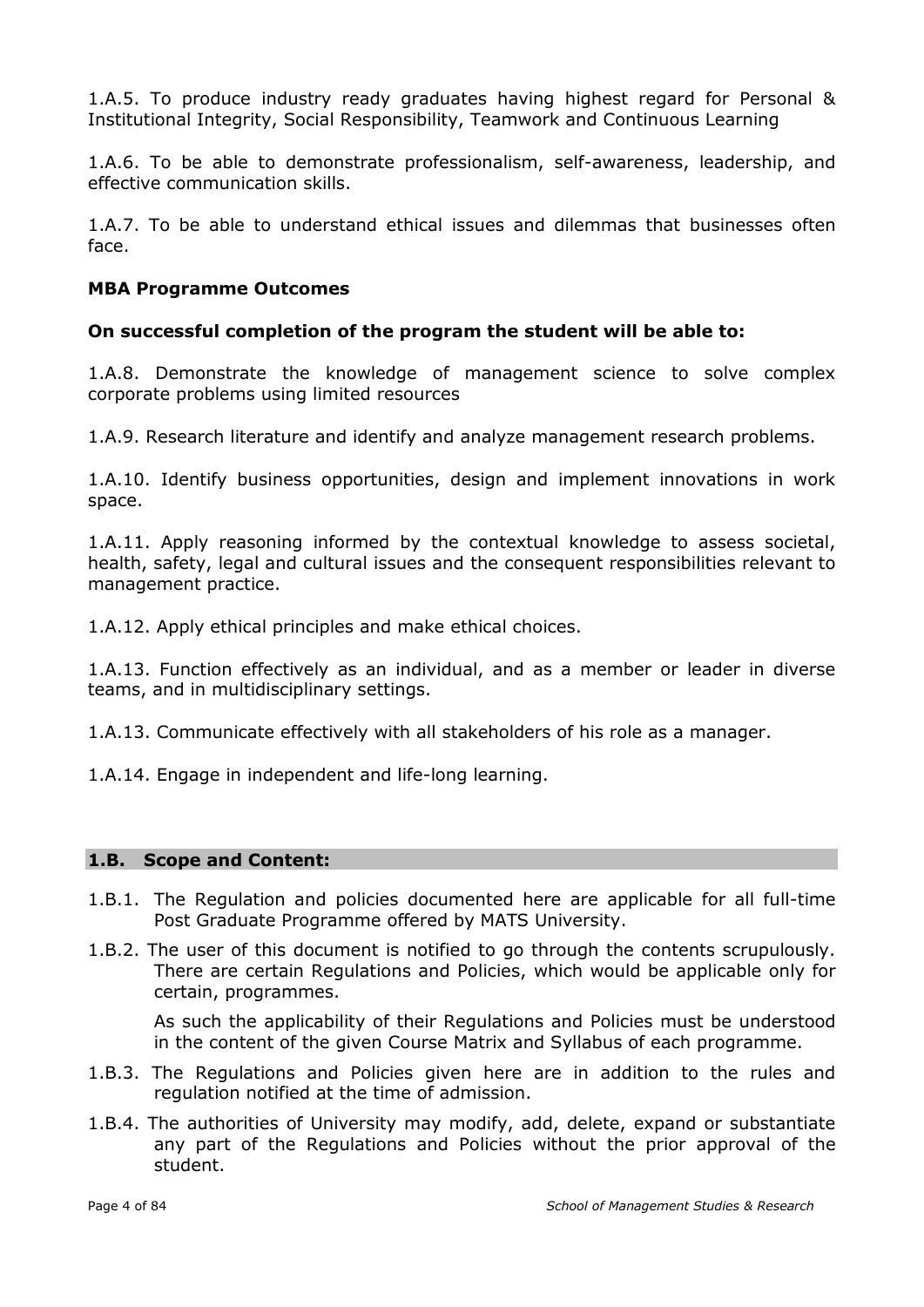#### 1.B.5. This document was last updated on  $4<sup>th</sup>$  May 2015

#### **1.C. Eligibility for Admission**

- 1.C.1. The minimum qualification required to be eligible for admission is Graduation in any field, from a recognized university or its equivalent.
- 1.C.2 The method of selection for the course is as follows
	- 1.C.2.1. MATS MSMSR Written Test or CAT/MAT/XAT/ATMA or equivalent
	- 1.C.2.2. Group Discussion
	- 1.C.2.3. Personal Interview

#### **1.D. Course Matrix**

1.D.1. Each semester of the programme will consists of the following subjects:

1.D.1.1. Core Courses

1.D.1.2. Foundation Course (FC)

1.D.2. Core Courses

Core courses including electives comprise subjects that form an integral part of a high quality MBA (HR / Finance & Marketing) programme. These courses provide a strong grounding in basic Management discipline. The course matrix for these courses has been developed by Board of Studies, represented by Professionals from Industry as well as Academia.

1.D.3. FC Courses

Subjects and issues not covered by the core subjects are delivered here, as the student require personalized attention as they are from different streams. In this Students get deep insight into various subordinate disciplines.

#### **1.E. Assessment and Examination**

1.E.1. Credits

Credit Points will be awarded for all core and FC subjects. One credit is equivalent to 1 hour.

Each core and fc subjects will carry 4 credits.

1.E.2. Pattern of Assessment

Assessment of student's performance will be based on two components i.e. Internal Assessment and External Examination conducted at the end of each Semester.

A four-credit subject will comprise an Internal Assessment component of 30 marks and an External Examination component of 70 marks.

A Board of Examiners constituted as per the provisions in the statues of MATS University will conduct end-Term exams.

A mid-term exam will be conducted during the course of each semester. Every student must secure a minimum of 45% marks in Mid-term exam, to be eligible for the End-Term exam.

1.E.3. Assessment for foundation Course subjects

.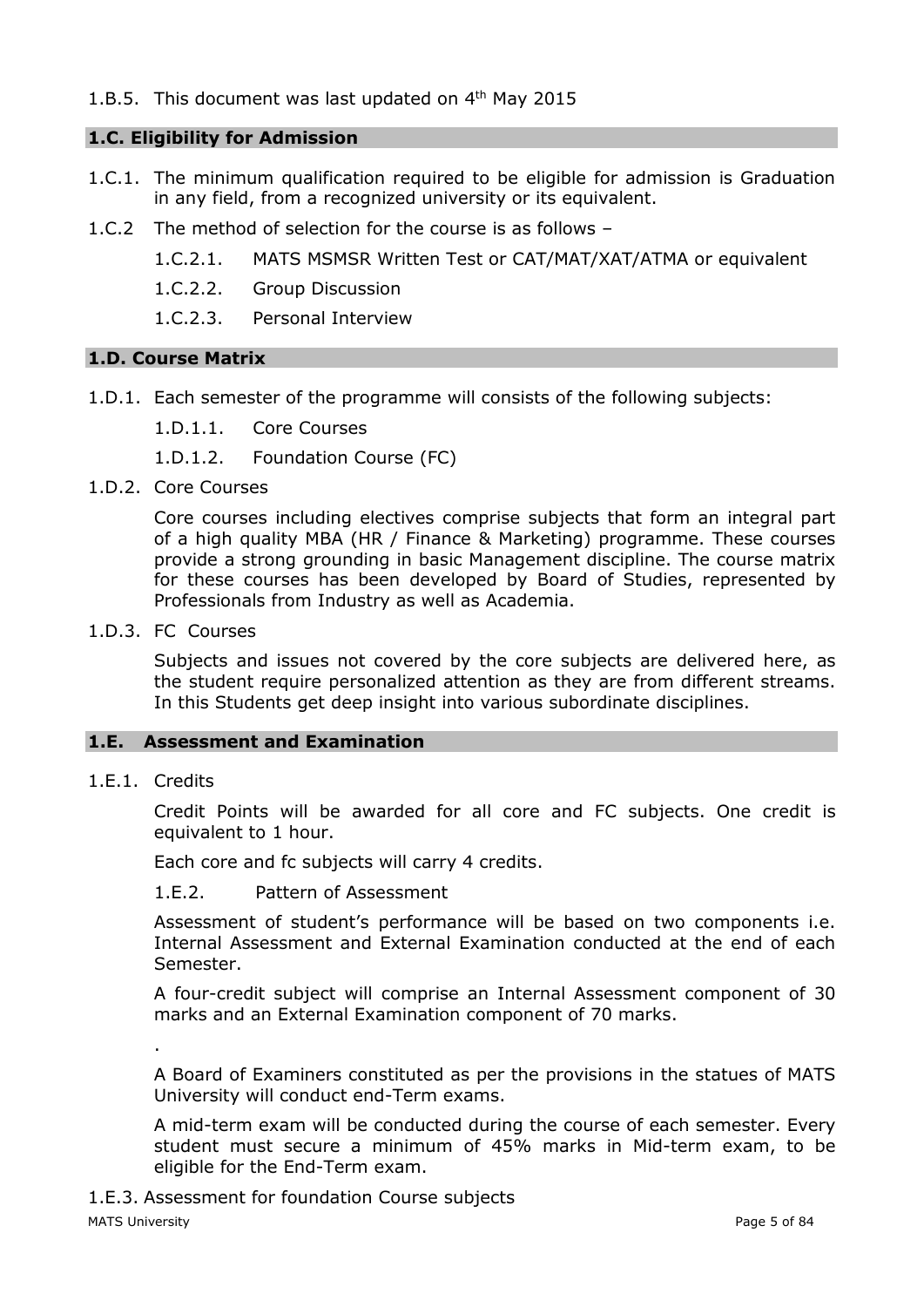A mid-term exam will be conducted during the course of each semester. Every student must secure a minimum of 45% marks in Mid-term exam, to be eligible for the End-Term exam.

#### 1.E.4. Global Opportunity Programme

This entire study will comprise of 150 marks which will be evaluated in three phases i.e. Report making on the industries visited and their working, Presentation on this study, in groups or individually in front of panel experts and the faculty who have accompanied the students for this visit and a viva voce on this study trip abroad by an external expert. The Global Opportunity Programme can happen during any semester but will be evaluated in the fourth semester in core bracket courses, as this will help them for making corporate presentations also.

#### 1.E.5. Internship

The duration for the internship programme will be six weeks in an industry of repute or in self managed family business. The internship will carry a total of 100 marks. Of this, 70 marks are for the report, 30 marks for the presentation and the viva-voce examination which will be conducted by external experts in the relevant disciplines.

1.E.6. Eligibility to appear for the Term-end Exam.

Students, who have put in a minimum of 75% attendance in each subject, shall be eligible to appear for the Term-end examination. Minimum of 50% marks in mid-term examination individually in all papers.

#### **1.F. Eligibility for Pass**

.

1.F.1. A student will be declared pass in a particular subject, if he/she has secured minimum 45% marks out of 100 or minimum 4 Grade point in each paper.

#### **1.G. Classification of successful candidates**

#### 1.G.1.Grade Point & Letter Credit

Grade Point is an integer indicating the numerical equivalent of the letter grade.

- a) Two methods relative grading or absolute grading have been in vogue for awarding grades in a course. The relative grading is based on the distribution (usually normal distribution) of marks obtained by all the students of the course and the grades are awarded based on a cut – off marks or percentile. Under the absolute grading, the marks are converted to grades based on pre- determined class intervals.
- b) MATS University will follow the absolute grading system.

| Marks Secured (in %)      | <b>Grade Point</b> | Letter Grade    |
|---------------------------|--------------------|-----------------|
| 80 and above              |                    | Outstanding (O) |
| 70 and above but below 80 |                    | Excellent (A+)  |

Following Grading system will be applicable for MBA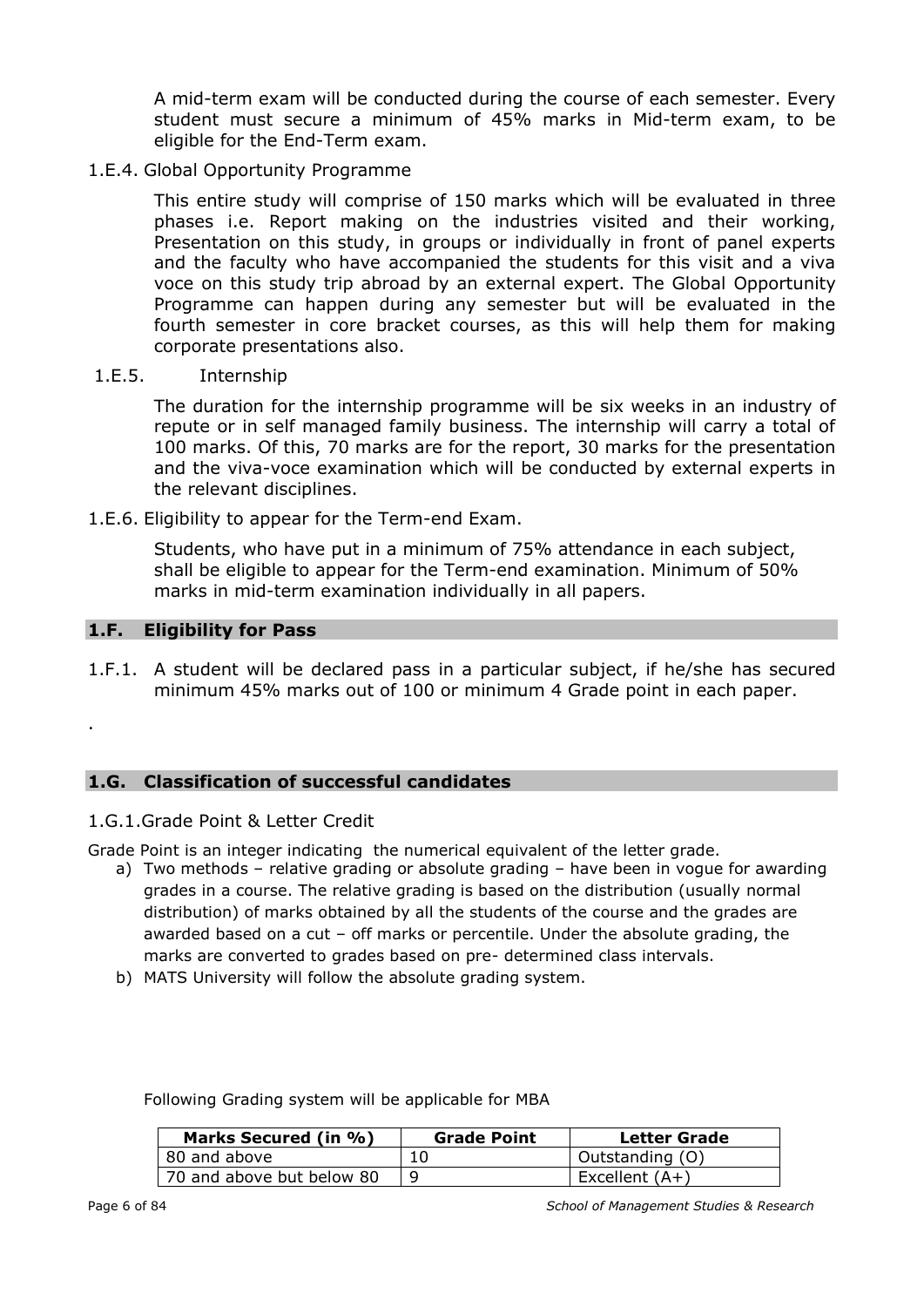| 65 and above but below 70 | 8 | Very Good (A)     |
|---------------------------|---|-------------------|
| 60 and above but below 65 |   | Good $(B+)$       |
| 55 and above but below 60 | 6 | Above Average (B) |
| 50 and above but below 55 |   | Average (C        |
| 45 and above but below 50 |   | Pass (P)          |
| Below 45                  |   | Fail (F)          |
|                           |   | Absent (AB)       |

#### 1.G.3. Ranks

Only candidates who have passed each of the semester examination at the first appearance shall be eligible for award of Ranks. The first ten ranks shall be notified.

#### **1.H. Award of Degree**

Students will be awarded Post Graduate Degree upon fulfillment of the following criteria -

1.H.1. A student will be awarded Degree after successful completion of 04 semesters securing 4 Grade in each paper or minimum 45 marks out of 100 as per examination ordinance.

#### **Note:**

- When a candidate appears for the failed papers, the internal assessment marks originally secured by him/her will be carried forward.
- The student must complete the degree within four years from the date of joining.

#### **1.I. Academic Integrity and Ethics**

A student who has committed an act of academic dishonesty will be deemed to have failed to meet a basic requirement of satisfactory academic performance. Thus, academic dishonesty is not only a basis for disciplinary action but also is relevant to the evaluation of student's level of performance and progress.

Where there has been violation of the basic ethos and principles of academic integrity and ethics, the Director/Board of Examiners/Course coordinator may use their discretion in terms of disciplinary action to be taken.

Academic dishonesty includes, but is not necessarily limited, to the following -

- 1.I.1. Cheating or knowingly assisting another student in committing an act of cheating
- 1.I.2. Unauthorized possession of examination materials, destruction or hiding of relevant materials
- 1.I.3. Act of plagiarism.
- 1.I.4. Unauthorized changing of marks or marking on examination records.

#### **1.J. Attendance**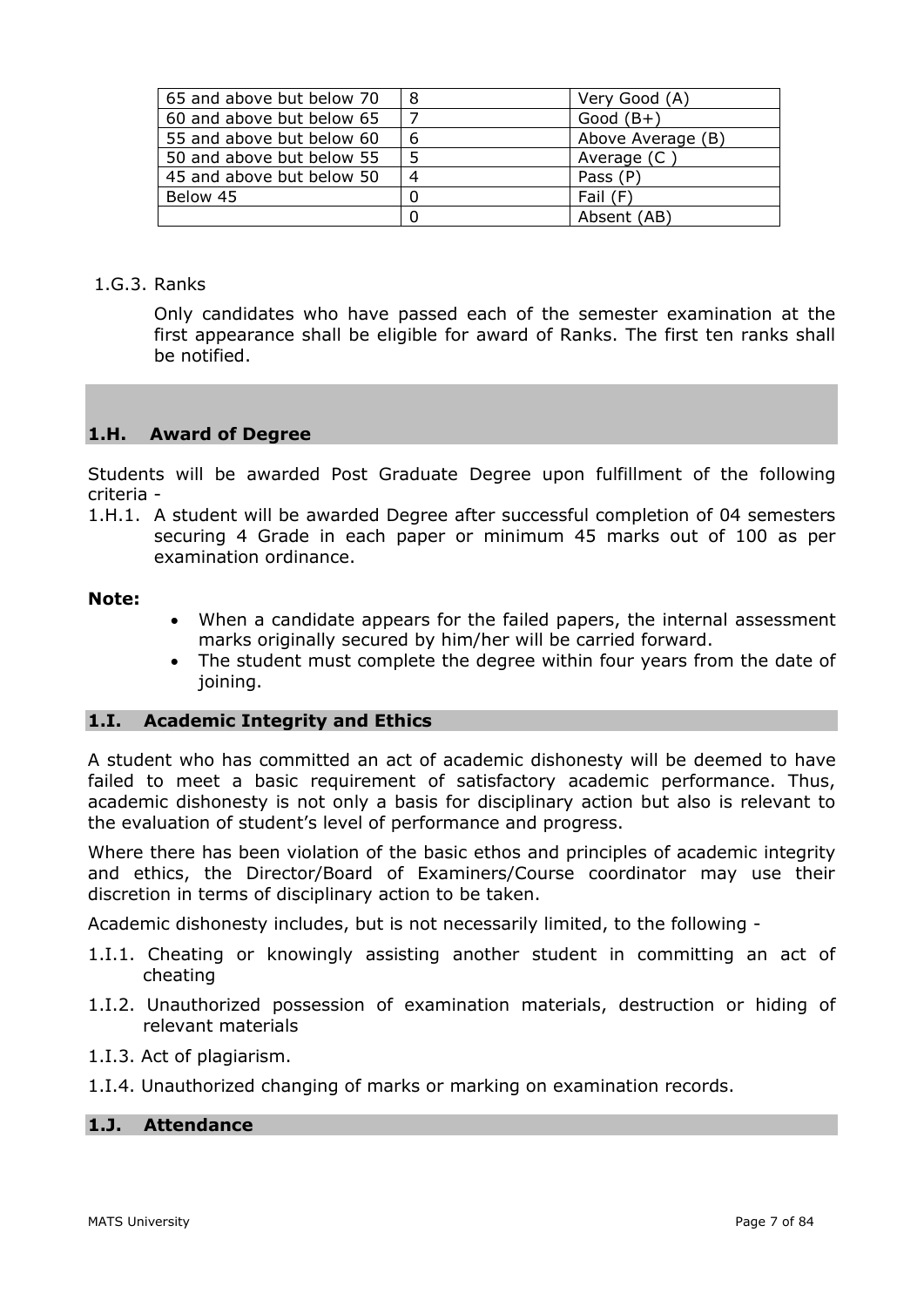Students are required to attend and participate in all scheduled class sessions, guest lectures, workshops, outbound learning programs and club / forum activities of both academic and non-academic nature.

A student is eligible for the end-term exam, amongst other regulations, only if he/she has a minimum of 75% attendance in each subject individually.

Students may be dropped from the programs due to excessive and non-intimated absences.

Students must notify the program coordinator in writing, the reasons for absence, if any, from class sessions, activities and assessment components.

On notification of absences (including anticipated absences) The Director/Programme coordinator would determine whether the absences could be rectified or whether it is possible to satisfactorily complete the subject with the number of identified absences.

#### **1.K. General Guidelines**

- 1.K.1. The students are expected to spend a considerable amount of time in research, reading and practice.
- 1.K.2. All students are expected to develop and maintain a positive professional attitude and approach through out the Programme and in conduct of all other activities.
- 1.K.3. Attendance alone is not sufficient. Students are expected to Participate, to help the class learn and understand the topics under consideration.
- 1.K.4. Food and drinks are not permitted in the classroom / conference hall.
- 1.K.5. All students are expected to dress as per stipulated dress code.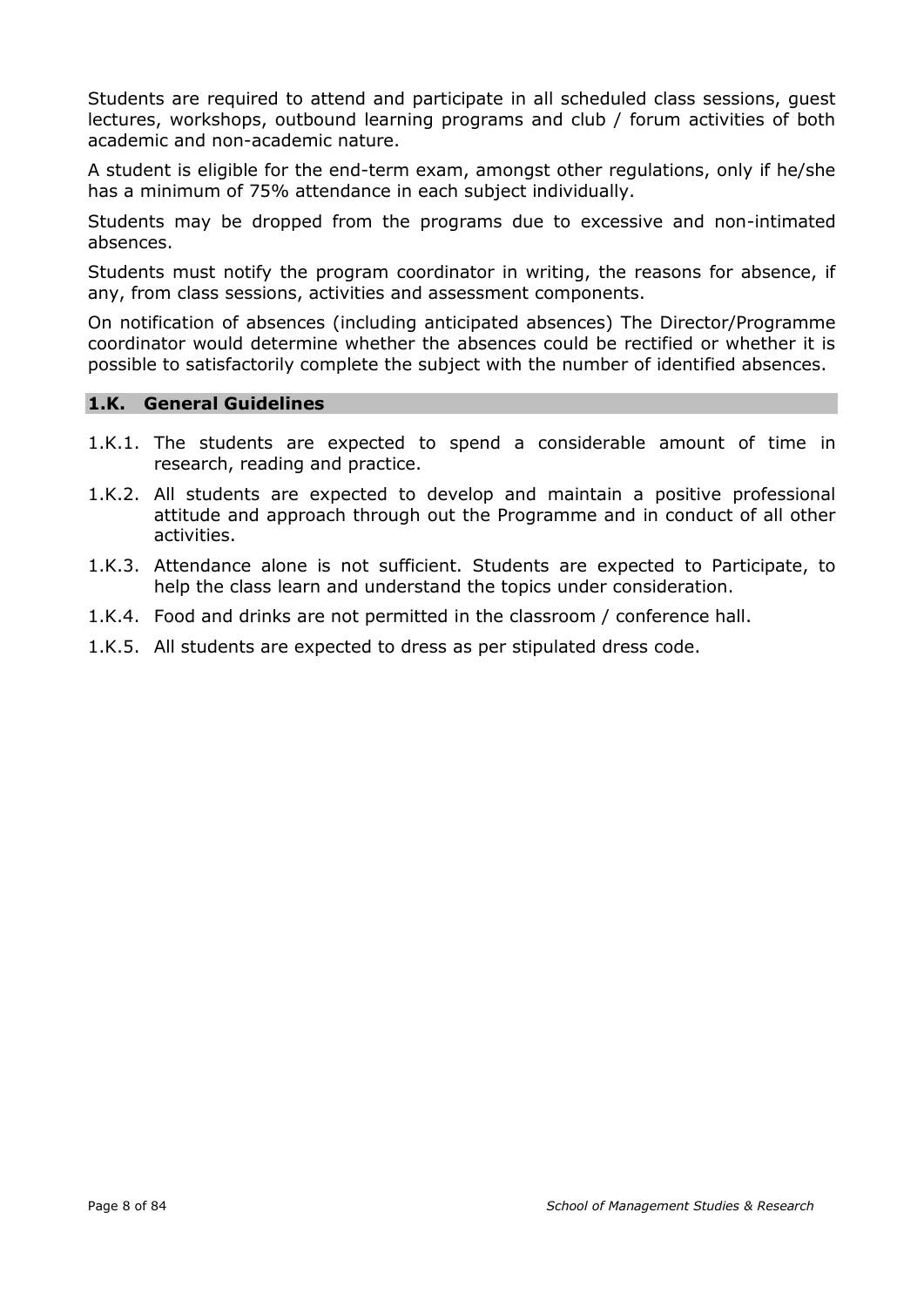# Curriculum Matrix

|             |      |                     | <b>MBA:2017-19 CBCS PATTERN</b>                          |                 |   |   |              |                             |                        |                     |                                |                              |
|-------------|------|---------------------|----------------------------------------------------------|-----------------|---|---|--------------|-----------------------------|------------------------|---------------------|--------------------------------|------------------------------|
|             |      |                     |                                                          |                 |   |   |              | <b>CREDIT</b><br><b>PER</b> | <b>NO</b><br><b>OF</b> | Exam<br><b>Mars</b> | <b>Internal</b><br><b>Mars</b> | <b>Total</b><br><b>Marks</b> |
|             | S.NO | <b>SUBJECT CODE</b> | <b>SUBJECT</b>                                           | <b>CATEGORY</b> |   | т | P            | <b>WEEK</b>                 | <b>HRS</b>             |                     |                                |                              |
|             |      | MSMSR/MBA/101       | MANAGEMENT ACCOUNTING AND<br><b>FINANCIAL CONTROL</b>    | <b>CORE</b>     | 4 |   | $\mathbf{0}$ | 4                           | 60                     | 70                  | 30                             | 100                          |
|             |      | MSMSR/MBA/102       | ECONOMIC ENVIRONMENT : POLICY AND<br><b>ANAYSIS</b>      | <b>CORE</b>     | 4 |   | $\Omega$     | 4                           | 60                     | 70                  | 30                             | 100                          |
| <b>MBA-</b> | 3    | MSMSR/MBA/103       | ORGANIZATIONAL BEHAVIOUR                                 | <b>CORE</b>     | 4 |   | 0            | 4                           | 60                     | 70                  | 30                             | 100                          |
|             | 4    | MSMSR/MBA/104       | <b>BUSINESS LAW</b>                                      | <b>CORE</b>     | 4 |   |              | 4                           | 60                     | 70                  | 30                             | 100                          |
|             |      | MSMSR/MBA/105       | <b>MARKETING MANAGEMENT</b>                              | <b>CORE</b>     | 4 |   | $\Omega$     | 4                           | 60                     | 70                  | 30                             | 100                          |
|             | 6    | MSMSR/MBA/106       | <b>QUANTITATIVE METHODS</b>                              | <b>CORE</b>     | 4 |   | 0            | 4                           | 60                     | 70                  | 30                             | 100                          |
|             |      | MSMSR/MBA/107       | <b>BUSINESS ORIENTED COMPUTER</b><br><b>APPLICATIONS</b> | <b>CORE</b>     | 4 |   | $\Omega$     | 4                           | 60                     | 70                  | 30                             | 100                          |
|             | 8    | MSMSR/MBA/108       | PRINCIPLES OF ACCOUNTING                                 | <b>FC</b>       | 4 |   | $\Omega$     | 4                           | 60                     | 70                  | 30                             | 100                          |
|             |      |                     | TOTAL CREDIT / NO OF HRS PER SEMSTER                     |                 |   |   |              | 32                          | 480                    |                     |                                |                              |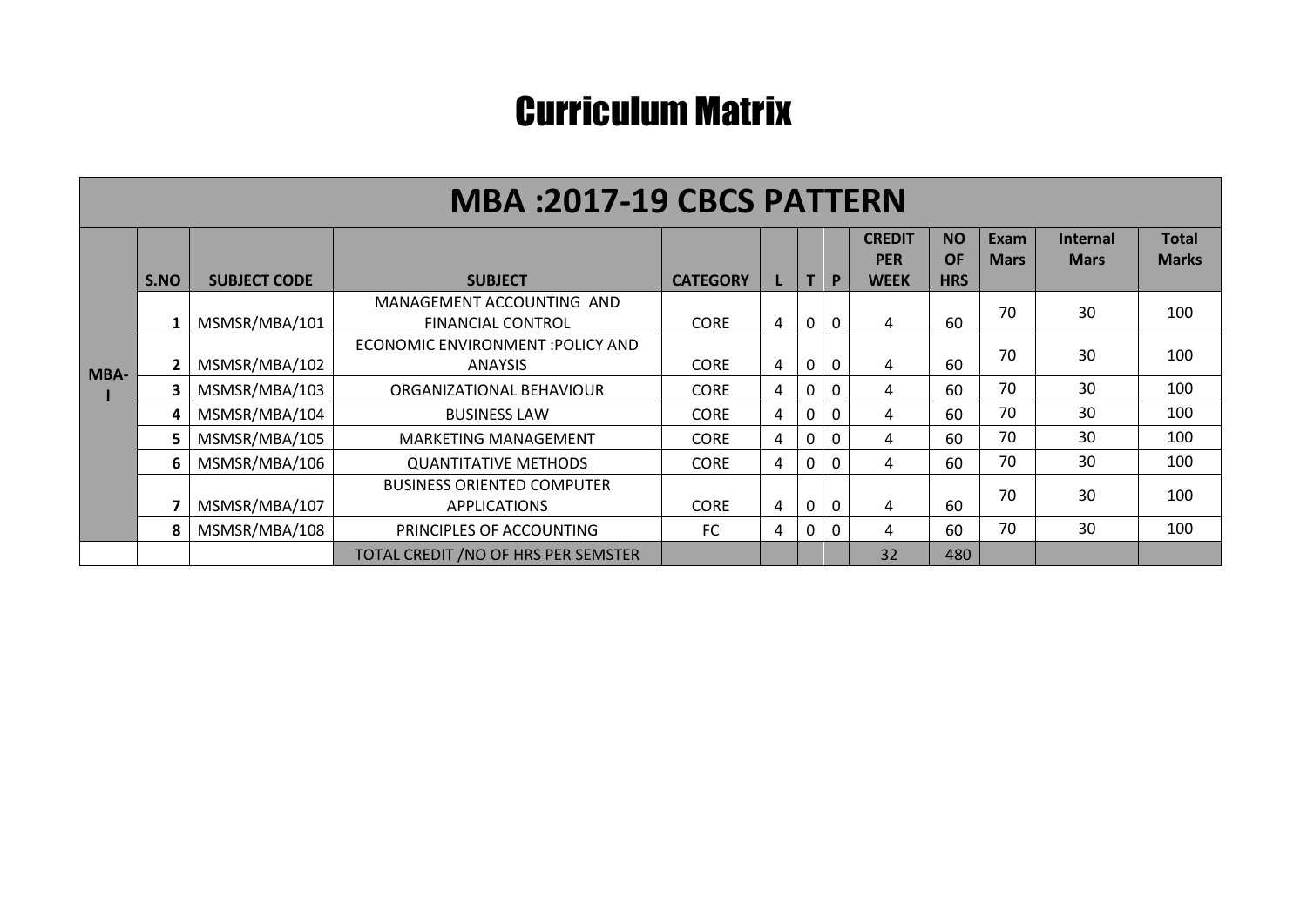|            |                         |                     |                                      |                 |                |                |                | <b>CREDIT</b> | <b>NO</b>  | Exam        | <b>Internal Mars</b> | <b>Total</b> |
|------------|-------------------------|---------------------|--------------------------------------|-----------------|----------------|----------------|----------------|---------------|------------|-------------|----------------------|--------------|
|            | S.N                     |                     |                                      |                 |                |                |                | <b>PER</b>    | <b>OF</b>  | <b>Mars</b> |                      | <b>Marks</b> |
|            | $\mathbf 0$             | <b>SUBJECT CODE</b> | <b>SUBJECT</b>                       | <b>CATEGORY</b> |                | T              | P              | <b>WEEK</b>   | <b>HRS</b> |             |                      |              |
|            |                         | MSMSR/MBA/          | INNOVATION AND NEW PRODUCT           |                 |                |                |                | 4             |            | 70          | 30                   | 100          |
|            | 1                       | 201                 | DEVELOPMENT                          | <b>CORE</b>     | 4              | $\overline{0}$ | $\mathbf 0$    |               | 60         |             |                      |              |
|            |                         | MSMSR/MBA/          |                                      |                 |                |                |                | 4             |            | 70          | 30                   | 100          |
|            | $\overline{2}$          | 202                 | <b>CONSUMER BEHAVIOUR</b>            | <b>CORE</b>     | 4              |                | 0 0            |               | 60         |             |                      |              |
|            |                         | MSMSR/MBA/          |                                      |                 |                |                |                | 4             |            | 70          | 30                   | 100          |
| <b>MBA</b> | 3                       | 203                 | HUMAN RESOURCE MANAGEMENT            | <b>CORE</b>     | 4              | $\overline{0}$ | $\overline{0}$ |               | 60         |             |                      |              |
| $-11$      |                         | MSMSR/MBA/          |                                      |                 |                |                |                | 4             |            | 70          | 30                   | 100          |
|            | 4                       | 204                 | <b>OPERATION RESEARCH</b>            | <b>CORE</b>     | 4              | $\overline{0}$ | $\mathbf 0$    |               | 60         |             |                      |              |
|            |                         | MSMSR/MBA/          |                                      |                 |                |                |                | 4             |            | 70          | 30                   | 100          |
|            | 5                       | 205                 | <b>RESEARCH METHODLOGY</b>           | <b>CORE</b>     | $\overline{4}$ |                | 0 0            |               | 60         |             |                      |              |
|            |                         | MSMSR/MBA/          | <b>QUALITY AND PRODUCTIVITY</b>      |                 |                |                |                | 4             |            | 70          | 30                   | 100          |
|            | 6                       | 206                 | MANAGEMENT                           | <b>CORE</b>     | $\overline{4}$ | $\overline{0}$ | $\mathbf 0$    |               | 60         |             |                      |              |
|            |                         | MSMSR/MBA/          |                                      |                 |                |                |                | 4             |            | 70          | 30                   | 100          |
|            | $\overline{\mathbf{z}}$ | 207                 | <b>CORPORATE STRATEGY</b>            | <b>CORE</b>     | $\overline{4}$ | 0              | $\mathbf 0$    |               | 60         |             |                      |              |
|            |                         | MSMSR/MBA/          |                                      |                 |                |                |                | 4             |            | 70          | 30                   | 100          |
|            | 8                       | 208                 | ENTREPRENEURSHIP                     | FC              | $\overline{4}$ | $\overline{0}$ | $\overline{0}$ |               | 60         |             |                      |              |
|            |                         |                     | TOTAL CREDIT / NO OF HRS PER SEMSTER |                 |                |                |                | 32            | 480        |             |                      |              |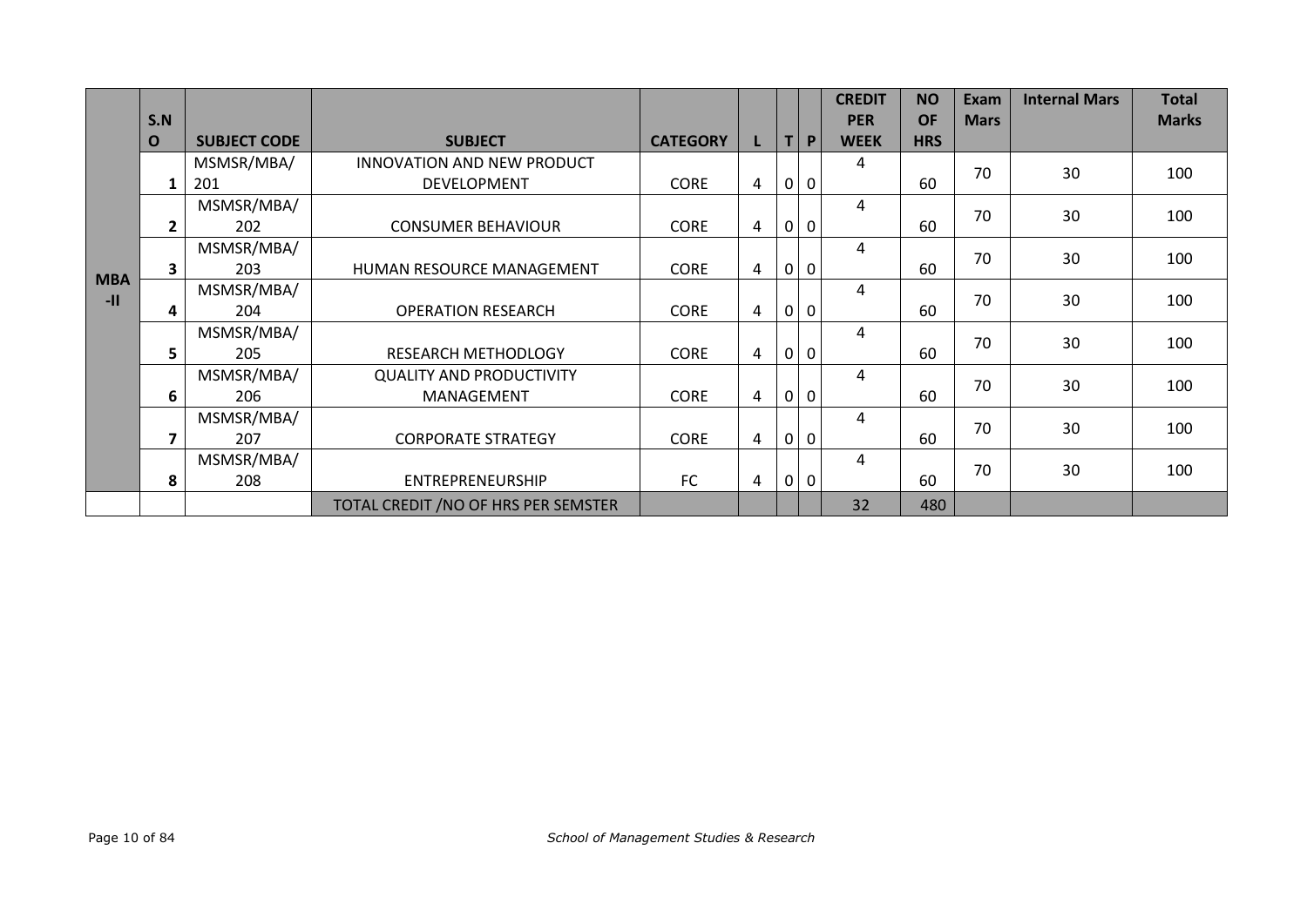|            |                |                     |                                           |                 |                |                          |              | <b>CREDIT</b>  | <b>NO</b>  | Exam        | <b>Internal</b> | <b>Total Marks</b> |
|------------|----------------|---------------------|-------------------------------------------|-----------------|----------------|--------------------------|--------------|----------------|------------|-------------|-----------------|--------------------|
|            | S.N            |                     |                                           |                 |                |                          |              | <b>PER</b>     | <b>OF</b>  | <b>Mars</b> | <b>Mars</b>     |                    |
|            | $\mathbf 0$    | <b>SUBJECT CODE</b> | <b>SUBJECT</b>                            | <b>CATEGORY</b> |                | Τİ                       | P            | <b>WEEK</b>    | <b>HRS</b> |             |                 |                    |
|            |                | MSMSR/MBA/          |                                           |                 |                |                          |              |                |            | 70          | 30              | 100                |
|            | $\mathbf{1}$   | 301                 | DIRECT AND INDIRECT TAXATION              | <b>CORE</b>     | $\overline{4}$ | $\mathbf 0$              | $\mathbf 0$  | $\overline{4}$ | 60         |             |                 |                    |
|            |                | MSMSR/MBA/          |                                           |                 |                |                          |              |                |            | 70          | 30              | 100                |
|            | $\overline{2}$ | 302                 | SERVICES MARKETING AND CRM                | <b>CORE</b>     | 4              | 0                        | $\mathbf 0$  | $\overline{4}$ | 60         |             |                 |                    |
|            |                | MSMSR/MBA/          |                                           |                 |                |                          |              | 6 Weeks        |            | Project     | Viva            | 100                |
|            | 3              | 303                 | <b>INTERNSHIP(REPORT &amp; VIVA)</b>      | <b>PROJECT</b>  |                | $\overline{\phantom{0}}$ |              |                |            | (70)        | (30)            |                    |
|            |                | MSMSR/MBA/          |                                           |                 |                |                          |              |                |            | 70          | 30              | 100                |
|            | 4              | 304                 | <b>MARKETING COMMUNICATION</b>            | <b>CORE</b>     | 4              | $\mathbf 0$              | $\mathbf 0$  | $\overline{4}$ | 60         |             |                 |                    |
|            |                | MSMSR/MBA/          |                                           |                 |                |                          |              |                |            | 70          | 30              | 100                |
|            | 5 <sup>1</sup> | 305                 | PRODUCT AND BRAND MANAGEMENT              | <b>CORE</b>     | $\overline{4}$ | $\mathbf 0$              | $\mathbf{0}$ | 4              | 60         |             |                 |                    |
| <b>MBA</b> |                | SPECIALIZATION      |                                           |                 |                |                          |              |                |            |             |                 |                    |
| $-III$     |                | MSMSR/MBA/          | SECURITY ANALYSIS AND PORTFOLIO           |                 |                |                          |              |                |            |             |                 |                    |
|            | $\mathbf{1}$   | 306(F)              | MANAGEMENT                                | <b>ELECTIVE</b> | 4              | $\mathbf 0$              | $\mathbf{0}$ | $\overline{4}$ | 60         | 70          | 30              | 100                |
|            |                | MSMSR/MBA/          |                                           |                 |                |                          |              |                |            |             |                 |                    |
|            | $2^{\circ}$    | 307 (F)             | MANAGEMENT OF FINANCIAL SERVICES          | <b>ELECTIVE</b> | $\overline{4}$ | $\mathbf{0}$             | $\mathbf 0$  | 4              | 60         | 70          | 30              | 100                |
|            |                | MSMSR/MBA/          |                                           |                 |                |                          |              |                |            |             |                 |                    |
|            | 3              | 308 (F)             | <b>BANKING AND INSURANCE</b>              | <b>ELECTIVE</b> | $\overline{4}$ | $\mathbf 0$              | $\mathbf 0$  | $\overline{4}$ | 60         | 70          | 30              | 100                |
|            |                |                     |                                           |                 |                |                          |              |                |            | 70          | 30              | 100                |
|            |                | MSMSR/MBA/          |                                           |                 |                |                          |              |                |            |             |                 |                    |
|            | $\mathbf{1}$   | 306 (H)             | <b>MANAGEMENT OF INDUSTRIAL RELATIONS</b> | <b>ELECTIVE</b> | 4              | $\overline{0}$           | $\mathbf 0$  | 4              | 60         | 70          | 30              | 100                |
|            |                | MSMSR/MBA/          | <b>INTERNATIONAL HUMAN RESOURCE</b>       |                 |                |                          |              |                |            |             |                 |                    |
|            | $\mathbf{2}$   | 307(H)              | MANAGEMENT                                | <b>ELECTIVE</b> | $\overline{4}$ | $\mathbf 0$              | $\mathbf{0}$ | $\pmb{4}$      | 60         | 70          | 30              | 100                |
|            |                | MSMSR/MBA/          |                                           |                 |                |                          |              |                |            |             |                 |                    |
|            | 3              | 308(H)              | PERFORMANCE APPRAISAL & MANGE MENT        | <b>ELECTIVE</b> | $\overline{4}$ | $\overline{0}$           | $\mathbf 0$  | $\overline{4}$ | 60         | 70          | 30              | 100                |
|            |                |                     | TOTAL CREDIT / NO OF HRS PER SEMESTER     |                 |                |                          |              | 40             | 600        |             |                 |                    |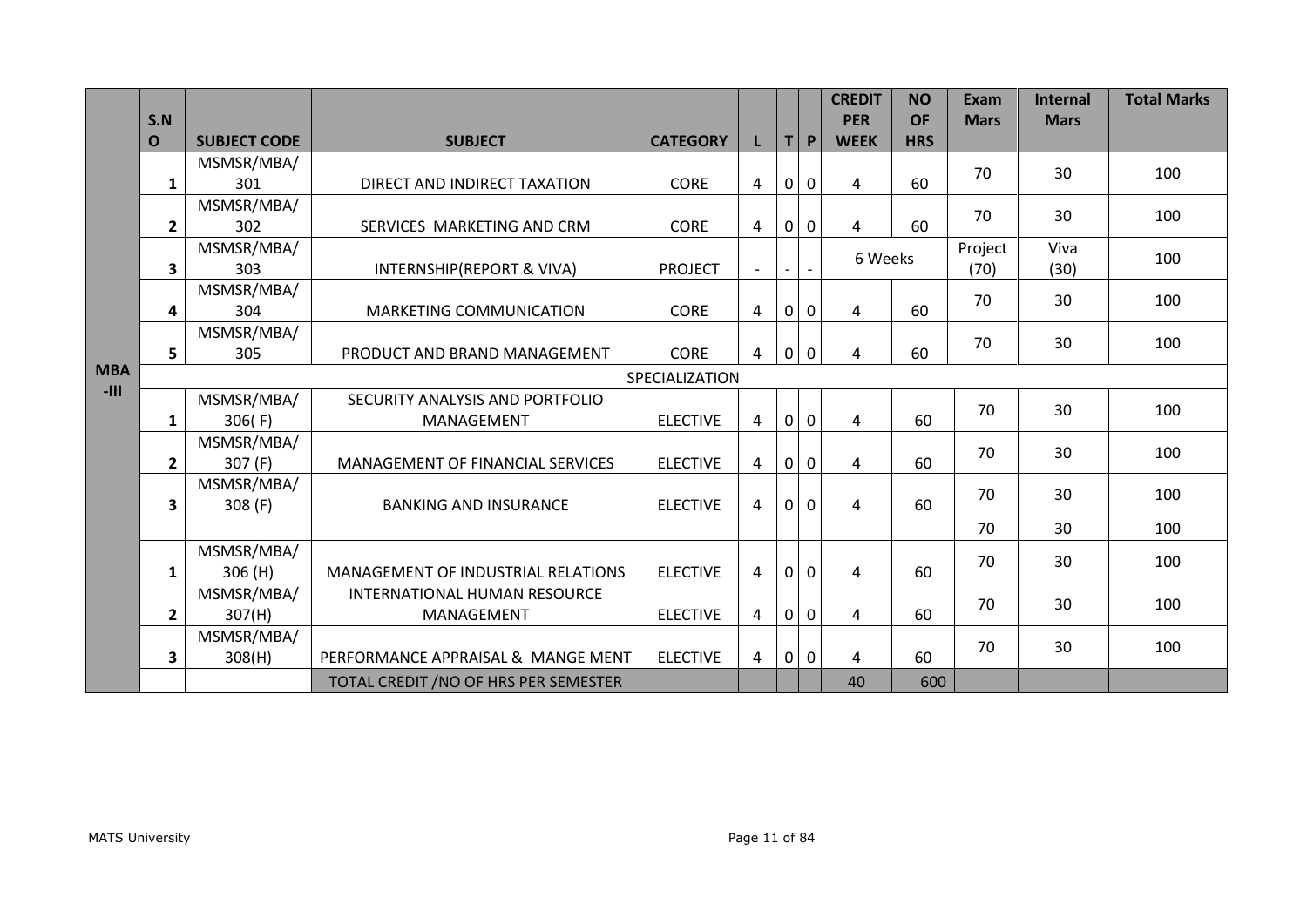|            |                         |                     |                                       |                   |                |                |              | <b>CREDIT</b>           |              | <b>Exam</b> | <b>Internal Mars</b> | <b>Total</b> |  |
|------------|-------------------------|---------------------|---------------------------------------|-------------------|----------------|----------------|--------------|-------------------------|--------------|-------------|----------------------|--------------|--|
|            | S.N                     |                     |                                       |                   |                |                |              | <b>PER</b>              | <b>NO OF</b> | <b>Mars</b> |                      | <b>Marks</b> |  |
|            | $\mathbf 0$             | <b>SUBJECT CODE</b> | <b>SUBJECT</b>                        | <b>CATEGORY</b>   |                | Τl             | P            | <b>WEEK</b>             | <b>HRS</b>   |             |                      |              |  |
|            |                         | MSMSR/MBA/          |                                       |                   |                |                |              |                         |              | 70          | 30                   | 100          |  |
|            | $\mathbf{1}$            | 401                 | <b>INTERNATIONAL BUSINESS</b>         | <b>CORE</b>       | $\overline{4}$ | $\overline{0}$ | $\mathbf 0$  | $\overline{4}$          | 60           |             |                      |              |  |
|            |                         | MSMSR/MBA/          |                                       |                   |                |                |              |                         |              | 70          | 30                   | 100          |  |
|            | $\overline{2}$          | 402                 | <b>CORPORATE GOVERNANCE</b>           | <b>CORE</b>       | 4              | $\mathbf 0$    | 0            | $\overline{\mathbf{4}}$ | 60           |             |                      |              |  |
|            |                         | MSMSR/MBA/          |                                       |                   |                |                |              |                         |              |             |                      |              |  |
|            | $\overline{\mathbf{3}}$ | 403                 | DIGITAL MARKETING                     | <b>CORE</b>       | 4              | $\mathbf{0}$   | $\mathbf 0$  | $\overline{4}$          | 60           |             |                      |              |  |
|            |                         | MSMSR/MBA/          |                                       |                   |                |                |              |                         |              | 70          | 30                   | 100          |  |
|            | 4                       | 404                 | SALES AND DISTRIBUTION MANAGEMENT     | <b>CORE</b>       | $\overline{4}$ | $\bf{0}$       | 0            | 4                       | 60           |             |                      |              |  |
|            |                         |                     |                                       |                   |                |                |              |                         |              |             |                      |              |  |
| <b>MBA</b> | SPECIALIZATION          |                     |                                       |                   |                |                |              |                         |              |             |                      |              |  |
| $-IV$      |                         | MSMSR/MBA/          | FINANCIAL ENGINEERING AND INVESTMENT  |                   |                |                |              |                         |              | 70          | 30                   | 100          |  |
|            | $\mathbf{1}$            | 405 (F)             | MANAGEMENT                            | <b>ELECTIVE</b>   | 4              | $\mathbf 0$    | $\mathbf 0$  | $\overline{4}$          | 60           |             |                      |              |  |
|            |                         | MSMSR/MBA/          |                                       |                   |                |                |              |                         |              | 70          | 30                   | 100          |  |
|            | $\mathbf{2}$            | 406 (F)             | DERIVATIVE AND RISK MANAGEMENT        | <b>ELECTIVE</b>   | 4              | $\overline{0}$ | $\mathbf 0$  | 4                       | 60           |             |                      |              |  |
|            |                         | MSMSR/MBA/          |                                       |                   |                |                |              |                         |              | 70          | 30                   | 100          |  |
|            | 3                       | 407 (F)             | INTERNATIONAL FINANCIAL MANAGEMENT    | <b>ELECTIVE</b>   | $\overline{4}$ | $\mathbf 0$    | $\mathbf 0$  | $\overline{a}$          | 60           |             |                      |              |  |
|            |                         | MSMSR/MBA/          |                                       |                   |                |                |              |                         |              | 70          | 30                   | 100          |  |
|            | $\mathbf{1}$            | 405 (H)             | <b>LABOUR LAW</b>                     | <b>ELECTIVE</b>   | 4              | $\mathbf 0$    | $\mathbf{0}$ | 4                       | 60           |             |                      |              |  |
|            |                         | MSMSR/MBA/          | ORGANIZATIONAL CULTURE AND CHANGE     |                   |                |                |              |                         |              | 70          | 30                   | 100          |  |
|            | $\overline{2}$          | 406(H)              | <b>DEVELOPMENT</b>                    | <b>ELECTIVE</b>   | $\overline{4}$ | 0              | $\mathbf 0$  | $\overline{4}$          | 60           |             |                      |              |  |
|            |                         | MSMSR/MBA/          |                                       |                   |                |                |              |                         |              | 70          | 30                   | 100          |  |
|            | $\overline{\mathbf{3}}$ | 407(H)              | HRD PRACTICES AND INTERVENTION        | <b>ELECTIVE</b>   | $\overline{4}$ | $\mathbf{0}$   | $\mathbf{0}$ | 4                       | 60           |             |                      |              |  |
|            |                         | MSMSR/MBA/          |                                       | REPORT/           |                |                |              |                         |              | 50          | 50                   | 100          |  |
|            | 4                       | 408                 | GLOBAL(GOP) OPPORTUNITY PROGRAM       | <b>VIVA VOICE</b> |                |                |              | 4                       |              |             |                      |              |  |
|            |                         |                     | TOTAL CREDIT / NO OF HRS PER SEMESTER |                   |                |                |              | 44                      | 600          |             |                      |              |  |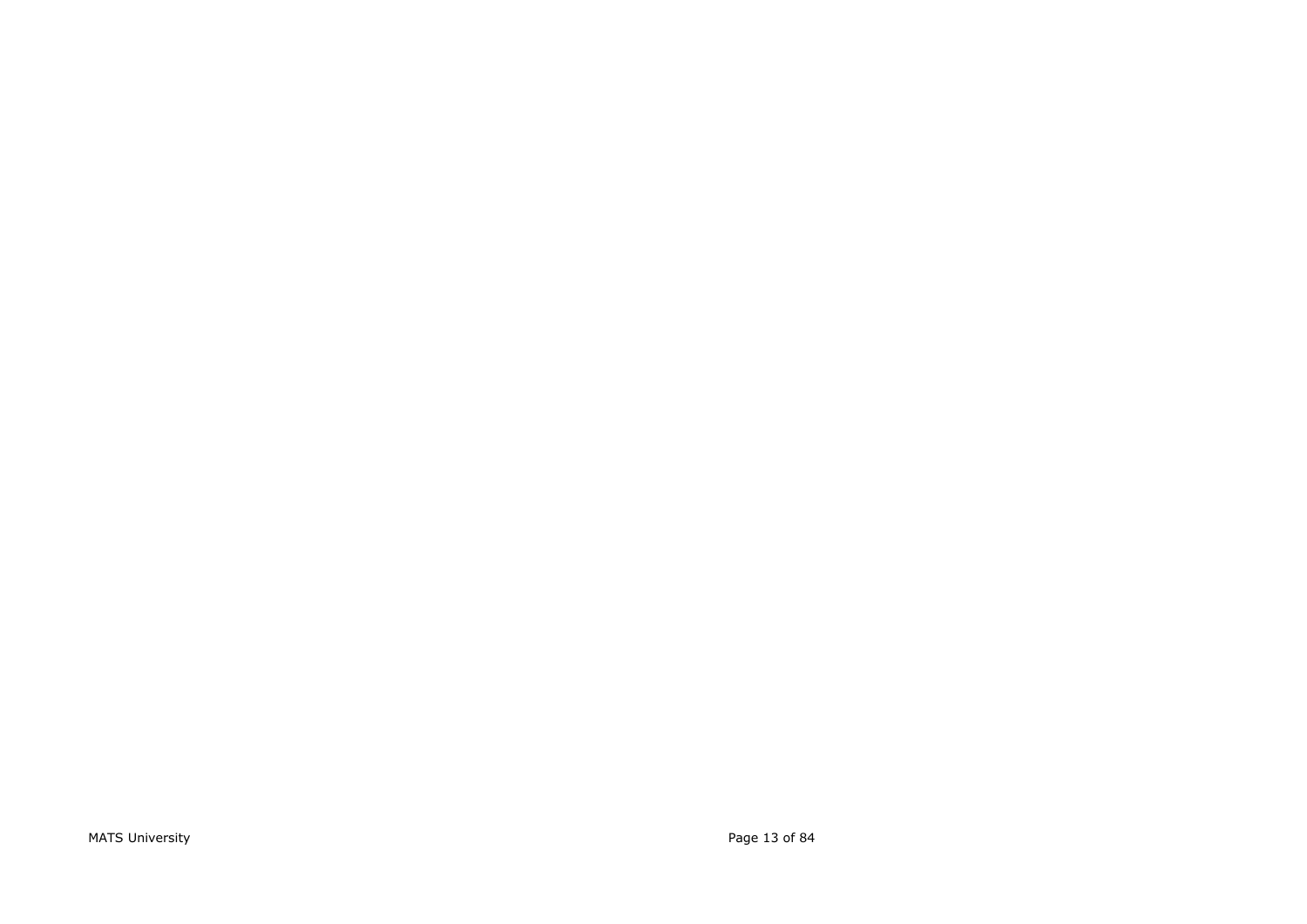

Syllabus **Details Syllabus of Semester I**

# **MANAGEMENT ACCOUNTING AND FINANCIAL CONTROL MSMSR/MBA/101)**

#### **Learning objectives:**

At the end of the course the student will be able to apply management accounting principles and techniques

- **•** Analyze and critically evaluate costing information for planning control and decision making
- Apply capital budgeting techniques
- Analyze financial statements

#### **Syllabus Content**

#### **Module 1: Management Accounting & Budgeting**

- Introduction to Management Accounting
- Absorption VS Marginal Costing
- **Activity Based Costing**
- Responsibility Accounting
- Basics of Budgeting and types of Budgets.

#### **Module 2: Capital Budgeting**

- **•** Introduction to Financial Management
- Capital budgeting Theory
- Time Value of Money
- Evaluation Techniques used in Capital Budgeting.

#### **Module 3: Cost Volume Profit Analysis and Decision Making**

- **EXECUTE:** Allocating scarce resources
- **■** Break even analysis
- Pricing methodologies
- Ratio Analysis

#### **Module 4: Current Assets Management**

- Working Capital Management Theory
- Cash and Marketable Securities management
- Receivables Management and Inventory Management

#### **Module 5: Financing Decisions & Sources of Finance**

- Concept and Measurement of Cost of capital
- Concepts of Leverages
- Cost of different Sources of finance
- **•** Trading On Equity
- Optimum Capital Structure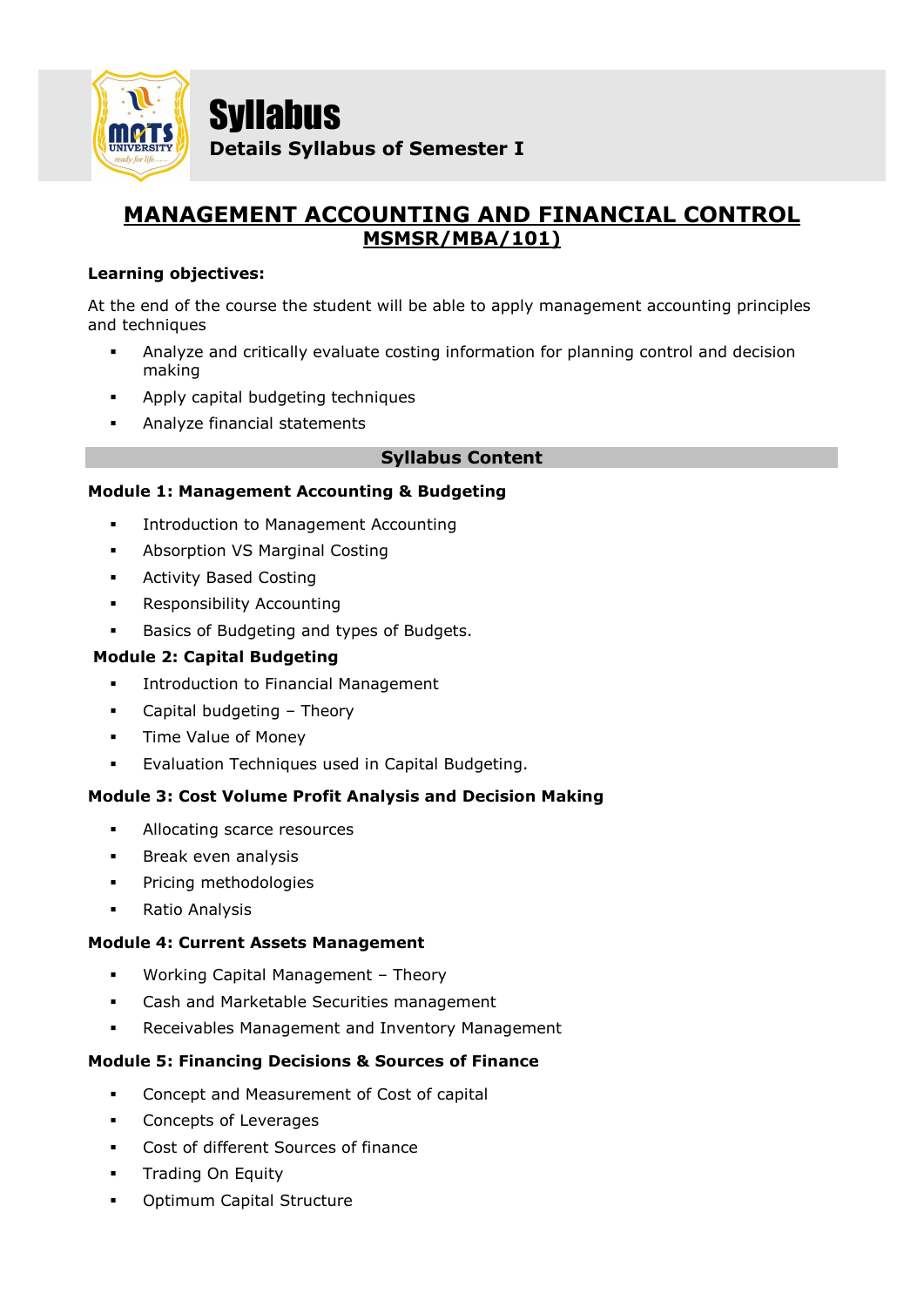- **■** Dividend Policy
- Various Sources of Finances

#### **Text Books:**

- 1. Khan and Jain Management Accounting Tata McGraw Hill
- 2. Khan and Jain Basic Financial Management Tata McGraw Hill
- 3. S.D. Sharma, Financial Management

#### **Reference Books:**

- 1. Harles T Horngren, George Foster and Srikant Datar Cost Accounting–A Managerial Emphasis – Prentice Hall
- 2. Prasanna Chandra Financial Management Tata McGraw Hill
- 3. H C Shukla, T S Grewal, S C Gupta Advanced Accounts S Chand & Co.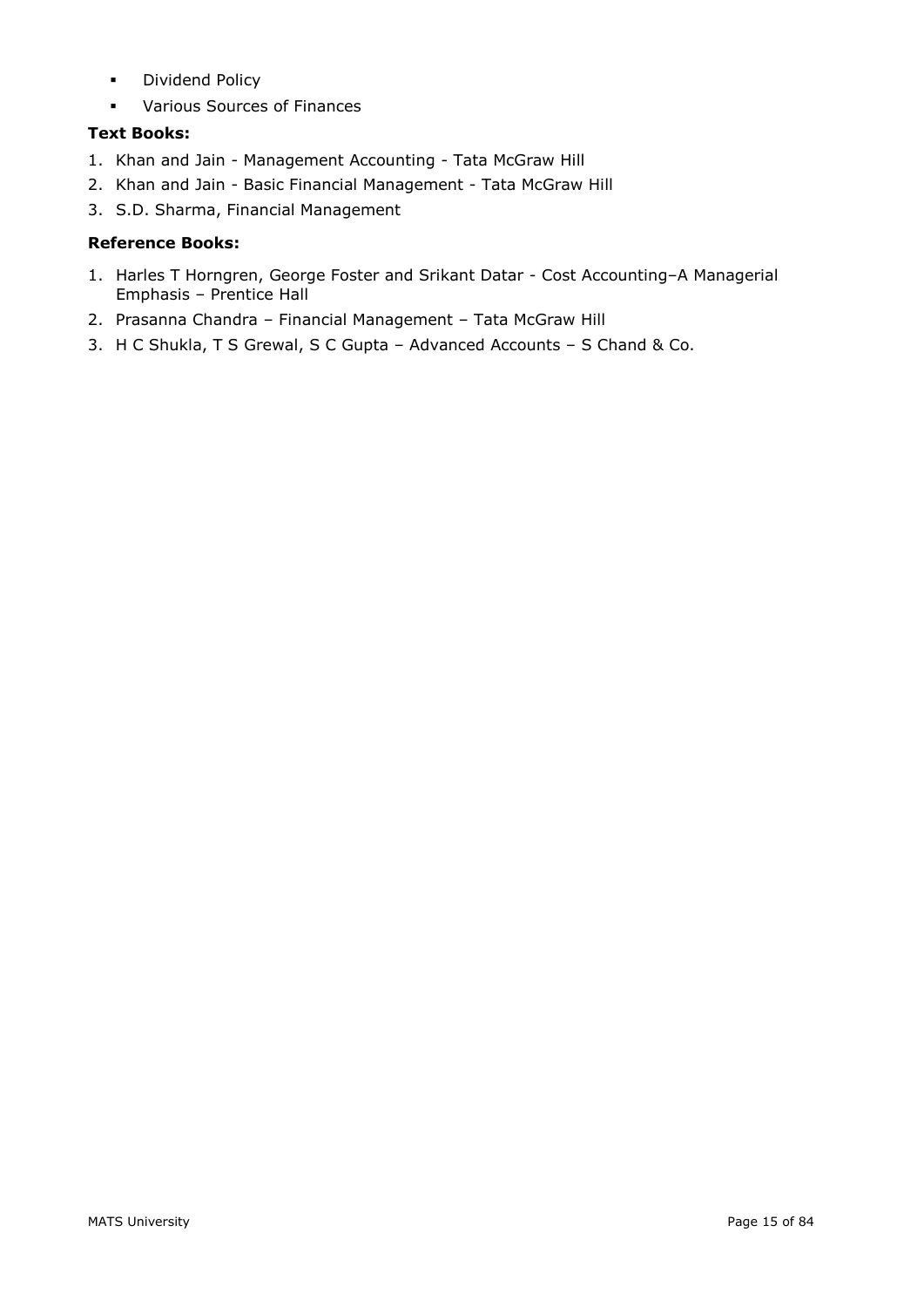# **ECONOMIC ENVIRONMENT: POLICY & ANALYSIS (MSMSR/MBA/102)**

#### **Learning objectives:**

- To Make the student understand the basic concepts of Economics
- To help them in understanding Economic Principles as they apply to the business environment.
- To help in learning the logic of choice for optimization and the way of thinking towards a decision making process in Business.

#### **Syllabus Content**

#### **Module – 1: Introduction to Economics**

- Definition and Scope of Economics
- Basic concepts: Marginality, Externality, Trade-Off, etc.
- A brief Review of Micro and Macro Economics
- **Example 3** Economic Systems and the Basic problems of a economy

#### **Module – 2: Consumption, Behavior and Cost Analysis**

- Theories of consumption: Neo classical Utility theory, Indifference Curve Theory
- Concept of consumer Behavior: Revealed Preference Theory
- Demand and Supply analysis : Elasticity of Demand and Supply
- Cost concepts and its application in various time periods.

#### **Module – 3: Market and Production Analysis**

- Basic introduction to various markets
- Equilibrium of the firm and industry under various Markets
- Profit maximization and price fixation in different Markets
- Theory of Production and Marginal Product: The production function
- The law of diminishing returns, Returns to scale, law of variable proportion

#### **Module – 4: Issues Related to Macroeconomics**

- National income: Concepts and measurement
- **•** Consumption and investment function
- Multiplier: meaning, Leakage and Importance
- **•** IS-LM framework Inflation: Meaning and Importance in a free enterprise System

#### **Module – 5: Government and Market Fluctuation**

- Business cycle: Trade Theories and business cycle forecasting
- **•** Government policies: Fiscal, Monetary etc.
- Government intervention in the market: Taxes, Subsidy, Regulatory Bodies, Information dissemination etc.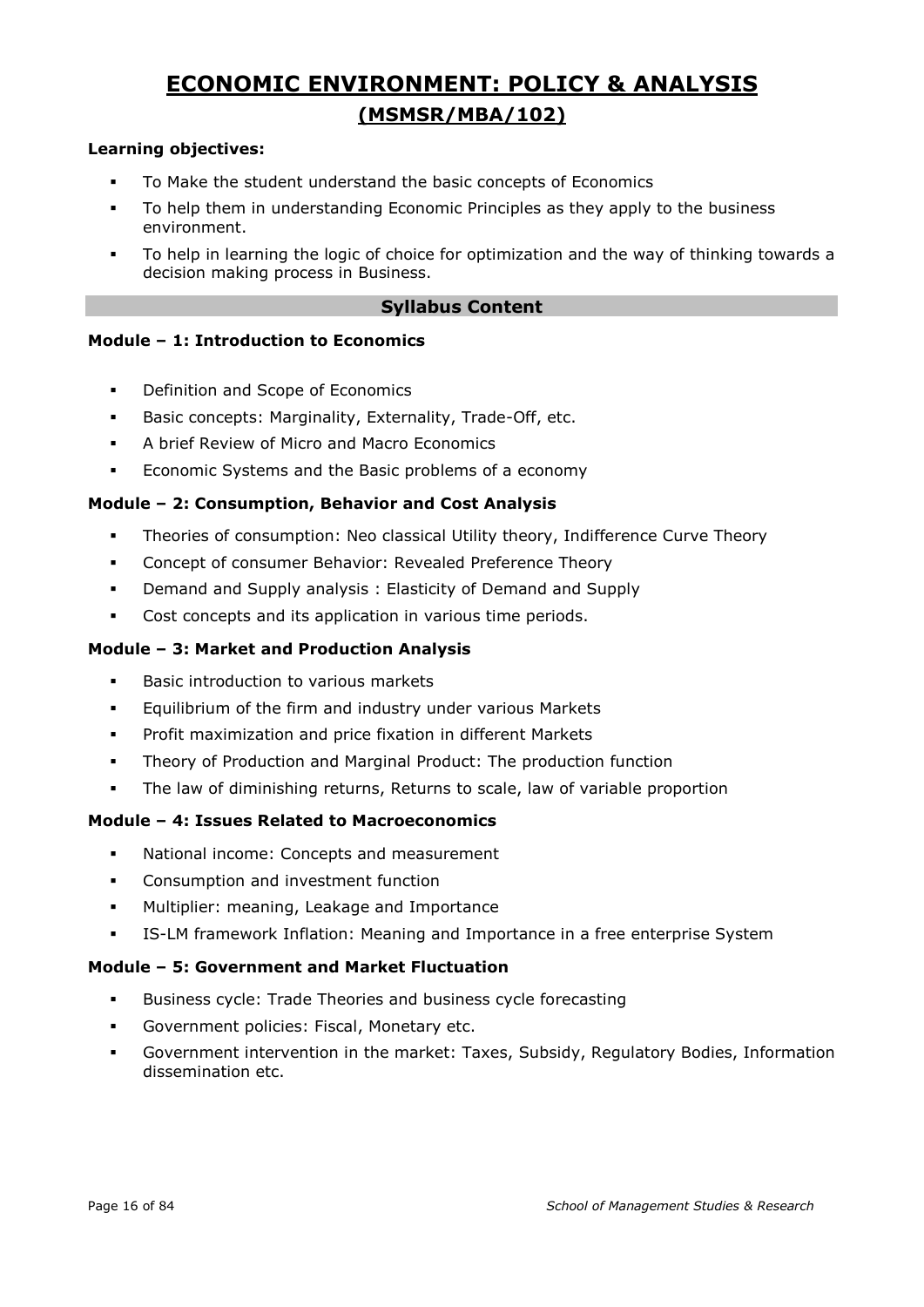#### **Text books:**

- 1. Samuelson and Nordhus Economics Tata McGraw Hill
- 2. H.L. Jhingan Advance Economic Theory Vrinda Publications

#### **Reference Books:**

- 1. M L Seth Principles of Economics Laxmi Narain Agrawal Educational Publisher
- 2. D N Dwivedi Microeconomics Theory & Application Pearson Education
- 3. Robert S Pindyck & Danies L Rubinfel Microeconomics Prentice Hall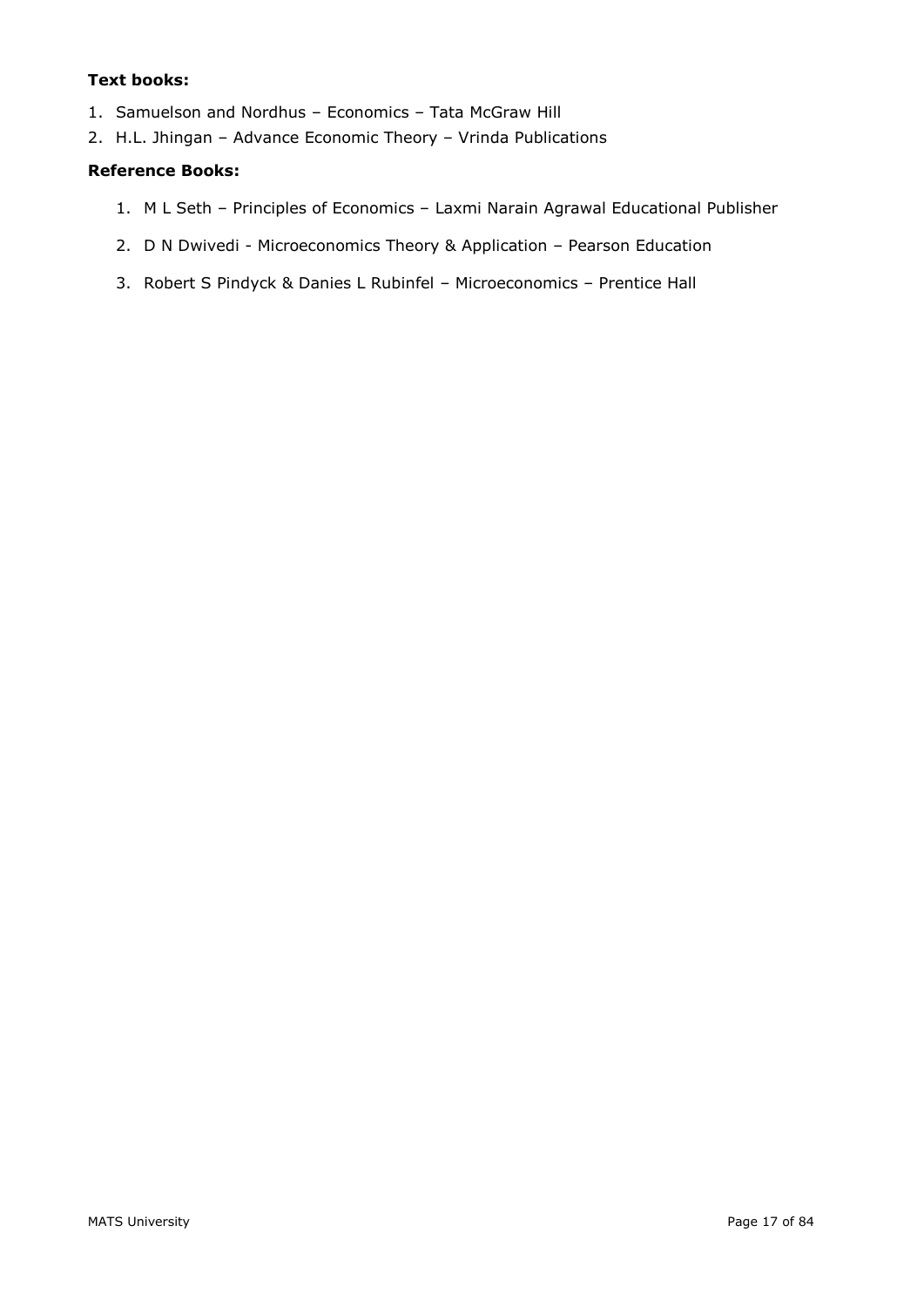# **ORGANIZATIONAL BEHAVIOR (MSMSR/MBA/103)**

#### **Learning Objectives:**

- To understand Organizational Behavior theories and Practices
- To understand motivation and theories related it.

#### **Syllabus Content**

#### **MODULE – 1: Understanding Organizational Behavior**

- **•** Concept of Organizational Behavior
- Importance of OB
- **Historical Development of Organizational Behavior**
- Organization as a Social System
- **•** Socio Technical System
- Open System
- Factors Influencing Organizational Behavior
- **Environmental Factors**
- Challenges and opportunities in OB.

#### **MODULE – 2: Understanding Individuals & Groups**

- **•** Personality
- **EXEC** Stages of Personality Development
- **•** Determinates of Personality
- **Learning**
- Perception
- **•** Factors Influencing Perception
- **Perceptual Distortion Meaning of Group and Group Dynamics**
- Reasons for the Formation of Groups
- Characteristics of Groups
- **•** Theories of Group Dynamics
- **•** Types of Groups in Organization
- **Group Cohesiveness**
- **•** Factors Influencing Group Cohesiveness
- **Group Decision Making Process**
- **·** Small Group Behavior.

#### **MODULE – 3: Leadership & Motivation**

- Leadership Concept
- Characteristics
- Leadership Theories
- Leadership Styles
- Managerial Grid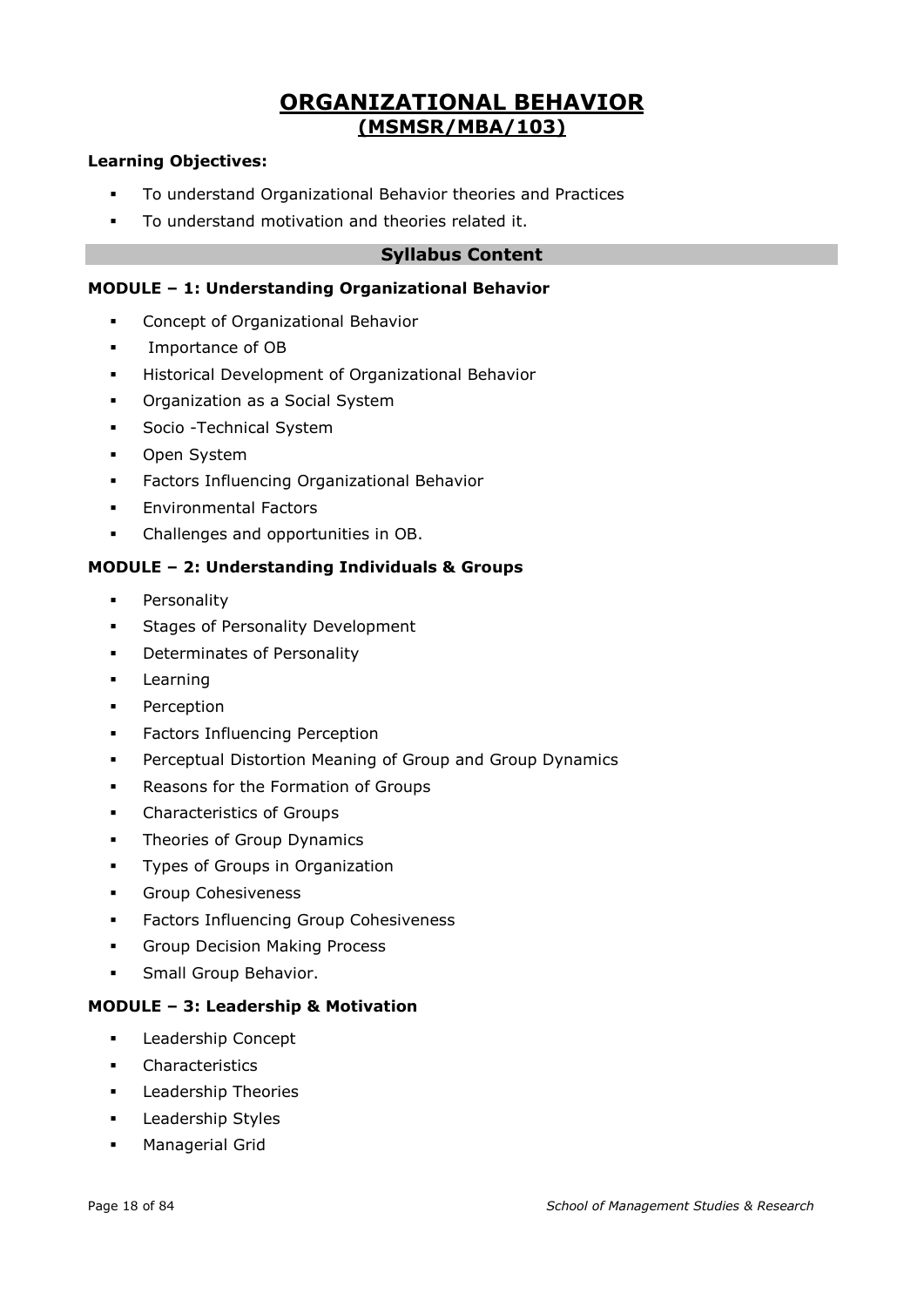- Leadership Continuum
- Leadership Effectiveness
- Motivation
- Concept & Importance
- Motivators
- Financial & Non-Financial
- **•** Theories of Motivation

#### **MODULE – 4: Management of Change**

- Meaning, Importance & Resistance to Change
- **Cases**
- Dealing with Resistance to Change
- Concepts of Social Change & Organizational Change
- Factors Contributing to Organizational Change
- **•** Introducing Change in large Organization
- Change Agents
- Organizational Development
- **■** Meaning & Process.

#### **MODULE – 5: Organizational Culture, Conflict & Effectiveness**

- Organizational Culture & Concept
- Distinction Between Organizational Culture and organization Climate
- Factors Influencing Organizational Culture
- **•** Organizational Conflict, Causes & Types
- Managing Conflict
- Organizational Effectiveness
- **•** Indicators of Organizational Effectiveness
- **•** Achieving Organizational Effectiveness.

#### **Text Books**

- 1. Davis, Keith and Newstron, W. Joh, "Human Behavior at Work", McGraw Hill Book Co., International Edition.
- 2. Prasad, L.M. "Organizational Theory and Behavior", Sultan Chand and Sons, New Delhi.

#### **Reference Books**

- 1. Rao, VSP and Narayana, PS, "Organization Theory and Behavior", Konark Publishers Pvt. Ltd., Delhi.
- 2. Sekaran, Uma, "Organizational Behavior Text and Cases", Tata McGraw Hill Publishers Ltd., New Delhi.
- 3. Hersey, Paul and Blanchard, Ken, "Management of Organizational Behavior Utilizing Human Resources" Prentice Hall of India Ltd.
- 4. Robbins, P. Stephen, "Organizational Behavior Concepts, Controversies and Applications", Prentice Hall of India Ltd., New Delhi.

Luthans Fred, "Organizational Behavior", McGraw Hill Publishers Co. Ltd.., New Delhi 1988. Aswathappa K, "Organizational Behavior", HPH, BOMBAY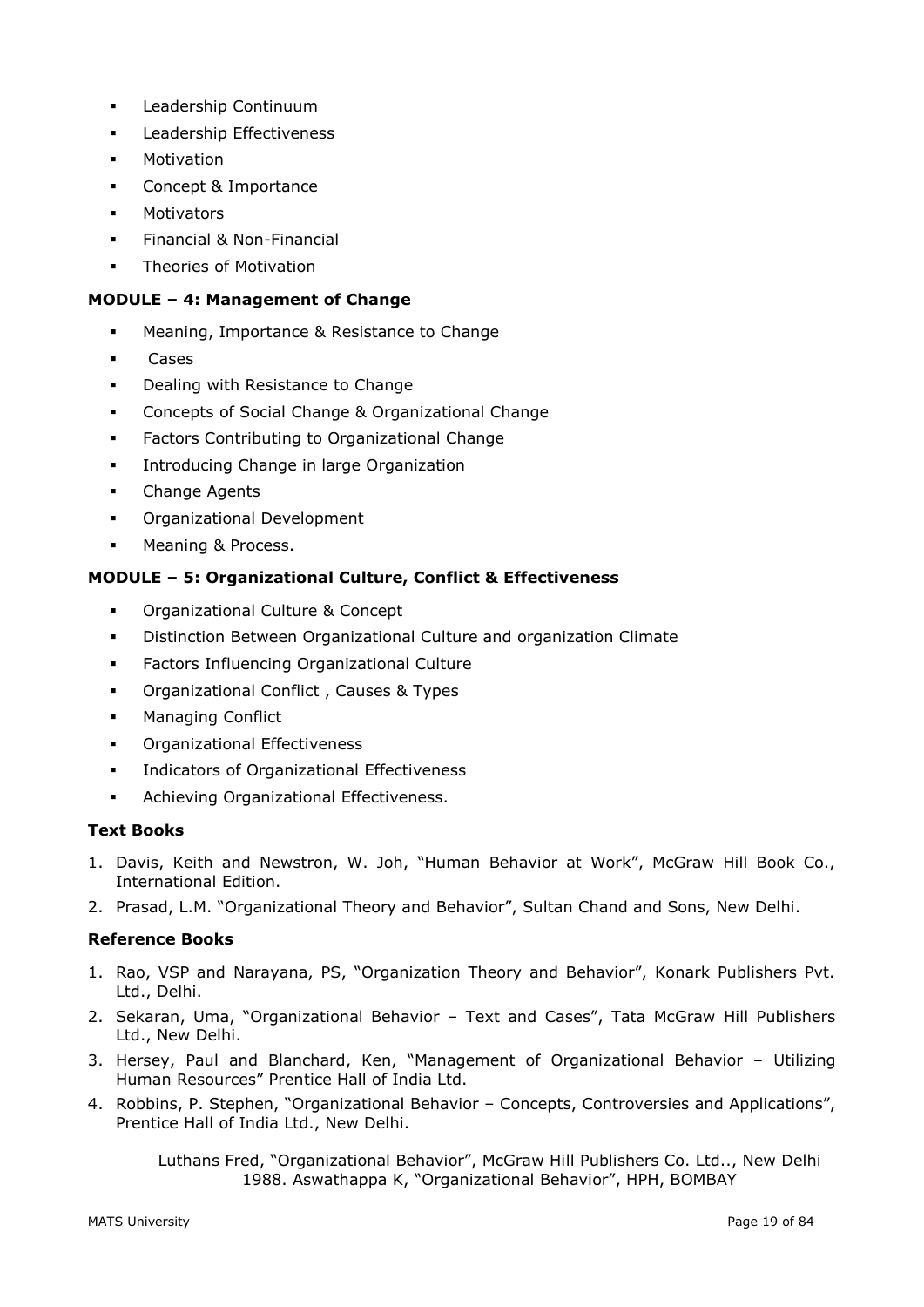# **BUSINESS LAW (MSMSR/MBA/104)**

#### **Learning Objectives:**

- To understand the various acts existing in the country, which affect and control the day-to-day business transactions.
- **•** To practically apply these laws in real life situations with the help of cases and rulings.

#### **Syllabus Content**

#### **Module 1: Contract Act**

- **Contracts**
- **Essentials of Contracts, Agreements**
- Void, Voidable and Illegal contracts. Express and Implied Contracts
- **Executable and Executary Contracts**
- Absolute and Contingent Contracts
- Offer Legal rule as to Offer and Lapse of Offer
- Acceptance and rule as to Acceptance.
- Capacity of parties to create contract. Consideration
- Free Consent
- Unlawful and Illegal Agreements
- **Effects of Illegality**
- Wagering Agreements in restraint of trade Exceptions
- Void agreements, Restitution
- Quasi contracts
- Discharge of Contracts
- Breach of Contracts,
- Remedies for Breach of Contract

#### **Module 2: Sale of Goods Act**

- Formation of contract of sale
- Agreement to sell and sale
- **■** Hire Purchase Agreements
- Sale and Bailment
- Capacity to buy and sell
- **Subject matter of Contract of Sale**
- **Effects of destruction of goods**
- Conditions and Warranties
- Rules of Caveat Emptor Exceptions
- **·** Transfer of property to the buyer
- Goods sent on approval FOC, CIF, FOR and ex-ship contract of sale
- Sale by non  $-$  owners
- Right of lien
- Termination of lien
- Right of resale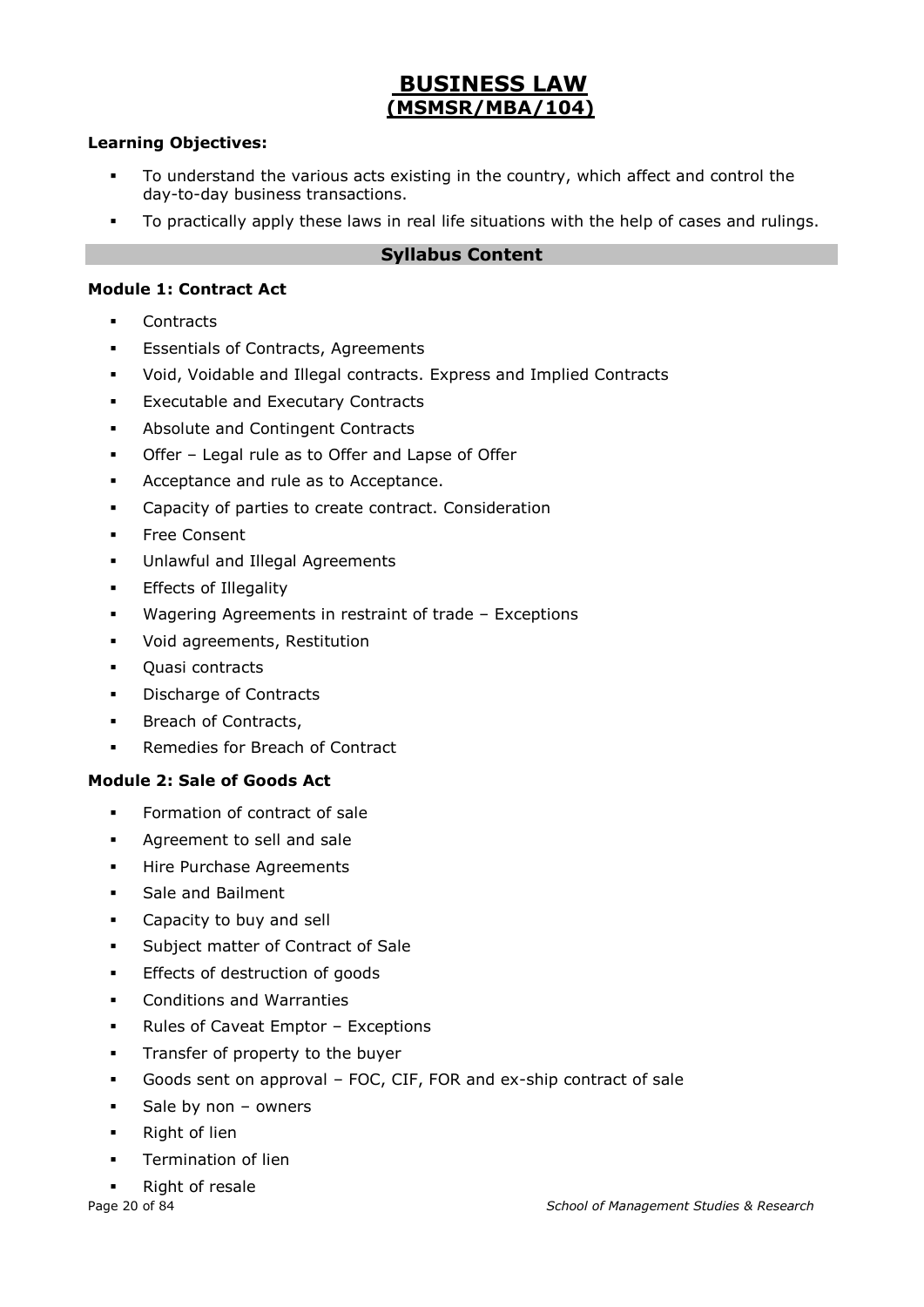- Right of stoppage in transit
- **·** Unpaid vendor's right.

#### **Module 3: Company's Act – 2013**

- Definition, Kinds & Features of Companies
- Incorporation of Companies Memorandum and Articles of Association
- Certificate of Incorporation. Prospectus, Commencement of Business
- Allotment of Shares and Debentures
- **•** Minimum Subscription
- **EXEC** Issue of shares at discount and premium
- Kinds of shares
- **•** Transfer and Transmission of shares
- Membership of Companies
- Meetings and proceedings
- Winding up of companies
- Compulsory winding up and voluntary winding up

#### **Module 4: Partnership Act**

- Meaning and Nature of Partnership
- Types of Partnerships
- Registrations of Firms
- Partnership Deed
- Relation of Partners to one Another
- **■** Breach of Partnership
- **•** Dissolution of Firm

#### **Module 5: Consumer Protection Act & Information Technology Act**

- Object and Scope of the Consumer Protection Act, Definition,
- Rights of the Consumer,
- Nature and Scope of the Remedies available to the consumer,
- Drafting a complaint
- **•** Introduction and Scope of the IT Act, Definitions,
- Digital Signature,
- **Electronic Governance,**
- Duties of the Subscriber,
- Cyber Regulations Appellate Tribunal, Offences,
- **•** Shortcomings of the IT Act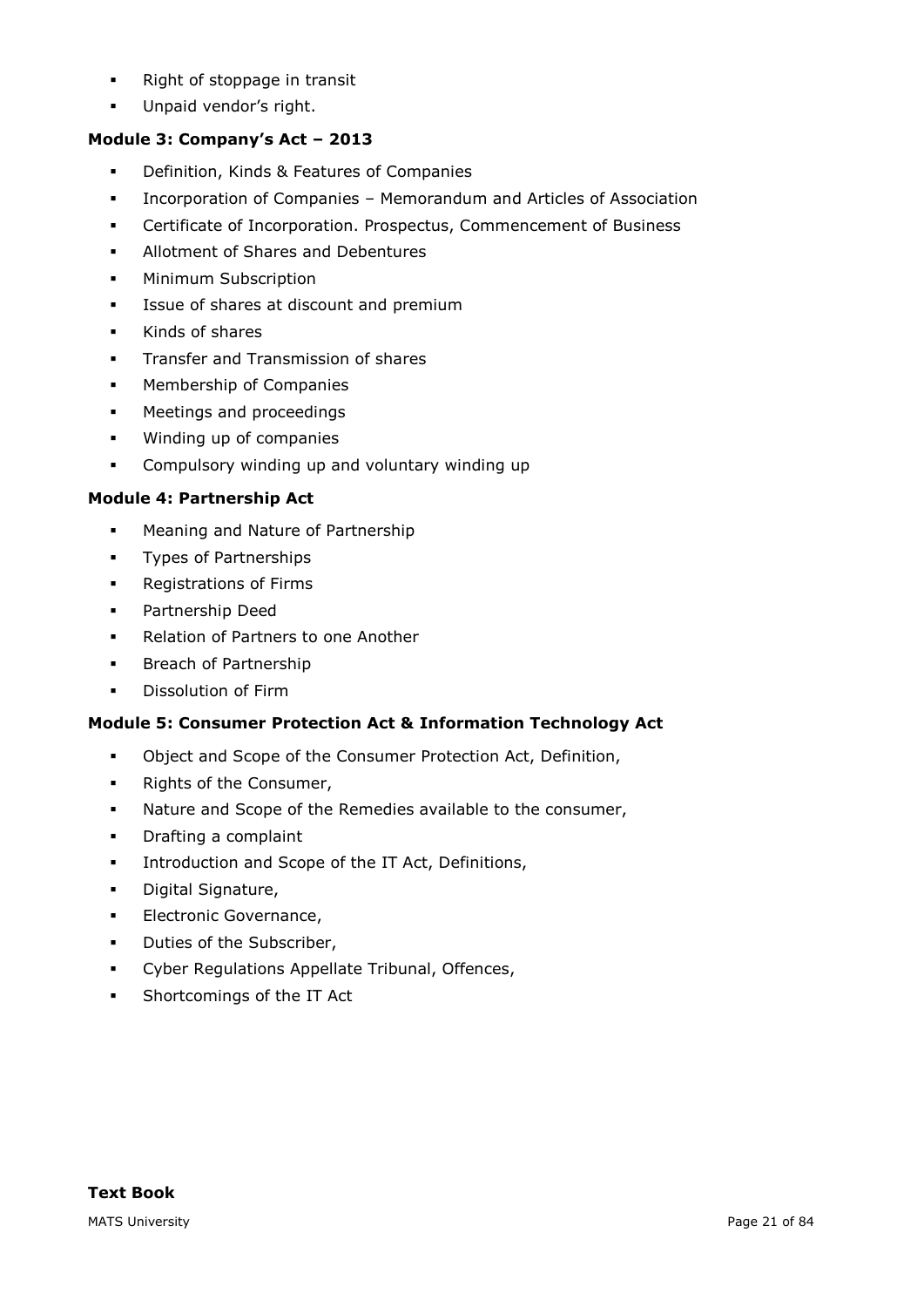1. Kapoor N.D.- Mercantile Law – Sultan Chand Publication

#### **Reference Books:**

- 1. S S Gulshan Mercantile Law Excel Publications
- 2. Avtar Singh Company Law Eastern Book Publications
- 3. Bare Acts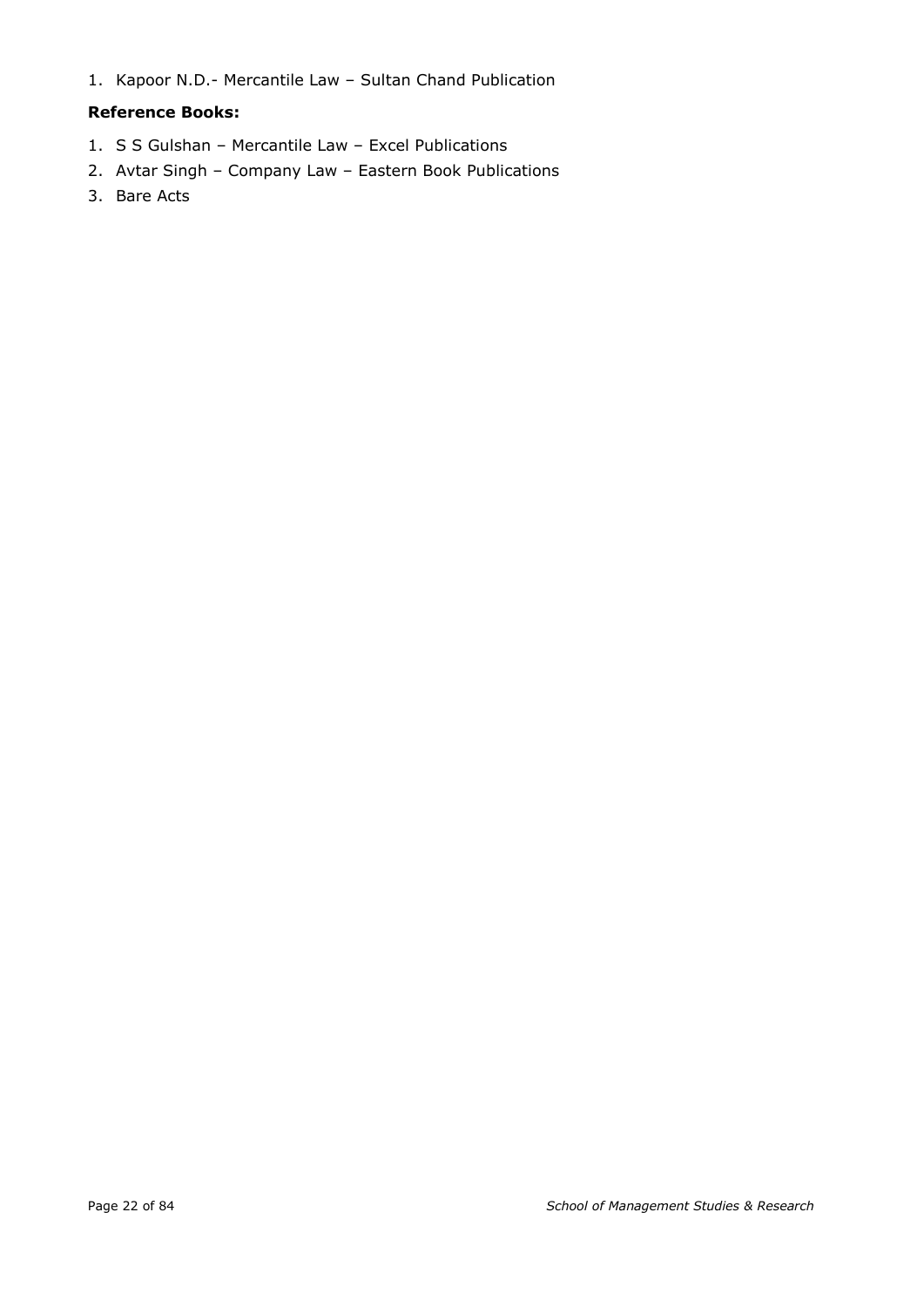# **MARKETING MANAGEMENT (MSMSR/MBA/105)**

#### **Learning Outcomes:**

To make the participants understand the basic concepts of marketing and to develop the acumen to apply those concepts to business situations as well as life in general.

#### **Syllabus Content**

#### **Module 1: Introduction to Marketing**

- Definition of marketing
- Scope and importance
- Various concepts of marketing
- **■** Marketing and selling
- Types of markets
- **■** Marketing functions:
- Approaches to the study of marketing
- Understanding of marketing management

#### **Module 2: Strategic Planning and Demand Measurement**

- Defining Strategic Planning
- **•** Long and Short term plannin
- Corporate Vision, Mission, objectives
- BCG Matrix
- GE Model
- **•** SWOT Analysis
- Marketing Plan
- **•** Forecasting and Demand Measurement
- **Estimating Current and Future Demand**
- Identifying and Analyzing the Macro-environment

#### **Module 3: Consumer Behavior and Market Segmentation**

- Need for studying consumer behavior
- **•** Factors influencing consumer behavior
- **·** Theories of buyer behavior
- **Buying Decision Process**
- **Stages of Buying Decision Process**
- Need for market segmentation
- Criteria for market segmentation

#### **Module 4: Product Planning, Development and Pricing**

- New product planning
- Product development
- Market testing and Commercialization
- **•** Branding, packaging and labeling
- **•** Product mix; product positioning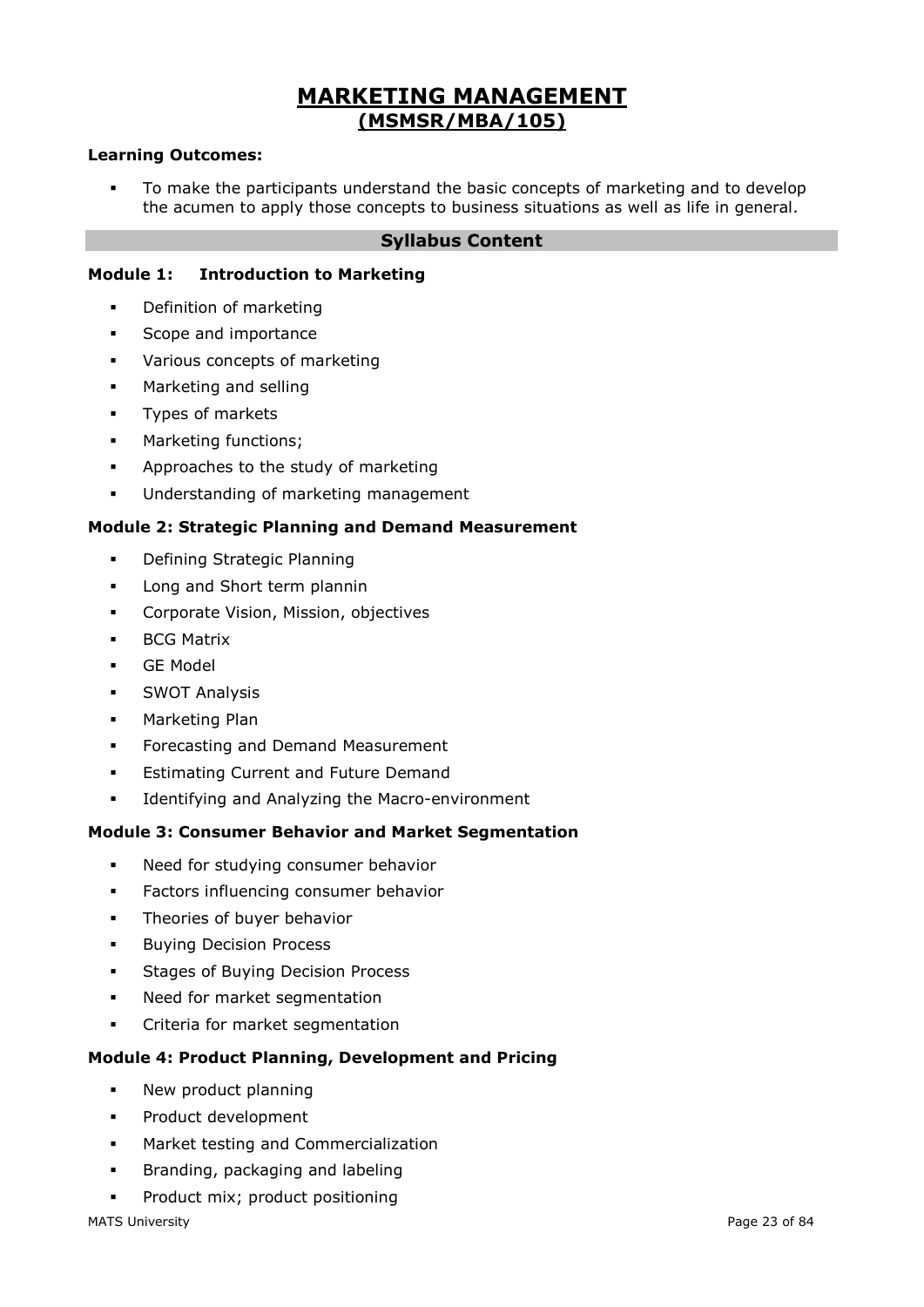- Product life cycle; product diversification
- Classification of goods/products in marketing
- **•** Pricing objectives and policies
- Factors influencing pricing; kinds of pricing
- Methods of price determination

#### **Module 5: Distribution, Sales and Promotion**

- Importance of channels of distribution
- **•** Functions of middlemen
- Basis for channel selection
- Wholesalers; retailers
- **·** Importance of selling
- **•** Steps involved in selling
- Sales promotion techniques
- Sales force control
- Benefits of advertising
- Organization of the advertising function
- Advertisement copy
- Advertising agencies

#### **Text Book:**

1. Philip Kotler: Marketing Management – Analysis, Planning, Implementation and control, XI edition – Prentice Hall

#### **References:**

- 1. Kotler Philip & Armstrong Marketing Management Prentice Hall
- 2. Koontz, O'donell Fundamentals of Management Tata McGraw Hill
- 3. Boyd & Westfall Marketing Research Irwin Inc.
- 4. Michael Proter Competitive Advantage Free Press
- 5. Marketing Harvard Business Review Harvard Publications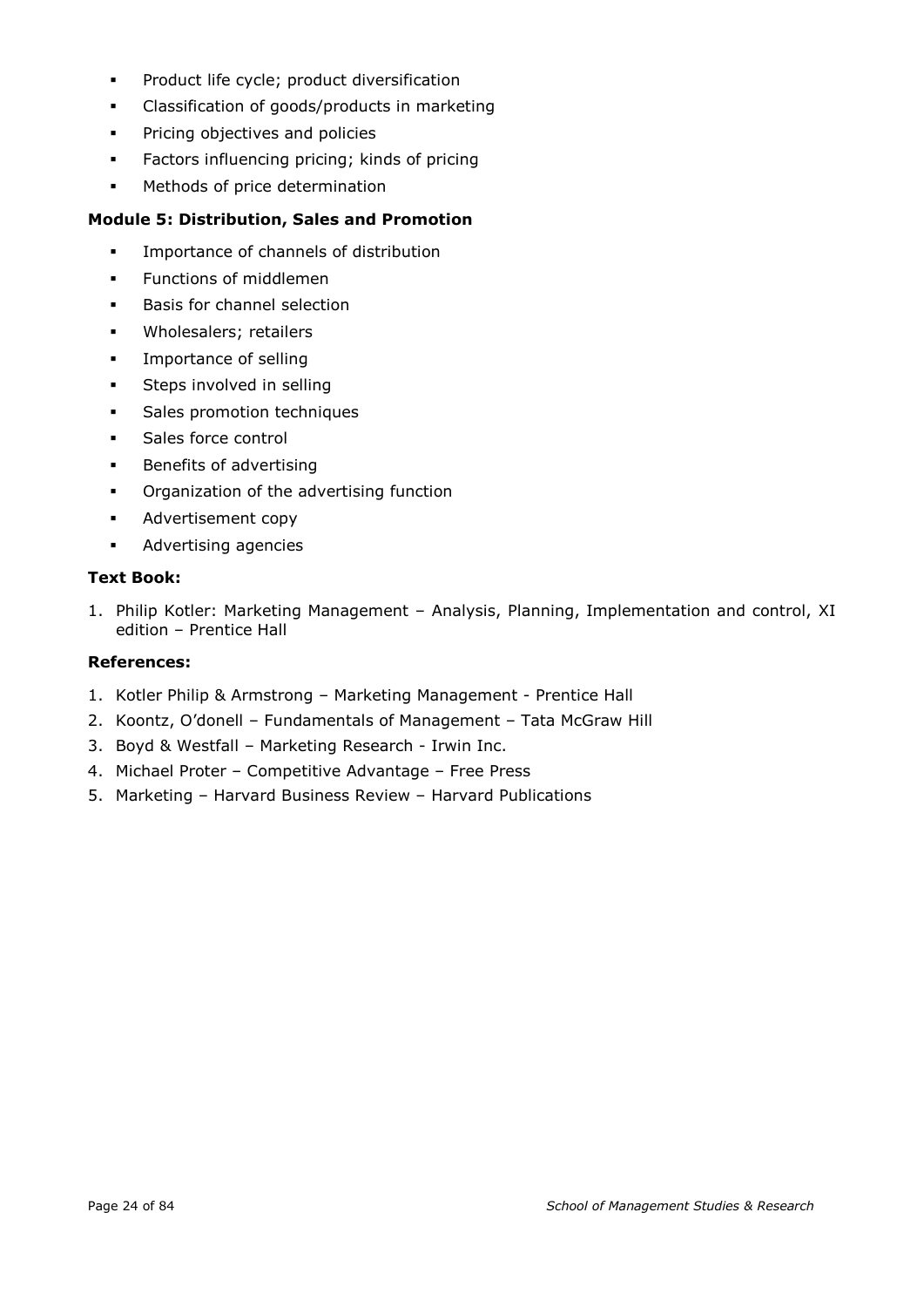# **QUANTITATIVE METHODS (MSMSR/MBA/106)**

#### **Learning Objectives:**

Aim is to strengthen candidate's ability to

- Use mathematical methods and formulae to obtain analytical information (accurate figures and quantitative data) which is used for decision making.
- Understand exactly when the quantitative approach may be applied.
- Work with numbers efficiently.
- Develop estimates and forecasts.

#### **Syllabus Content**

#### **Module 1: Basic Mathematical Concepts**

- Some Basic Formulae,
- **■** Number system, Permutation and combination,
- **•** Binomial Theorem,
- Basis of set theory,
- **EXEC** Linear and quadratic equations,
- Logarithms, Ratio and Proportion,
- **•** Simple and Compound interest,
- **■** Annual percentage rate.

#### **Module 2: Calculus**

- Functions
- Limits and Continuity
- Derivatives
- Differentiation of logarithmic and exponential functions
- **•** First and higher order derivatives and their uses
- Maxima and minima
- **Effect of taxation and subsidy on monopoly**
- **•** Integration, Application of integration in economics
- Customer's and Producer's Surplus

#### **Module 3: Introduction to Statistics**

- **·** Presentation of data
- Seriation
- Tabulation
- Guidelines for constructing tables
- Diagrammatic presentation of Data
- Types of diagrams
- Pie chart
- Time series graph
- Collection of data
- Measure of central Tendency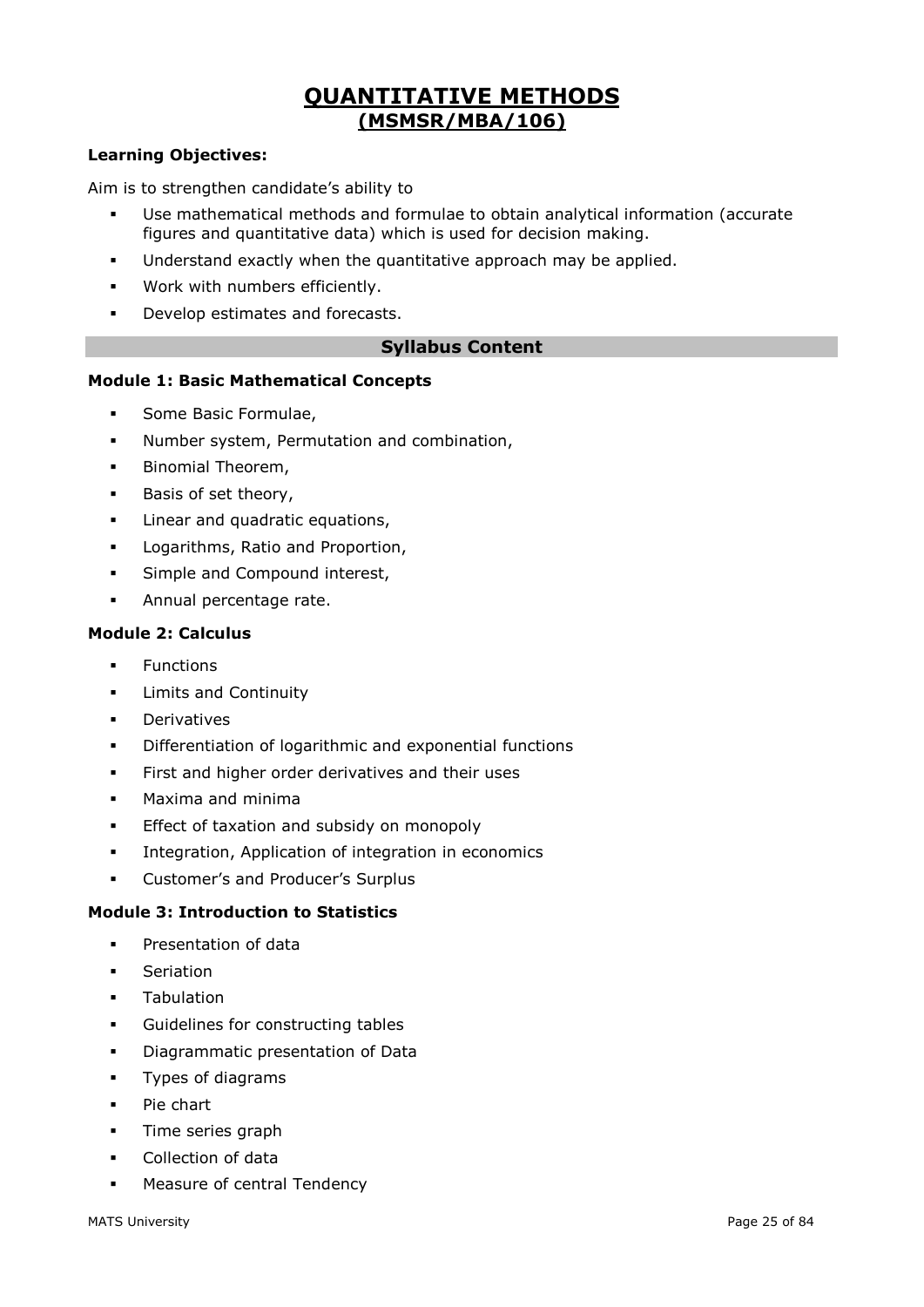- **•** Arithmetic Mean (average)
- Median, Mode, Geometric mean, Harmonic mean

#### **Module 4: Correlation, Regression, Index number and time series analysis**

- Correlation
- Regression
- Coefficient of regression
- Index number
- Characteristics of index numbers
- Uses of index numbers

#### **Module 5: Probability Theory**

- **·** Classical definition,
- Addition and multiplication Rule of probability,
- **•** General theorem of probability,
- Discrete probability distribution:
- Poisson's Distribution,
- Normal distribution.

#### **Text Books:**

- 1. D. R. Agrawal Quantitative Methods Vrinda Publications
- 2. C. B. Gupta & Vijay Gupta Statistical Method Vikas Publications

#### **Reference Books:**

- 1. S. P. Gupta Statistical Methods- Sultan Chand Publications
- 2. Gorakh Pursad Differential Calculus Pothisala Pubilcations
- 3. Suranjan Saha Statistic & Mathematics Central Education
- 4. Richard I. Levin & David S. Rubin Statistics for Management Prentice Hall
- 5. S Saha & Mukherji Quantitative Methods New Central Book Agency.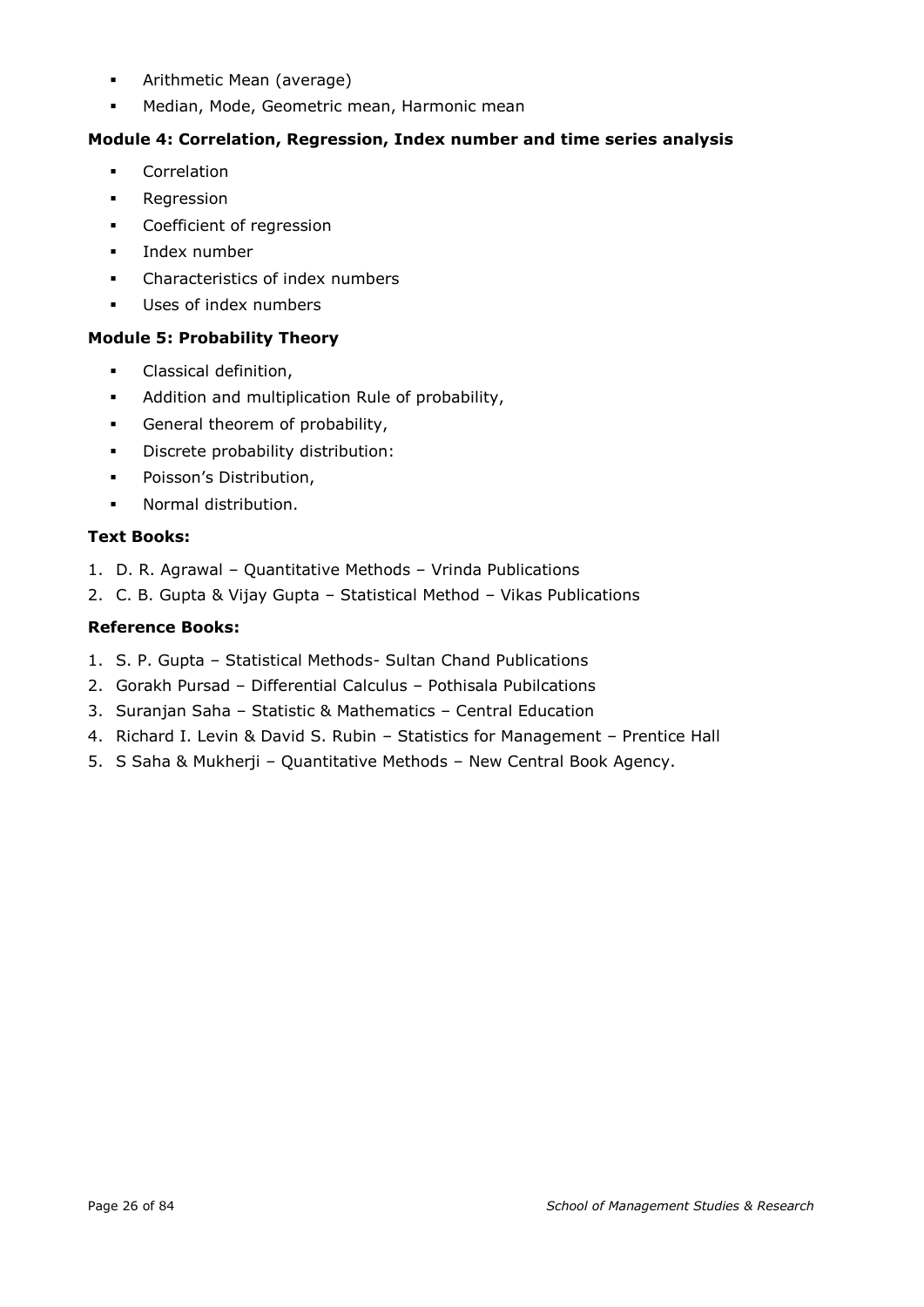# **BUSINESS ORIENTED COMPUTER APPLICATIONS (MSMSR/MBA/107)**

#### **Learning Outcomes:**

At the end of the course students should be able to:

- Explain concepts in computer science and applications
- Use Database Management Systems specifically MS Access with a degree of comfort
- Handle spreadsheet applications like Excel
- Use Excel as a statistical tool and interpret results

#### **Syllabus Contents**

#### **Module 1: Introduction to computers**

- Evolution; Types of computers
- Computer Hardware CPU, Input Output, Memory, Storage
- Computer Software Operating System

#### **Module 2: Introduction to Utilities**

Word Processors, Spreadsheets, Charts and Presentations, Accounting and Project Management Software, ERP

#### **Module 3: Database Management System**

- **·** Information Systems
- Need for DBMS
- DBMS Concepts Data Organization
- Database Software

#### **Module 4: Microsoft Access**

- Introduction
- Queries
- Forms Development
- Reports and Labels

#### **Module 5: Spreadsheet Applications – Microsoft Excel**

- Introduction Simple data entry Data organization in Excel work book and work sheets
- Formula Definition and Usage
- Macros
- **EXECUTE:** Statistical applications with Excel
- Charts and Graphs

#### **Text Books:**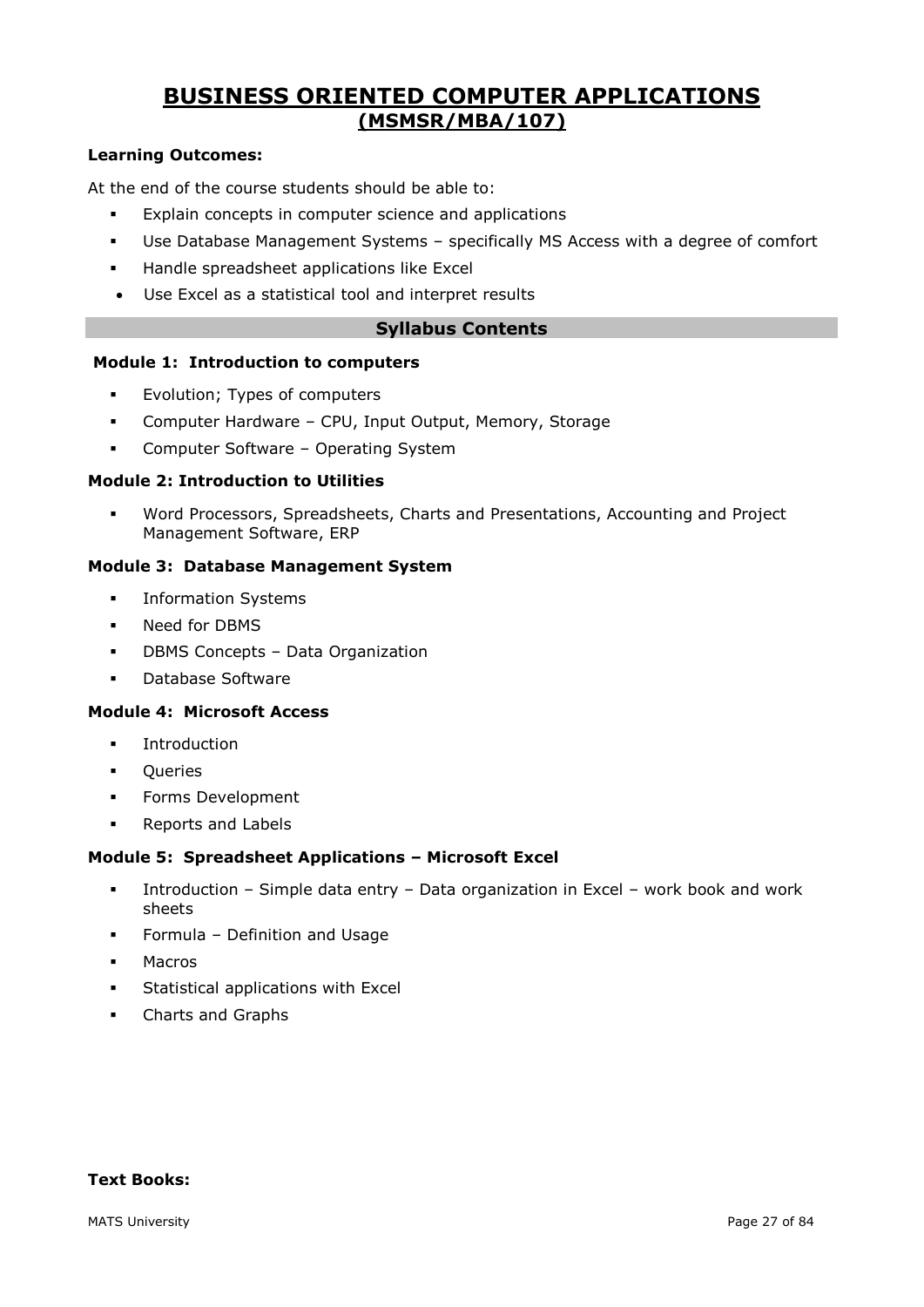- 1. P. K. Sihna Computer Fundamental B P B Publications
- 2. Gini Courter & Annette Margins B P B Publications

#### **Reference Books:**

- 1. Timothy J. O'Leary & Linda I. O'Leary Microsoft Office 2000 Tata McGraw Hill
- 2. Gerald V. Post Database Management Systems Tata McGraw Hill
- 3. C. J. Date An Introduction to Database System-Pearson Education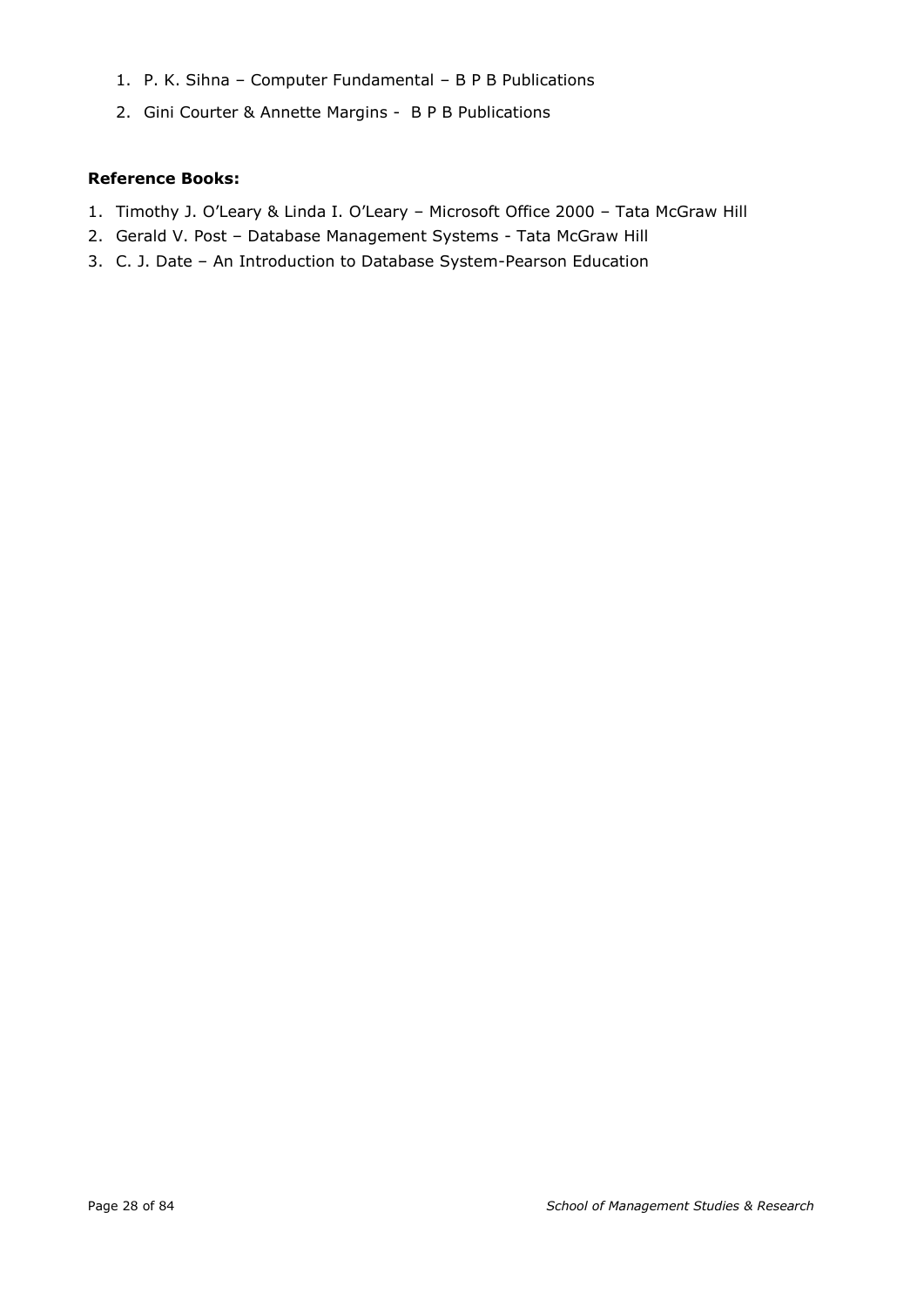# **PRINCIPLES OF ACCOUNTING (MSMSR/MBA/108)**

#### **Course Objectives:-**

- To lay a theoretical and practical foundation of accounting system for a clear exposition of the concepts, procedures and techniques which is a must for students planning a career in accounting or related field.
- **•** The course is aimed at equipping the students with the updated knowledge to meet the growing and dynamic needs of business and industry.

#### **Syllabus Contents**

#### **Module: I Meaning and Scope of Accounting:**

- Need for accounting, meaning, definition and functions,
- Book-Keeping and Accounting, Accounting Vs. Book-keeping –
- **■** Branches of Accounting,
- Users of accounts
- Limitations of accounting,
- Parties interested in accounting information.

#### **Accounting principles and Accounting Equation:**

- Accounting principles, Postulates, Doctrines, Axioms,
- Accounting Standards- introduction,
- Assumptions, Conventions and Concepts
- Double Entry System:
- Advantages and disadvantages,
- Debit and Credit, classification of Accounts
- Accounting Equation with practical problems
- **•** Basic Accounting procedures Journal, Ledger, Ledger posting, totaling and balancing of accounts,
- Opening entries

#### **Module-II Subsidiary Books: -**

- Cash Book:
- Single column, double column, three columns,
- **·** Petty cash book analytical petty cash book.
- Purchase Book, Purchase Returns Book, Sales Book, Sales Returns, Book, Rills Receivable Book,
- Bills Payable Books & Journal Proper.
- **·** Trial balance: Object, Preparation,
- Different methods of preparing Trial balance
- **•** Closing Entries.
- Practical Problems from all the topics
- Bills of exchange: Bills of Exchange and Promissory Note- meaning and Definition, Advantages of Bills of exchange,
- Parties to a bill Endorsement,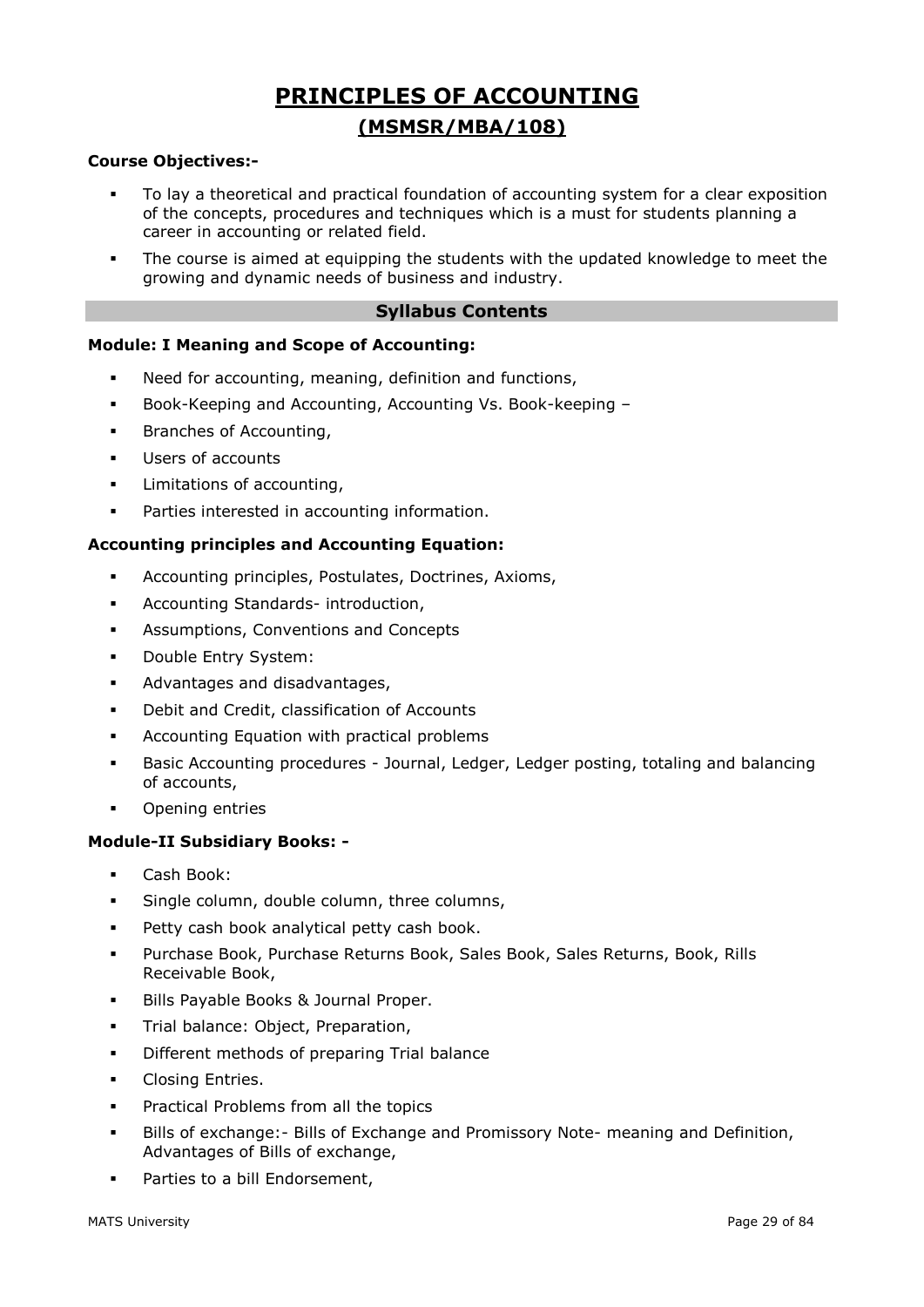- Retiring of a bill under rebate,
- Honour and dis Honour of bills,
- **·** Bills sent for collection,
- **•** Discounting of Bills,
- **•** Accommodation Bills.
- **Bank Reconciliation Statement: Meaning and Objectives,**
- Causes of differences
- **Preparation of Bank Reconciliation Statement**

#### **Module-III Rectification of Errors:**

- **•** Classification of Errors,
- **•** Location of errors,
- **•** Suspense Account
- **•** Rectification Entries.
- **•** Final Accounts: Accounting concept of income,
- Revenue and Capital,
- Deferred Revenue Expenditure
- Cash Vs. Accrual basis of accounting
- **•** Preparation of Trading and P&L A/c., Balance Sheet,
- Manufacturing Account. **.**

#### **Module-IV Depreciation:**

- Nature, cause, basic factors of depreciation
- Objectives of Providing Depreciation,
- Methods of depreciation,
- **Example 15 Fixed instalment Method, DBM, Annuity, Depreciation Fund method, Insurance Policy** method, Revaluation method, MHR.

#### **Module- V Single Entry System:**

- Advantages and disadvantages of SES,
- **·** Single Entry vs. Double Entry.
- **•** Calculation of profits,
- **•** Statement of affairs method,
- **•** Conversion method.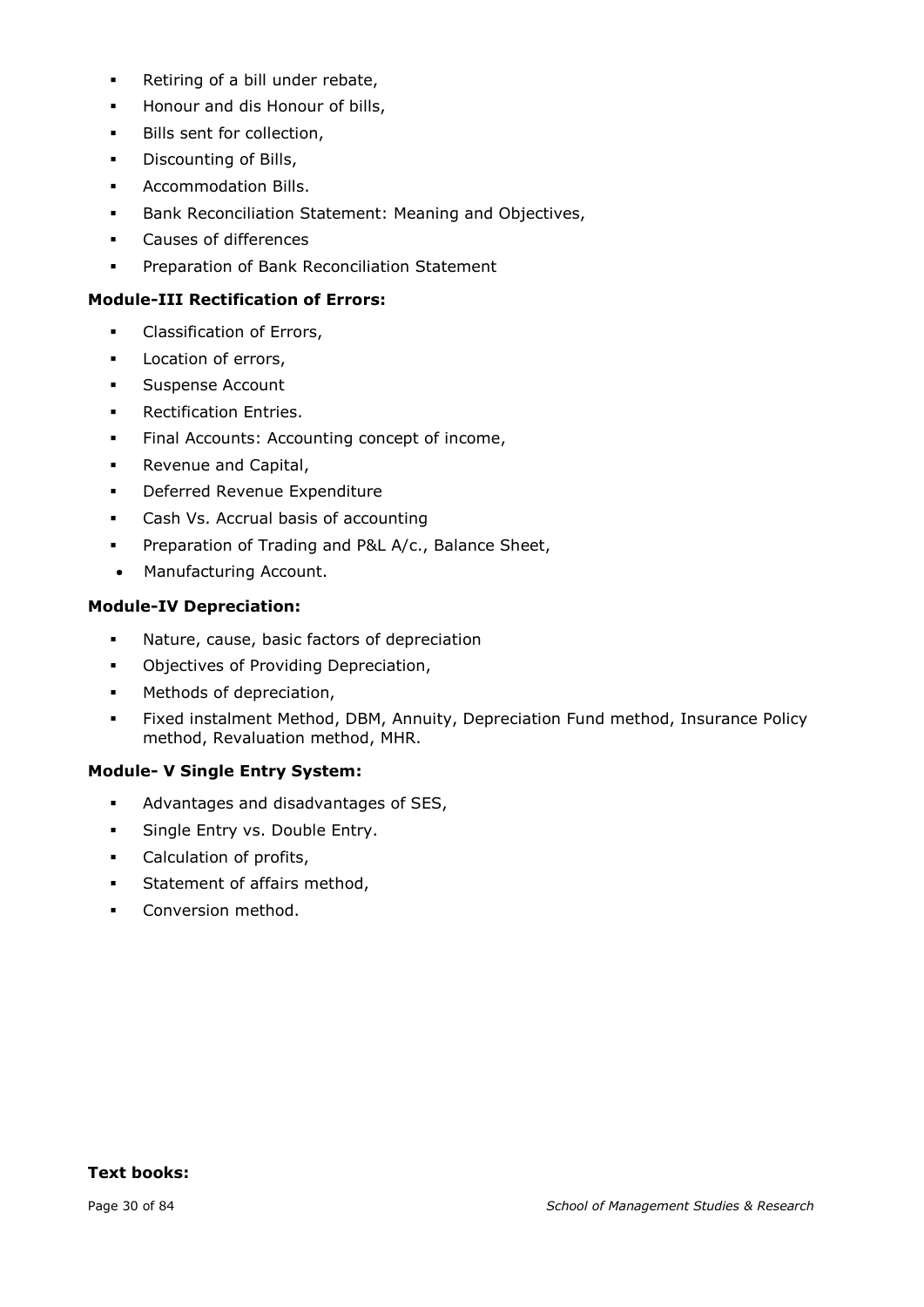- 1. S.N. Maheswary and S.K. Maheswary Financial Accounting Vikas Publication
- 2. R. L Gupta Financial Accountig Sultan Chand
- 3. P.C Tulsian Finacial Accounting Pearson Education

#### **Reference materials:**

- 1. C. Mohan Juneja, R. Chawla Double Entry Book Keeping Kalyani Publication
- 2. Mukharjee and Hanif Modern Accountancy Tata McGraw Hill Publication
- 3. S. M. Shukla Financial Accounting Sahitya Bhavan
- 4. S.P. Jain and K.L Narang Financial Accounting Sultan Chand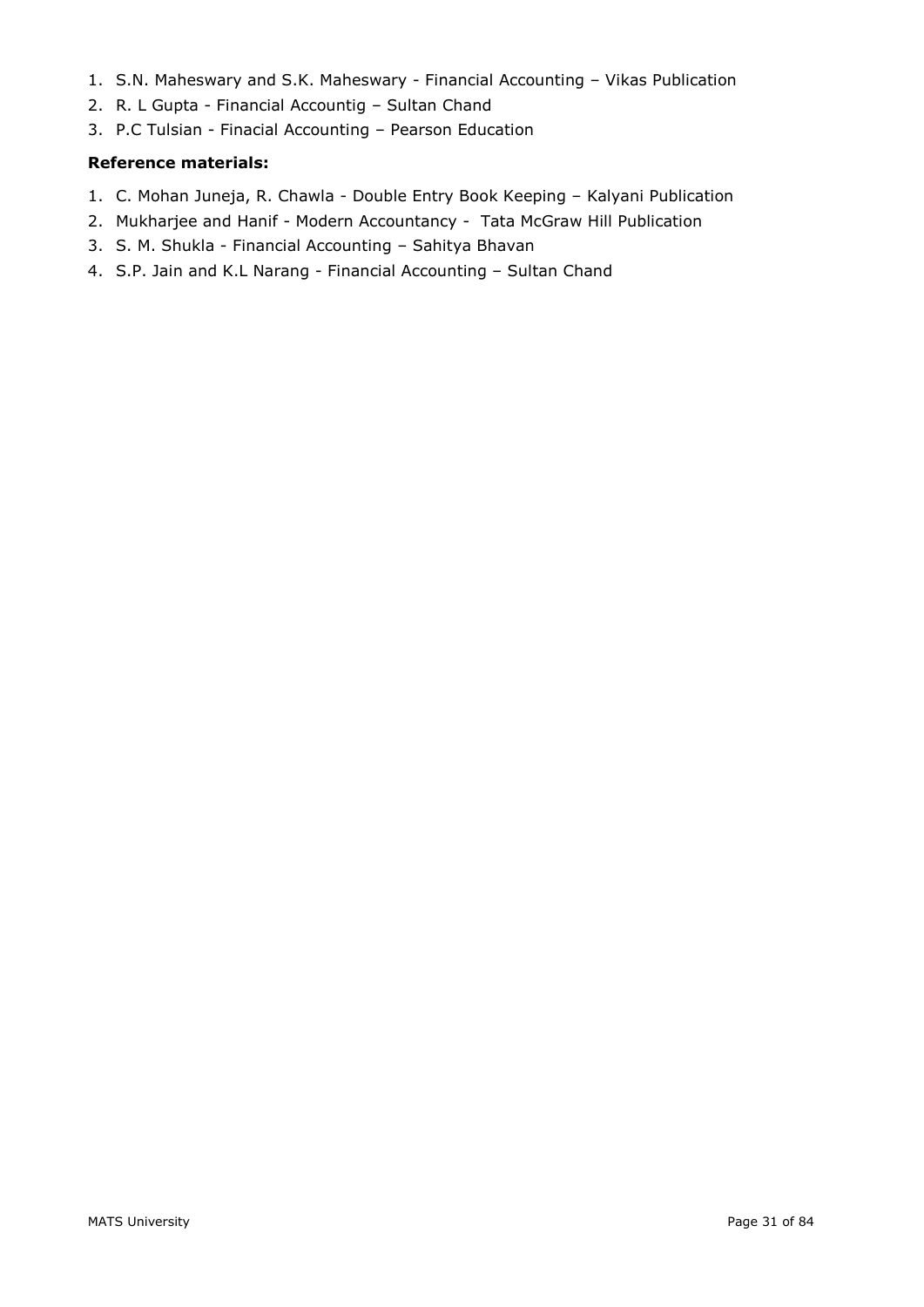# **SEMESTER-II**

# **INNOVATION AND NEW PRODUCT DEVELOPMENT (MSMSR/MBA/201)**

#### **Learning Objectives :**

This Course aims to look at these issues and deals with innovative product development process to achieve success. Various design methods are also covered.

#### **Module: I**

- Creativity and Innovation
- Integrated Product Development
- Concept generation methods
- Concept Selection methods

### **Module: II**

- Product Design
- Industrial design
- Quality Function Deployment

#### **Module: III**

- Value Engineering
- Design to Cost

#### **Module: IV**

- Design for assembly and Manufacture
- Design for service

### **Module: V**

- Failure modes and effects analysis
- TRIZ (systematic Innovation)

#### **TEXT BOOK:**

1. Creating Breakthrough Products: Innovation from Product Planning to Program Approval; Jonathan M. Cagan, Craig M. Vogel, FT Press, 2010

#### **Reference Books**

2. Product Design and Development, Karl Ulrich and Steven Eppinger, McGraw-Hill/Irwin; 5 Edition May 2011

3. 8 Steps To Innovation: Going From Jugaad To Excellence; Vinay Dabholkar, Rishikesha T Krishnan; Harper Collins (2013)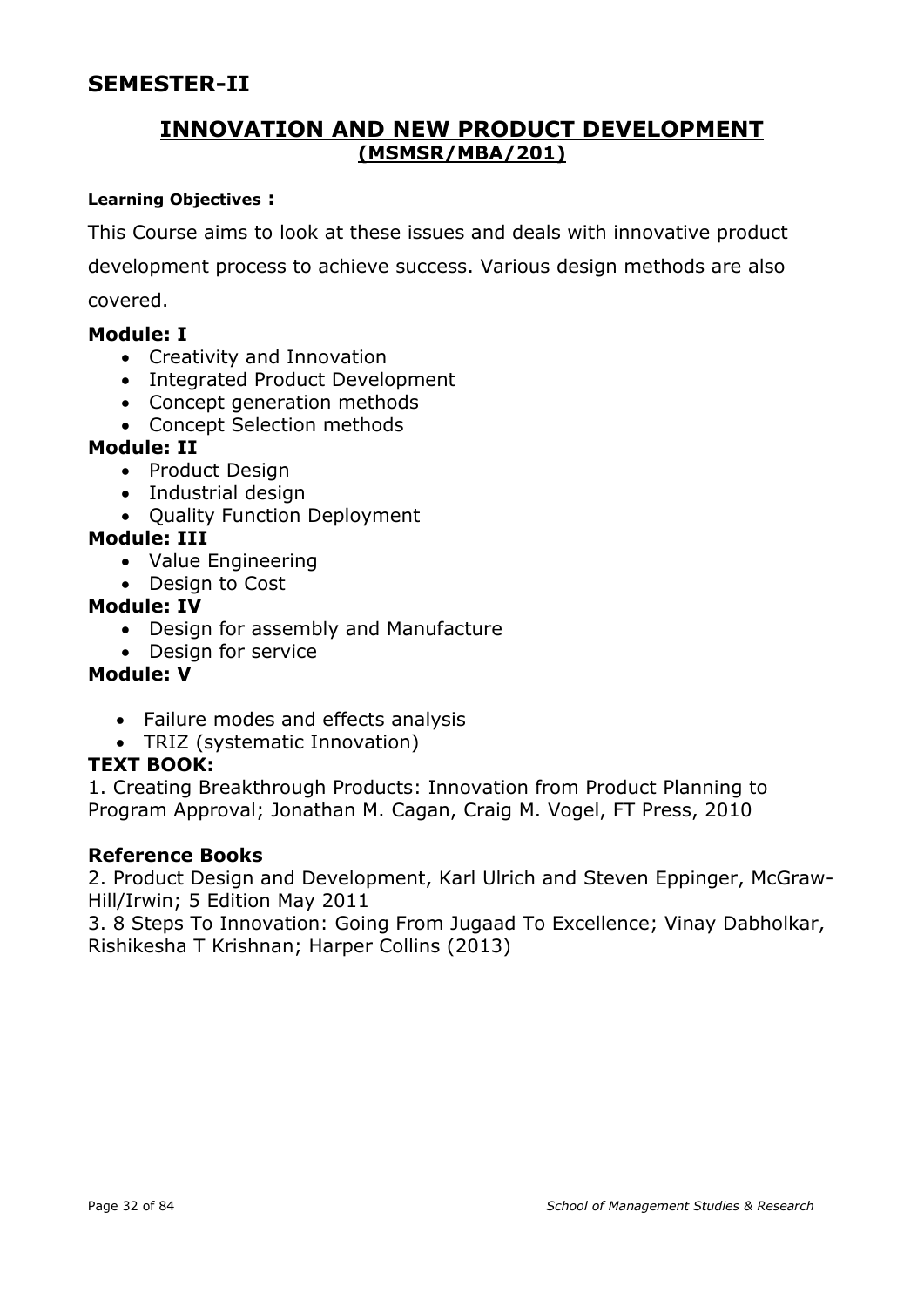# **CONSUMER BEHAVIOR (MSMSR/MBA/202)**

#### **Learning Objectives:**

At the end of the course students will be able to:

Understand Consumer Behavior from an international perceptive and apply them in the current business scenario.

#### **Syllabus Contents**

#### **Module 1: Introduction;**

- The Impact of the Digital Revolution on Consumer Behavior
- **The Definition and Scope of Consumer Behavior**
- **Development of the Marketing Concept and the Discipline Of Consumer Behavior;**
- Consumer Value, Satisfaction, and Retention
- **■** Marketing Ethics and Social Responsibility
- Consumer Research; Consumer Research Paradigms (Quantitative Research, and Qualitative Research)

#### **Module 2: Market segmentation**

- What Is Market Segmentation
- **How Market Segmentation Operates**
- **EXECT:** Bases for Segmentation (Geographic Segmentation, Demographic Segmentation, Psychological Segmentation, Psychographic Segmentation, Socio cultural Segmentation)
- Criteria for Effective Targeting of Market Segments
- **•** Implementing Segmentation Strategies
- Consumer Motivation;
- Motivation as a Psychological Force;
- **•** The Dynamics of Motivation;
- **·** Types and System Needs;
- **The Measurement of Motives:**
- **•** Personality and Consumer Behavior,
- What is Personality;
- **·** Theories of Personality;
- **•** Personality and Understanding Consumer Diversity;
- Brand Personality;
- Self and Self Image;

#### **Module 3: Consumer Perception**

- Elements of Perception;
- Dynamics of Perception;
- **•** Consumer Imagery;
- **•** Consumer Learning; T
- he Elements of Consumer Learning; Behavioral Learning Theories; Cognitive Learning Theory;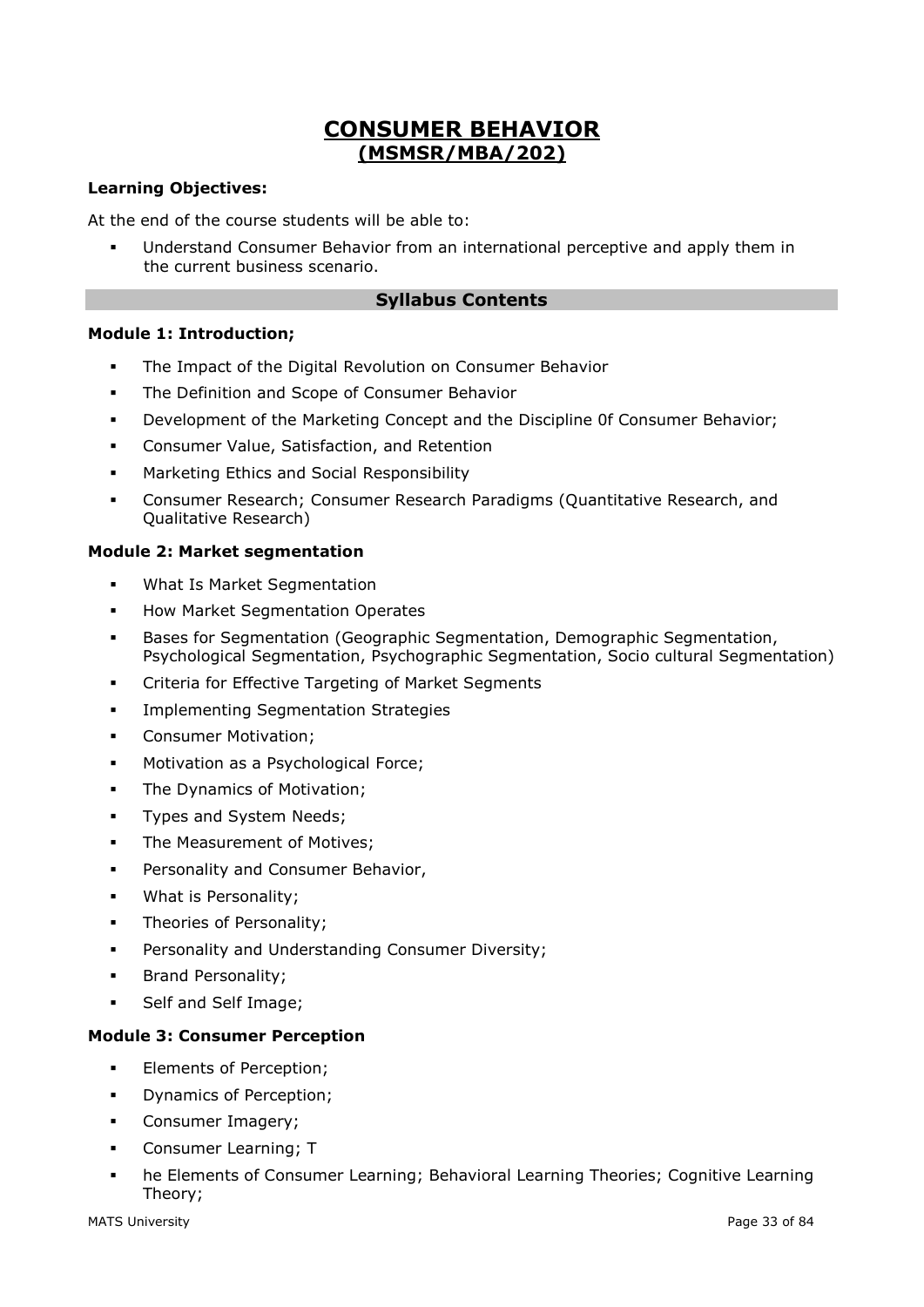- Measures of Consumer Learning;
- **•** Consumer Attitude Formation and Change;
- What are Attitudes?
- Structural Models of Attitudes; Attitude Formation;
- **EXECUTE:** Strategies of Attitude Change;
- **EXECTED BEHAVIOR CAN PRECEDE OF Follow Attitude formation;**
- **Communication and Consumer Behavior;**
- Components of Communication;
- **•** The Communications Process;

#### **Module 4: The Consumer's Decision-Making Process**

- Consumer Influence and the Diffusion of Innovations
- What is Opinion Leadership
- **•** Dynamics of the Opinion Leadership Process
- **■** Measurement of Opinion Leadership
- A Profile of the Opinion Leader; Frequency and Overlap of Opinion Leadership
- The Situational Environment of Opinion Leadership
- The Interpersonal Flow of Communication
- Opinion Leadership and the Firm's Marketing Strategy
- Diffusion of Innovations
- **•** The Diffusion Process
- **·** The Adoption Process
- A Profile of the Consumer Innovator

#### **Module 5: Income and Social Class**

- **•** Consumer Spending and Economic Behavior;
- Consumer Confidence;
- **·** Social Stratification;
- **•** Components of Social Class;
- How Social Class Affects Purchase Decisions;
- **•** Status Symbols;
- **Ethnic, Racial, and Religious Subcultures;**
- **•** Subcultures and consumer Identity;
- **Ethnic and Racial Subcultures;**
- **•** African Americans;
- **·** Hispanic Americans;
- **•** Asian Americans;
- Religious subcultures;
- Age Subcultures;
- Age and Consumer Identity;
- The Teen Market:
- Baby Boomers;
- **·** The Gray Market;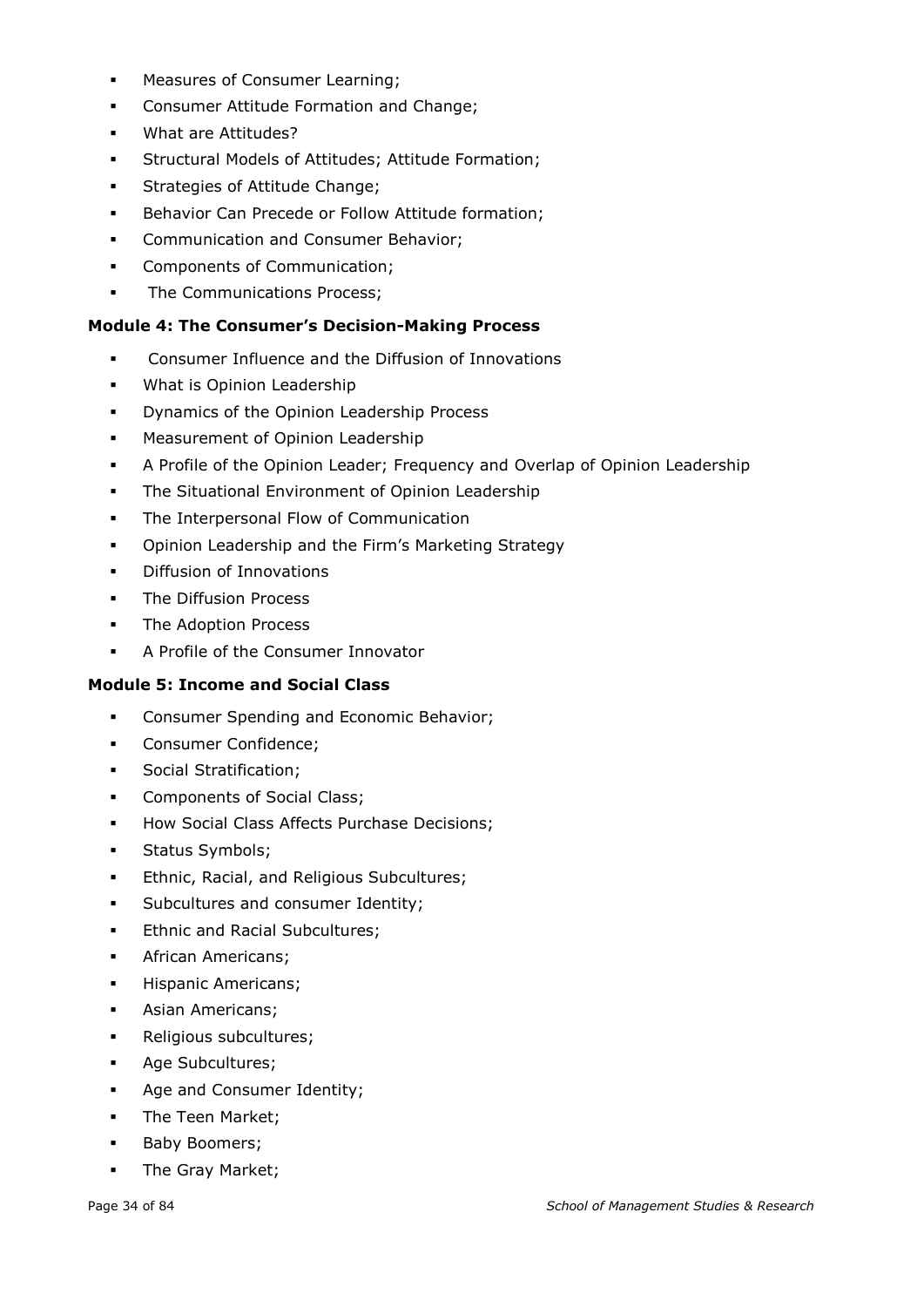- Cultural Influences on Consumer Behavior;
- Understanding Culture;
- Myths and Rituals;
- **•** Scared and Profane Consumption;
- **The Creation and Diffusion of Consumer Culture;**
- **•** The Creation of Culture; The Diffusion of Innovations;
- **•** The Fashion System;
- **Transferring Product Meanings to Other Cultures;**
- The Diffusion of Consumer Culture

#### **Text Books:**

- 1. Schiffman Kanuk Consumer Behavior Prentice Hall
- 2. Michael R. Soloman Consumer Behavior Pearson Education

#### **Reference Books:**

- 1. Loudon & Della Bitta Consumer Behavior-Concepts and Applications Tata McGraw HIll
- 2. J Paul Peter & Lerry C. Olson Consumer Behavior & Marketing Strategy McGraw Hill
- 3. Matin Khan Consumer Behavior New Age International
- 4. C.L. Tyagi & Arun Kumar Consumer Behavior Atantic Publisher and Distributors
- 5. Suja R. Nair Consumer Behavior in Indian perspective Himalaya publishing House 2004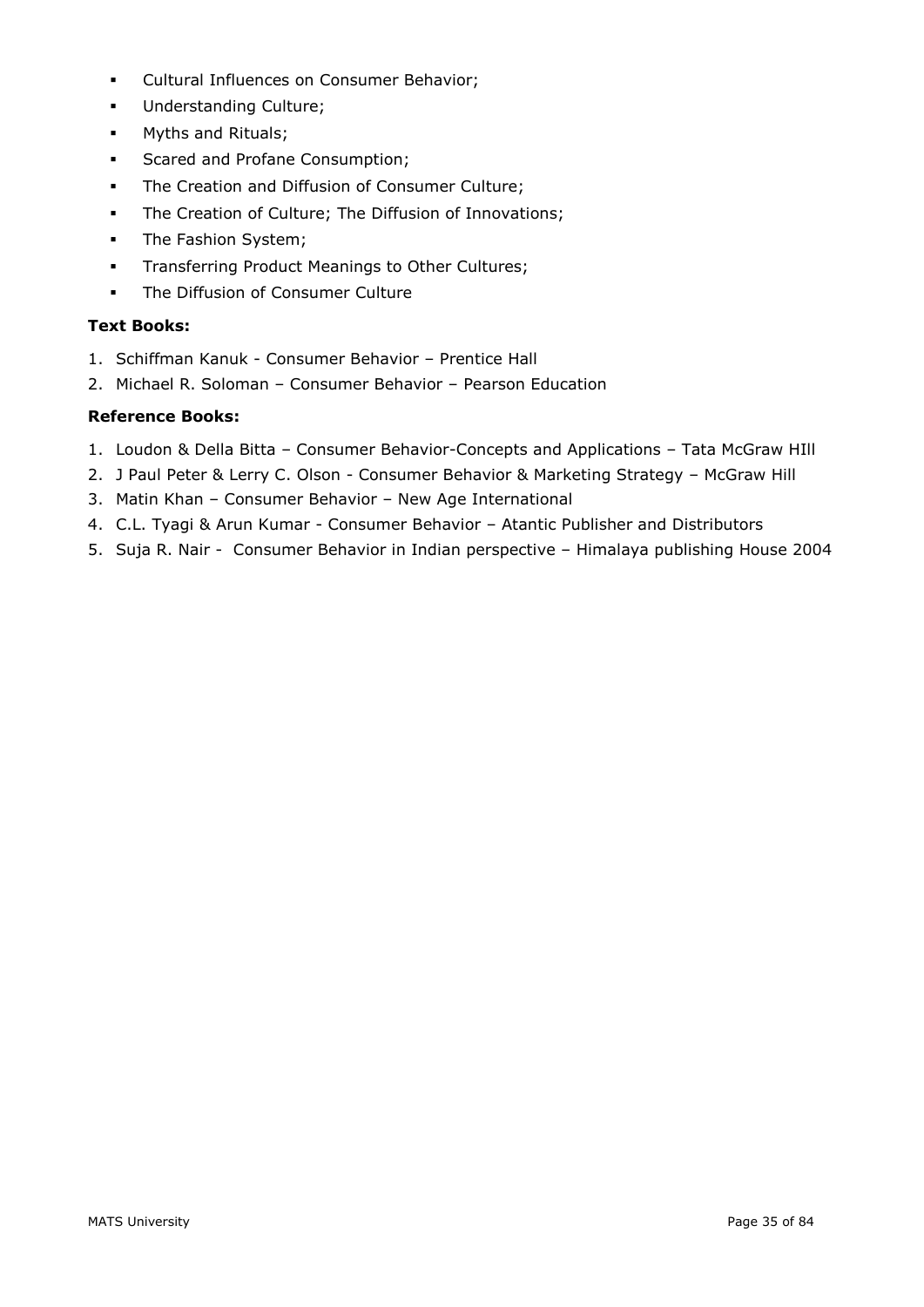# **HUMAN RESOURCE MANAGEMENT**

### **(MSMSR/MBA/203)**

#### **Learning Objectives:**

To make the participant aware about the human requirements in a company, their requirement, their training and development with various promotional opportunities.

#### **Syllabus Content**

#### **Module: 1 Introductions**

- Meaning; Definition, Nature, Need for HRM
- Approach, HRM Vs. Human resource Development,
- **HRM and Personnel Management,**
- Scope of HRM, Limitations,
- System Approach to HRM,
- Definition, Nature, Objectives of Personal Management,
- Evolution of the Concept of HRM,
- Challenges to HRM in changing environment
- Oualities and Oualifications of a Personnel Manager

#### **Module: 2 Recruitment Process**

- Manpower Planning
- Job Analysis: Job Description and job Specification
- Meaning and Definitions, Process, Elements of Recruitment Policy,
- Sources of Recruitment Internal and External, Methods of Recruitment:
- Meaning & Definition, Procedure, Organisation for Selection,
- Selection Process:
- Introduction, Purpose, Characteristics,
- Classification or Types of Tests
- Definition, Objectives, Types, Steps of Interviews

#### **Module: 3 Training and Development**

- Meaning and Definition of Training
- Objectives and types of training
- Executive Development Meaning and Definition, Objectives, Importance, Process
- Methods and Essential Principles of Executive Development and Training: Career Planning –
- **■** Meaning and Objectives,
- Career Planning
- Benefits of Career Planning

#### **Module: 4 Wage and Salary Structure with Incentive Plan**

▪ Job Evaluation – Introduction, Definition, Objectives, Principles, Process, Advantages, Limitations and Methods, Essentials for the Success of Job Evaluation Programme: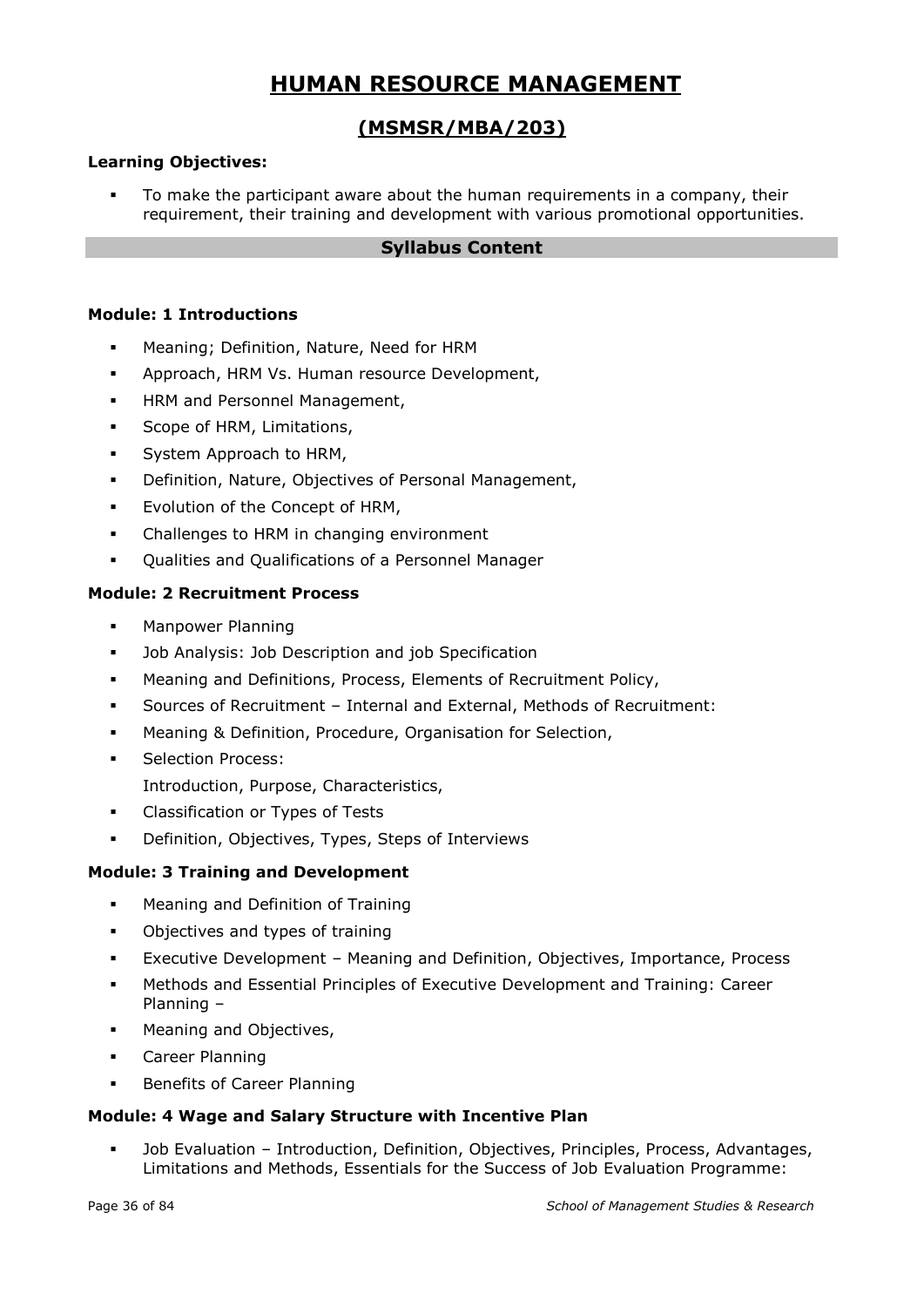- Compensation Management Meaning, Objectives, Principles, Factors influencing Wage and Salary Administration, Wage and Salary Determination Process,
- Meaning, Benefits and Limitations of Incentive Plans, Essentials of a Good Incentive Plan,
- **·** Types of Wage Incentives Plans, Fringe Benefits.

## **Module: 5 HRD and Performance Appraisal**

- Human Resource Development –
- Introduction, Concept and Definition, Features, Objectives and Essentials:
- **EXECT HRD at Micro and Macro levels, Significance of HRD, Distinction between Personnel** Function and HRD, Implementation of HRD:
- Meaning and Definition, Features, Objectives, Benefits and Uses, limitations
- **Process and Methods of Performance Appraisal.**

### **Text Book**

1. Aswathapa – Human Resource Management – Tata McGraw Hill

### **Reference Books:**

- 1. Shashi K Gupta, Rosy Joshi Human Resource Management Kalyani Publishers
- 2. J. M. Ivancevich Human Resources Management Tata McGraw Hill
- 3. Ellen Ernest Kossetc Human Resources Management : Infinity Books
- 4. Dessler Gary; Human Resource Management, Pearson Education, 13th Edition, 2008.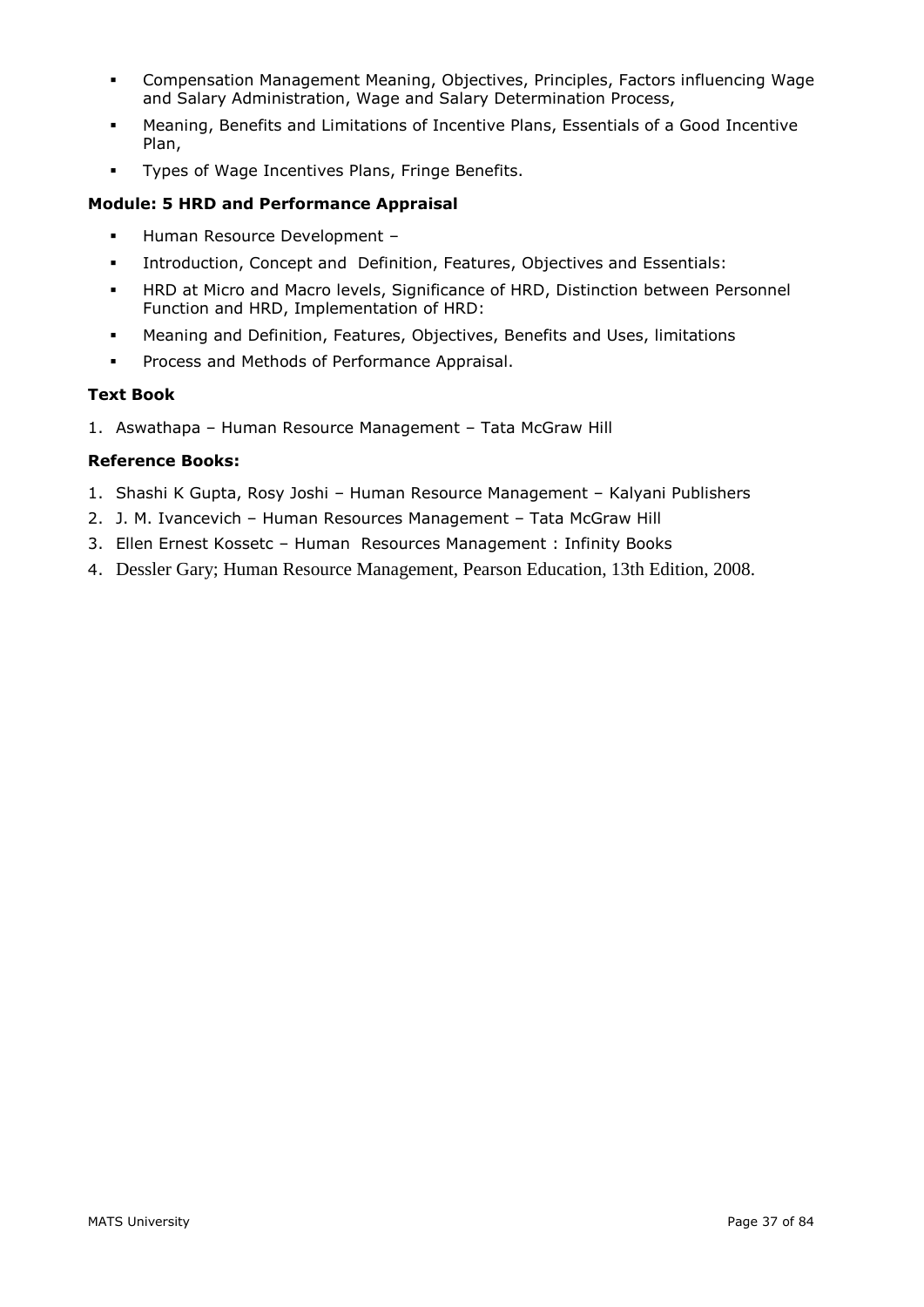# **OPERATION RESEARCH (MSMSR/MBA/204)**

## **Learning Objectives:**

Aim is to strengthen candidates ability to

- A scientific approach to problem solving for executive management.
- Construct mathematical, economic and statistical description or models of decision and control problems to treat situations of complexity and uncertainty.
- Analyzing the relationships that determine the probable future consequences of decision choices and devising appropriate measures of effectiveness in order to evaluate relative merit of alternative actions.

## **Syllabus Content:**

### **Module 1: Introduction to operation research, Linear programming**

- The linear programming model, Examples of formulation as a linear Programming Problem
- Principles of Simplex method: feasible solution, Optimal solution, Boundary equation
- The simplex method in tabular form, Tie breaking in the simplex method, Duality theorem

## **Module 2: Special Types of Linear Programming Problems**

- The transportation problem; the application of linear programming, Problem formulation
- Sensitivity analysis; Introduction of a new variable, Introduction of a new constraint; Case study
- Game Theory: Introduction, Solving simple games, Games with mixed strategies, Solving by Linear programming

### **Module 3: Network Analysis**

- The terminology of networks
- Graph, Nodes, Branches etc
- **·** The shortest route problem
- The minimal spanning tree problem and the maximal flow problem
- **•** Project planning and control with PERT-CPM
- The PERT three-estimate approach
- The CPM Method of time-cost Tradeoffs
- Choosing between PERT and CPM

### **Module 4: Decision Analysis**

- **•** Introduction, Decision making without experimentation
- Minimax criteria, Bayes' Criteria; Decision making with experimentation
- Bayes' Procedures; Decision Trees

## **Module 5: Queuing Theory**

- **Short Review of Probability theory**
- Basic structure of queuing models, Input source, Queue, Service Discipline, Service Mechanism
- Terminology and notation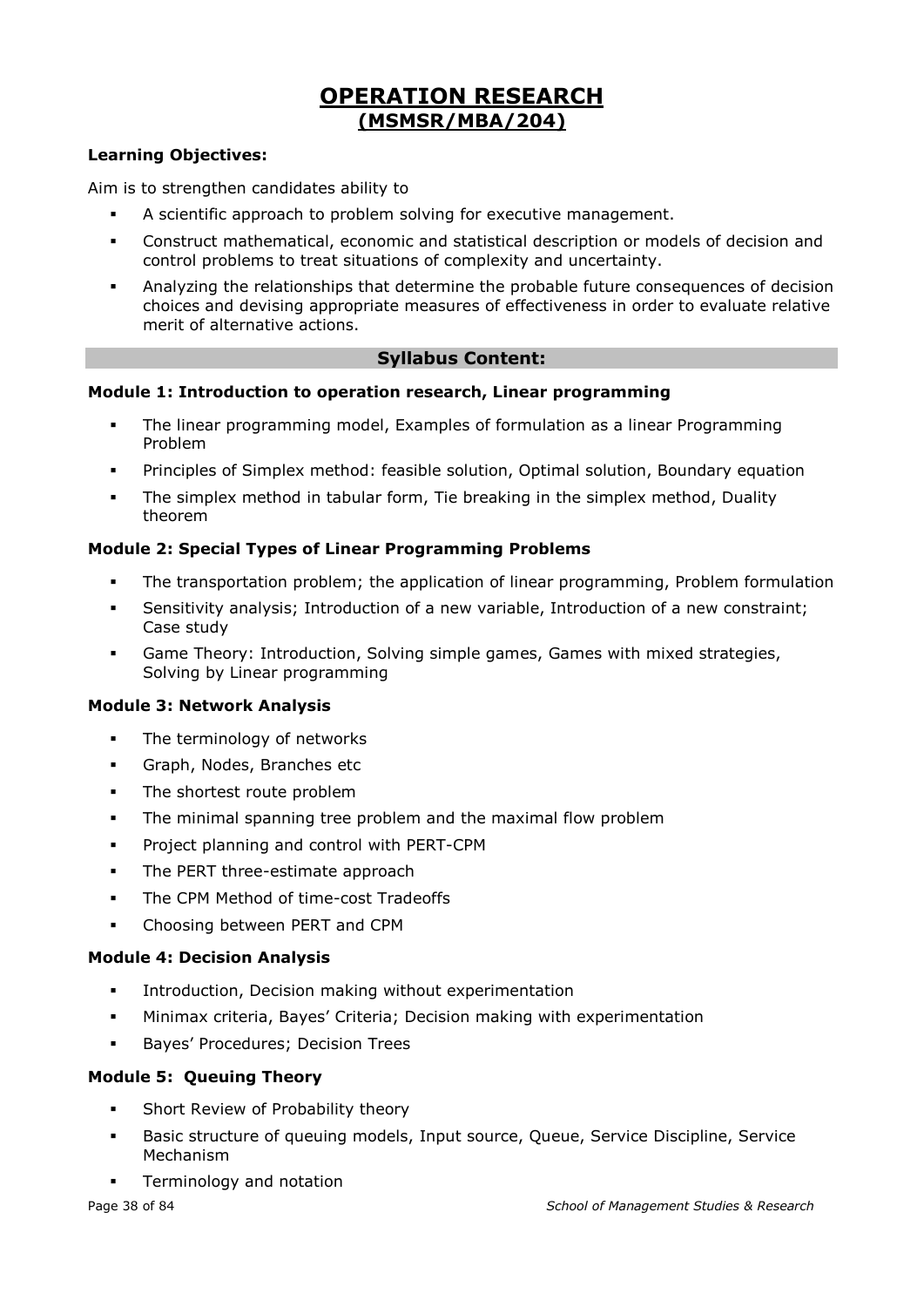- Examples of the real queuing systems
- The basic model
- **•** The application of queuing theory

## **Text Books:**

- 1. Richard Bronson (Shaum Series) Operation Research Tata McGraw Hill
- 2. Frederick s. Hillier Operation Research Tata McGraw Hill

## **Reference Books:**

- 1. Harvey M. Wagner Principles of Operation Research Prentice Hall
- 2. N. D. Vorah Quantitative Technique in Management Tata McGraw Hill
- 3. Tulsian & Pandey Quantitative Technique Pearson Education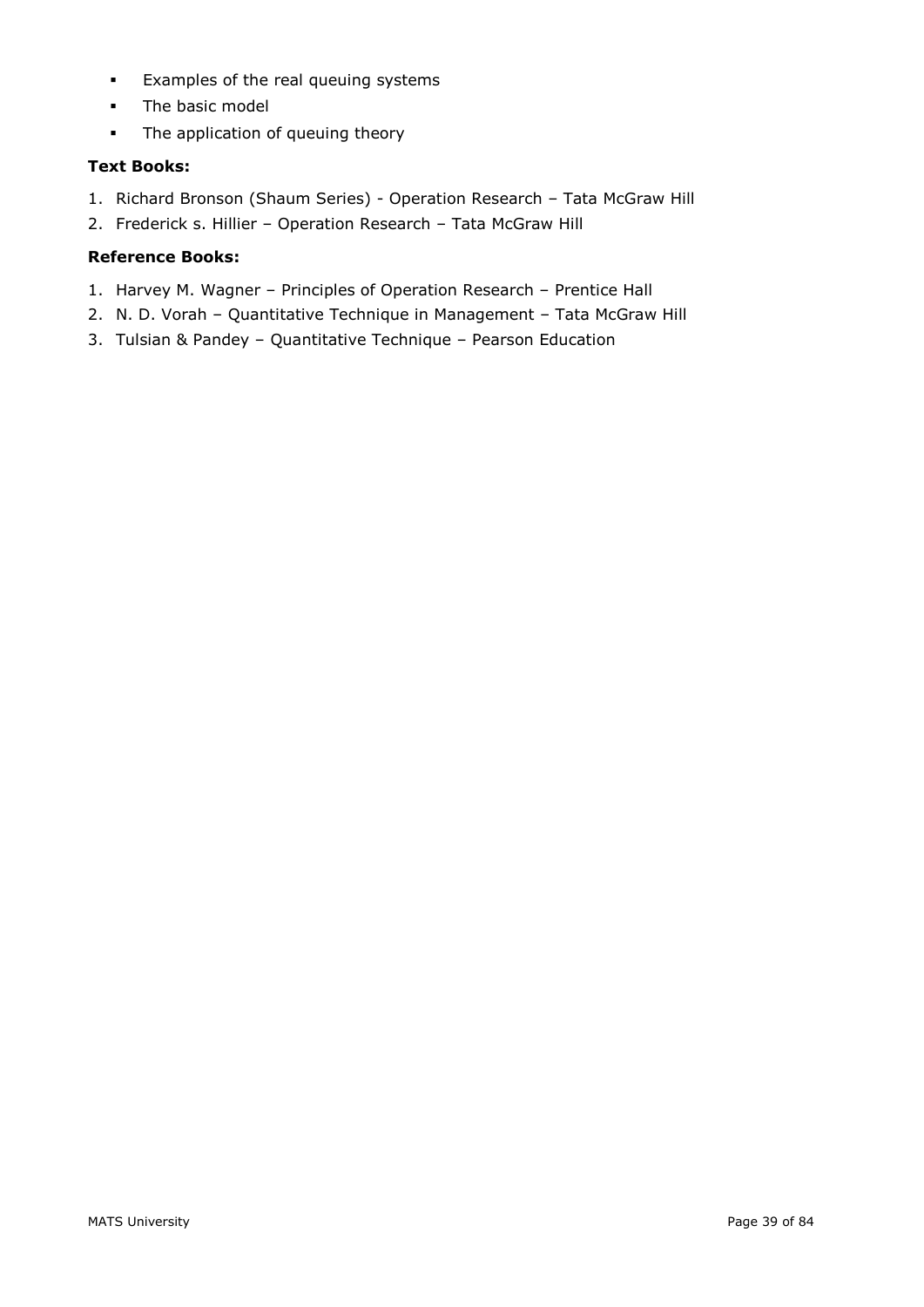# **RESEARCH METHODOLOGY (MSMSR/MBA/205)**

## **Learning Objectives:**

At the end of the course students will be able to:

- Use appropriate tools / techniques for solving research problems
- Produce good quality research reports

## **Syllabus Contents**

## **Module 1: Introduction to Research Methodology**

- Meaning, Objectives, Types & Approaches
- Methods Versus Methodology
- **Research Process**

## **Module 2: Planning the Research**

- Research Problem
- Research design need features
- **•** Sampling Design
- **•** Scaling techniques

## **Module 3: Data Collection & Analysis**

- Primary data
- Collection of data through questionnaires / schedules
- **■** Secondary data
- Case study method
- Analysis of data
- **•** Sampling fundamentals

### **Module 4: Testing of Hypothesis**

- Meaning of Hypothesis
- Basic concepts in testing hypothesis
- Flow diagram
- **•** Parametric and Non parametric tests

### **Module 5: Interpretation and report writing**

- **·** Interpretation techniques
- **•** Steps and layouts
- Conclusions

### **Text Book:**

1. C R Kothari - Research Methodology-Methods & Techniques - Wishwa Prakashan, New Delhi

## **Reference Books:**

1. Ronald Mcburney – Research Methodology – Thomson Publication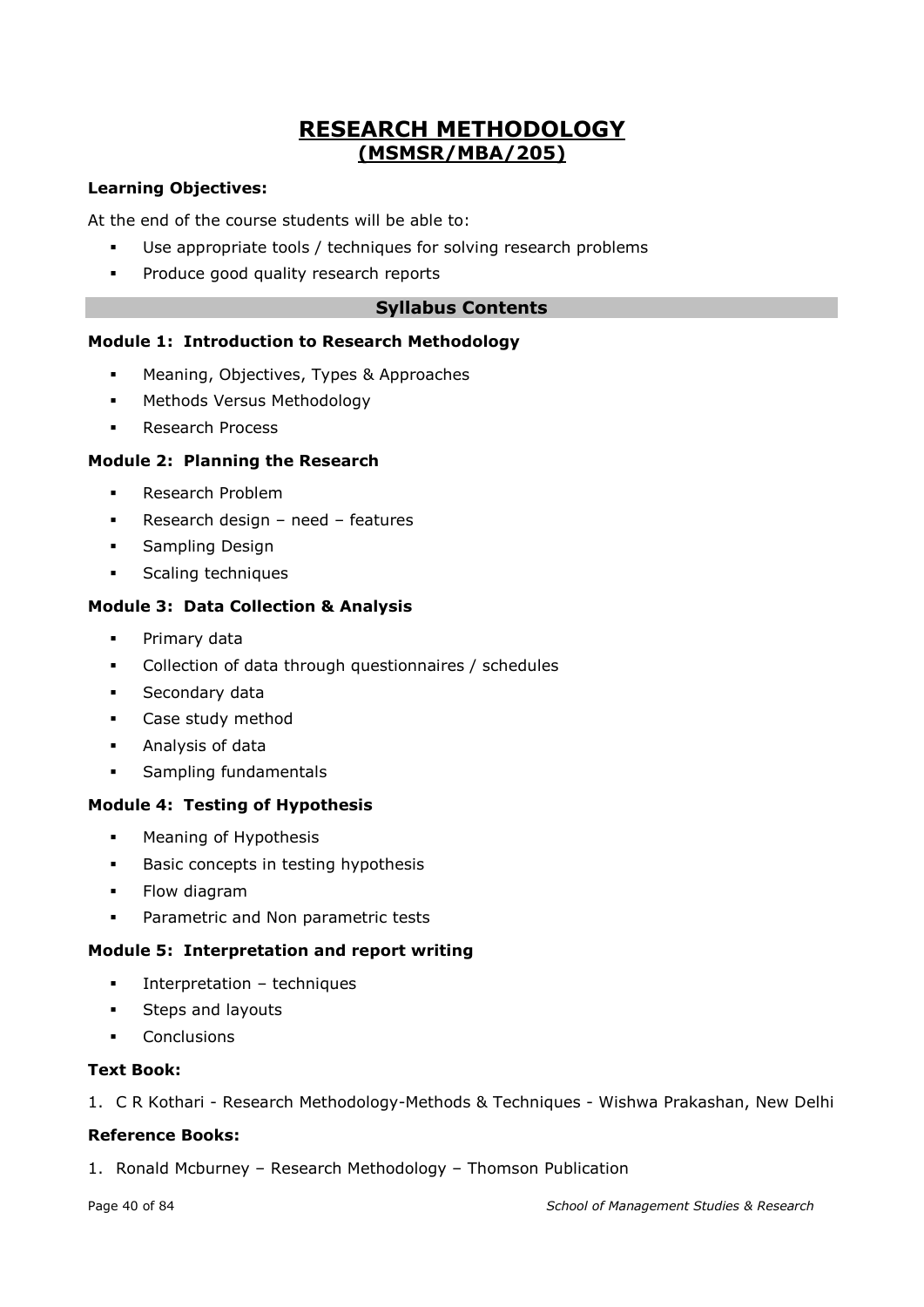# **QUALITY AND PRODUCTIVITY MANAGEMENT (MSMS/MBA/206)**

## **Learning Objectives:**

- To enable students to understand the linkages between Quality and Productivity Management and overall business management, competitiveness and profitability
- To understand the concept, important tools and applications of improvement of Quality and Productivity Management and their importance in World Class Management

## **Syllabus Contents**

#### **Module 1: Modern Quality Management**

- Cost, Quality and Delivery The big Q concept and customer-driven approach
- History of TQM
- Concepts of TQM and issues in implementation
- Quality Systems

### **Module 2: Tools of Quality measurement and improvement**

- **·** The seven tools of SPC
- **•** Control charts and process capabilities
- **Introduction to Quality Function Deployment and Benchmarking**

#### **Module 3: Concepts of Productivity Management**

- Definition and Basic Concepts of Productivity and measurement of Productivity
- **•** Factors Affecting Productivity Improvement
- **•** Productivity Evaluation
- **•** Techniques of Productivity Improvement
- TPM

### **Module 4: Japanese concepts in management of Productivity and Quality**

- Waste Elimination
- **■** Japanese Approaches for High Productivity Management Systems
- JIT

### **Module 5- Strategic Productivity and Quality Management**

- Productivity Improvement in Manufacturing and Service Organisations;
- Productivity and Competitive Advantage Interfacing Productivity with TQM,
- **•** Flexibility and Innovation.
- World Class performance model and Balanced Score Card Technique

#### **Text books:**

- 1. Steve Brown, Manufacturing the Future
- 2. Joseph C Montgomery and Lawrence O Levine, The transition to Agile Manufacturing Staying Flexible for Competitive Advantage
- 3. Besterfield, Total Quality Management

## **Reference Books**

1. Logothetis, Managing for Total Quality

MATS University **Page 41 of 84**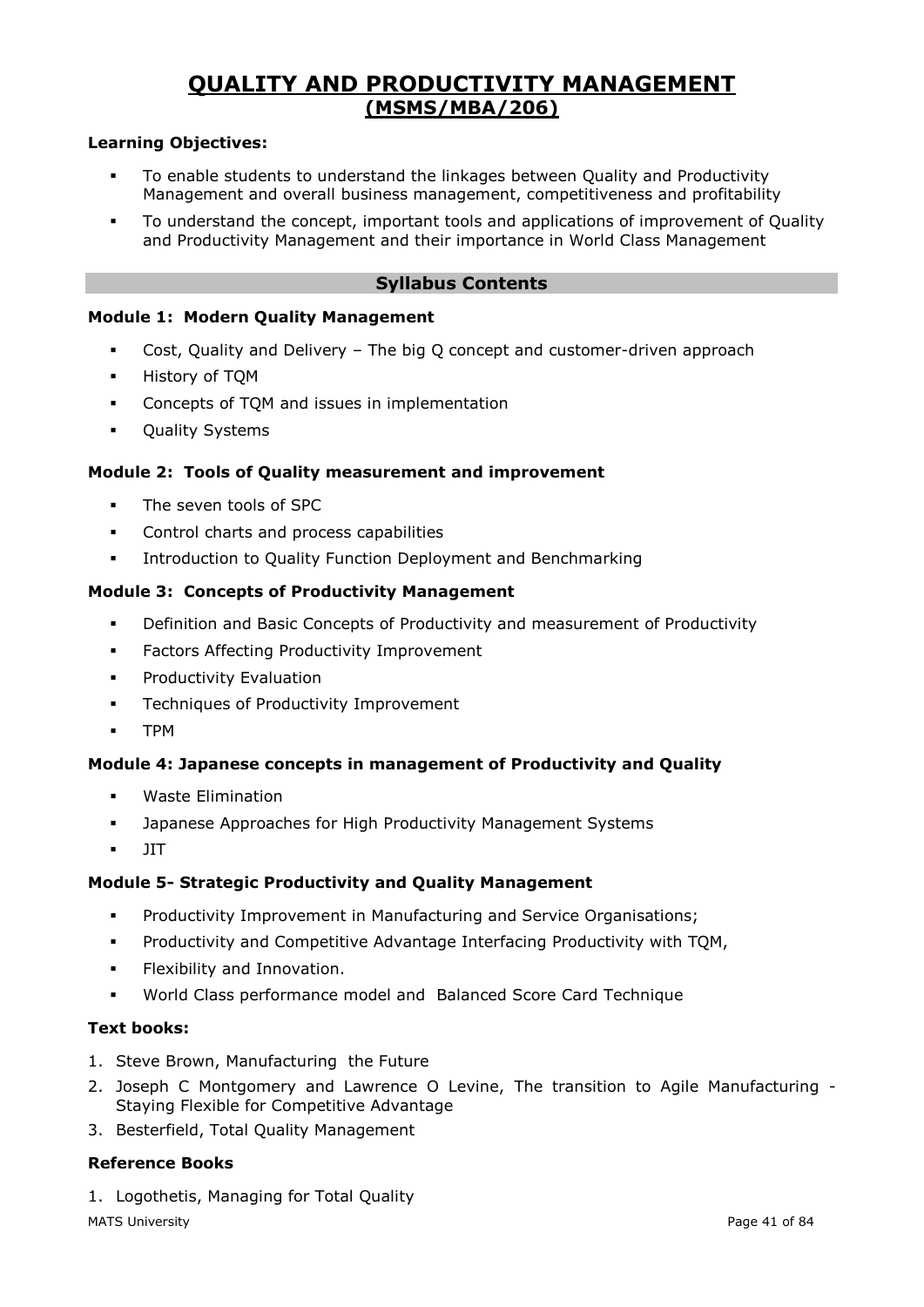- 2. Juran, Quality Control handbook
- 3. Robert Schaffer, Managing Productivity
- 4. Masaaki Imai, Kaizen The key to Japan's Competitive Success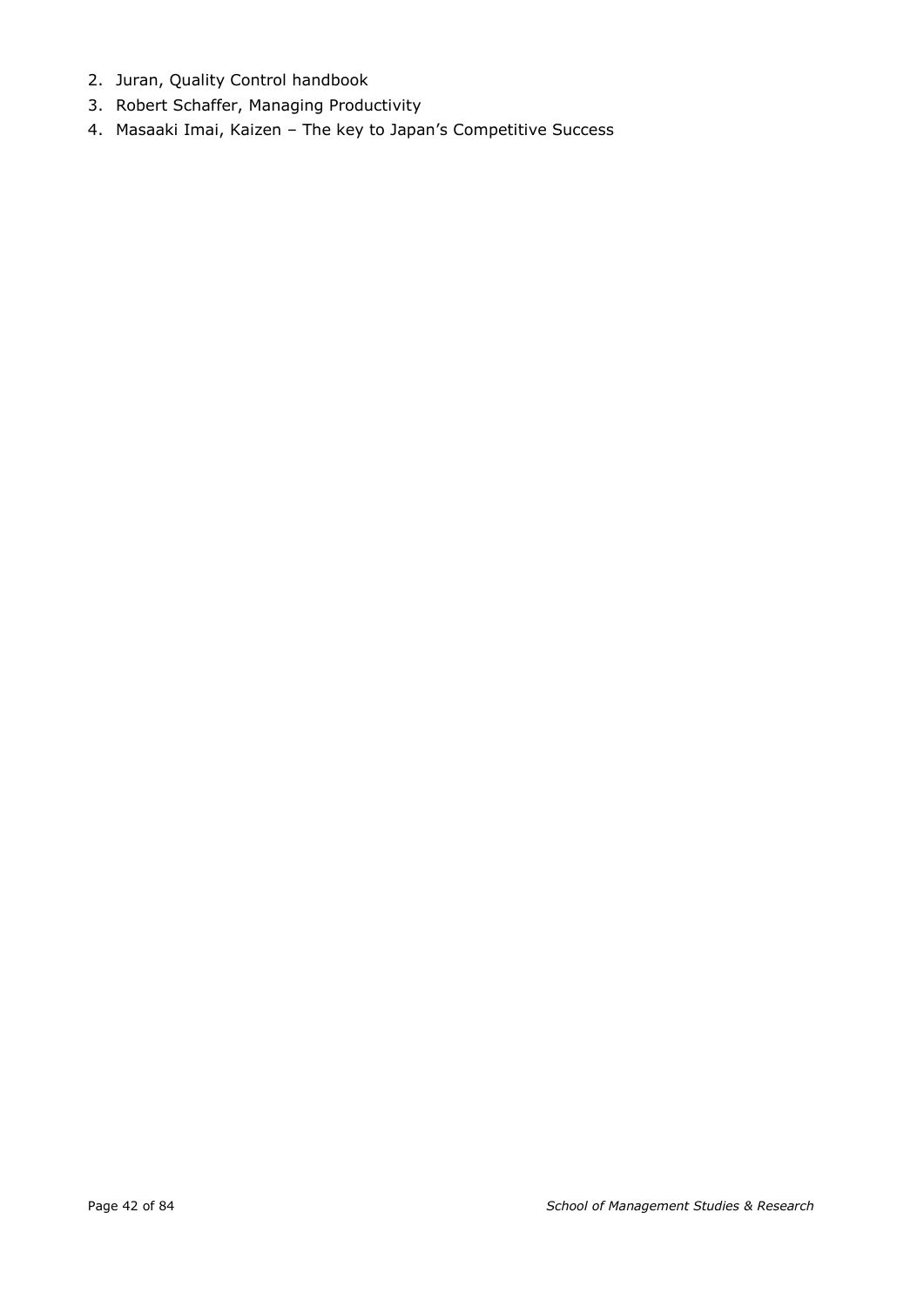# **CORPORATE STRATEGY (MSMSR/MBA/207)**

## **Learning Objectives:**

To make participants capable enough to understand the strategic importance and various measures through with it can be achieved.

### **Syllabus Content**

#### **Module: 1 Introduction to Corporate Strategy**

- The nature of strategy & strategic decision
- Nature, Scope and Concerns of Corporate Strategy
- What Does Corporate Strategy Ensure for the Firm
- **The Linkage Between Corporate Objective and Corporate Strategy**
- **•** The Constituents of Corporate Strategy
- Product-Market Posture
- Growth Vector
- **Competitive Advantage and Synergy**
- The Actual Task of Formulating the Strategy
- Holding Company's Inadequate Stake in Group Companies
- **•** Extreme Diversity of Business Portfolio
- **Environmental Survey**
- **•** The Opportunity-Threat Profile
- **·** Internal Appraisal

#### **Module: 2 Competitive Advantages and Core Competency**

- The Concept, Nature and significance of Competitive Advantage
- **•** The Back-Up for Strategy
- Competitive Advantage is Distinct From Strength
- Drawing up the Competitive Advantage Profile (CAP) 200
- Internal Appraisal and Industry-Competition Analysis Help Identify Competitive Advantage
- Benchmarking, an Effective Tool
- Value Chain' Approach
- **•** Strategic Business Units
- Competitive advantage through alliances
- The Concept of Core Competence
- How do farms acquire core competency
- Nature and Significance of Corporate Objectives
- Corporate objectives flow from mission and growth ambition

#### **Module: 3 Mission, Vision and Business Definition of a Firm**

- **Mission and Business Definition**
- Examples of Mission Statements: Business Definition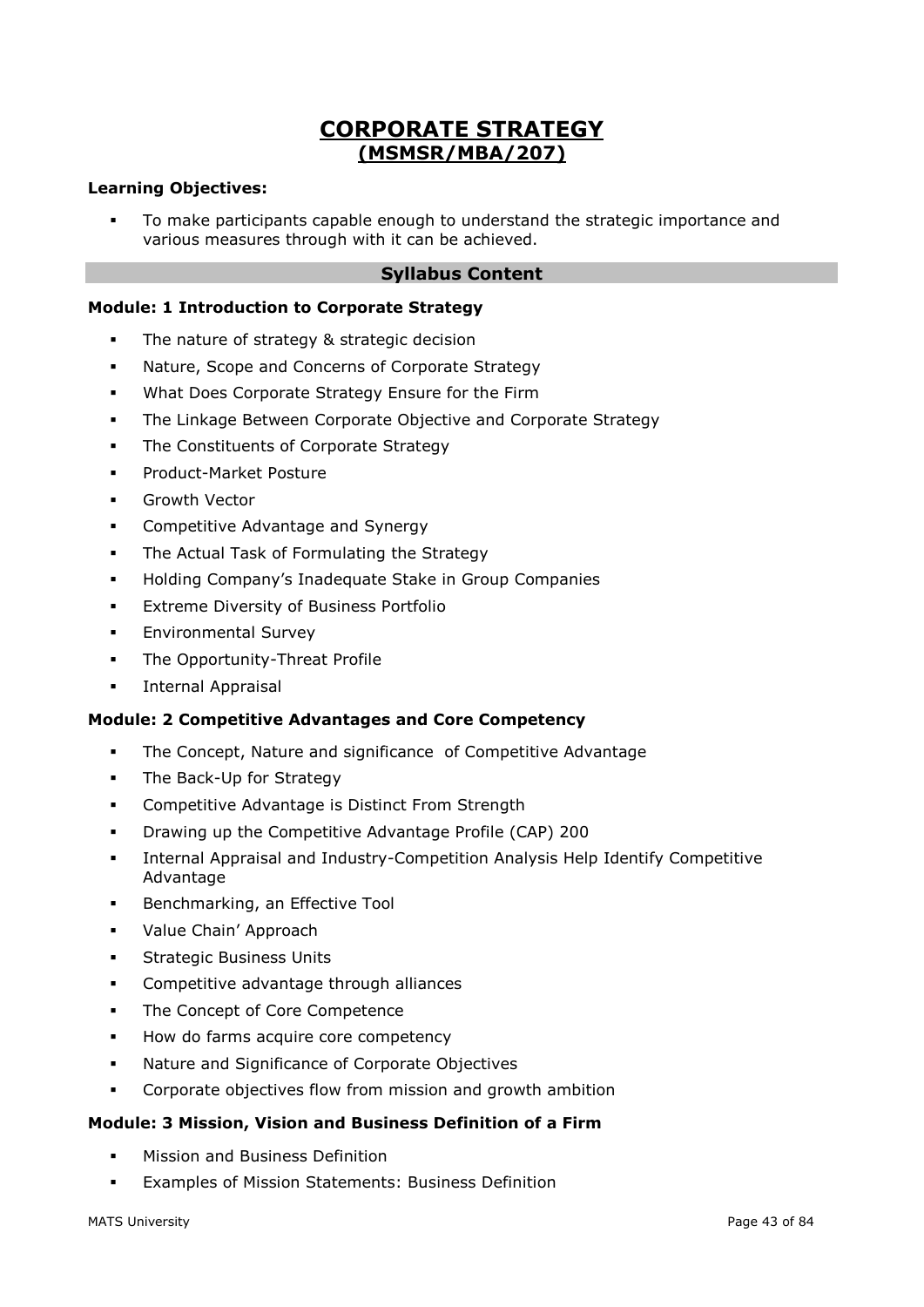- What does business definition look like?
- How to Define One's Business
- Attributes of good business definition
- As Business Boundaries Keep Changing,
- Defining the Corporate Mission and Business Definition are not Static Ideas

## **Module: 4 Industry analysis and environment**

- Analysing Industry and Competition
- **•** Importance of Industry Analysis
- **·** Industry Environment; Industry Structure
- Barriers in the Industry; Industry Attractiveness
- **·** Industry Performance; Industry Practices
- **•** Emerging Trends
- Competition Analysis

## **Module: 5 Various strategies for a business**

- Routes for Executing Strategy
- Start-up, Mergers
- Acquisitions, Takeovers, Joint Ventures
- Strategic Alliances

## **Text Books**

1. A Kazmi - Strategic Management & Business Policy – Tata McGraw Hill

## **Recommended Books:**

- 1. Gerry Johnson & Kevan Scholes Exploring corporate strategic Prentice Hall
- 2. V.S. Ramaswamy & S. Namakumari Strategic Planning Formulation of Corporate Strategy – McMillan Publication
- 3. Corporate Strategy Harvard Business Review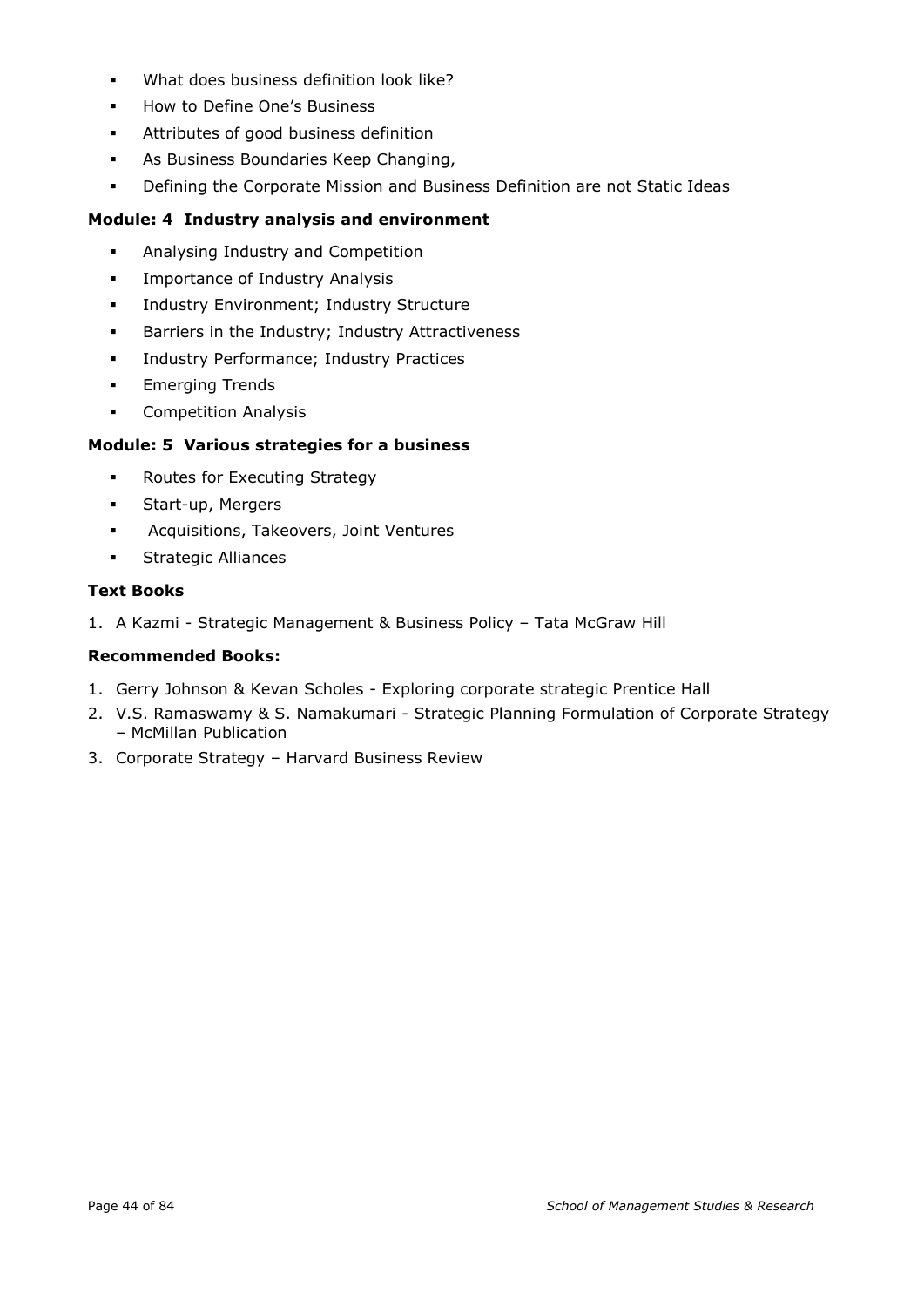# **ENTREPRENEURSHIP (MSMSR/MBA/208)**

## **Learning Objectives:**

At the end of the course students would be able to

- Explain the process of entrepreneurship and the characteristics of entrepreneurial behavior
- Explain the process of corporate entrepreneurship

## **Syllabus Content**

## **Module 1: Nature and Importance of Entrepreneurship**

- **Introduction**
- Nature of Entrepreneurship
- Entrepreneurship Concept and Industrial Backdrop
- **•** Developments in Early Period
- Developments in Middle Age
- Developments in Industrial Period
- Modern Period
- Introduction How an Entrepreneur Organizes?
- Characteristics and Classification of Individual Entrepreneurship
- Individual Feelings, Behavioral Patterns and Need for Achievement
- Risk Taking; Role Models; Family Environment and Education
- Personal Values and Age
- Motivation; Entrepreneurs and Managers

## **Module 2: Women as Entrepreneurs & International Entrepreneurship**

- Concept of Women Entrepreneurship;
- **•** Growth in Women Entrepreneurs;
- **Problem of Women Entrepreneurs:**
- Rural Entrepreneurs;
- **Growth in Rural Industrialisation:**
- Problems of Rural Industries;
- **•** Developing Rural Entrepreneurship;
- Scope and Role of NGOs:
- **Entrepreneurship in Family Owned Business;**
- Government as Entrepreneur;
- **Nature of International Entrepreneurship;**
- **•** Importance of International Entrepreneurship:
- **•** Economic Development;
- **•** Legal Environment;
- **•** Technological Environment;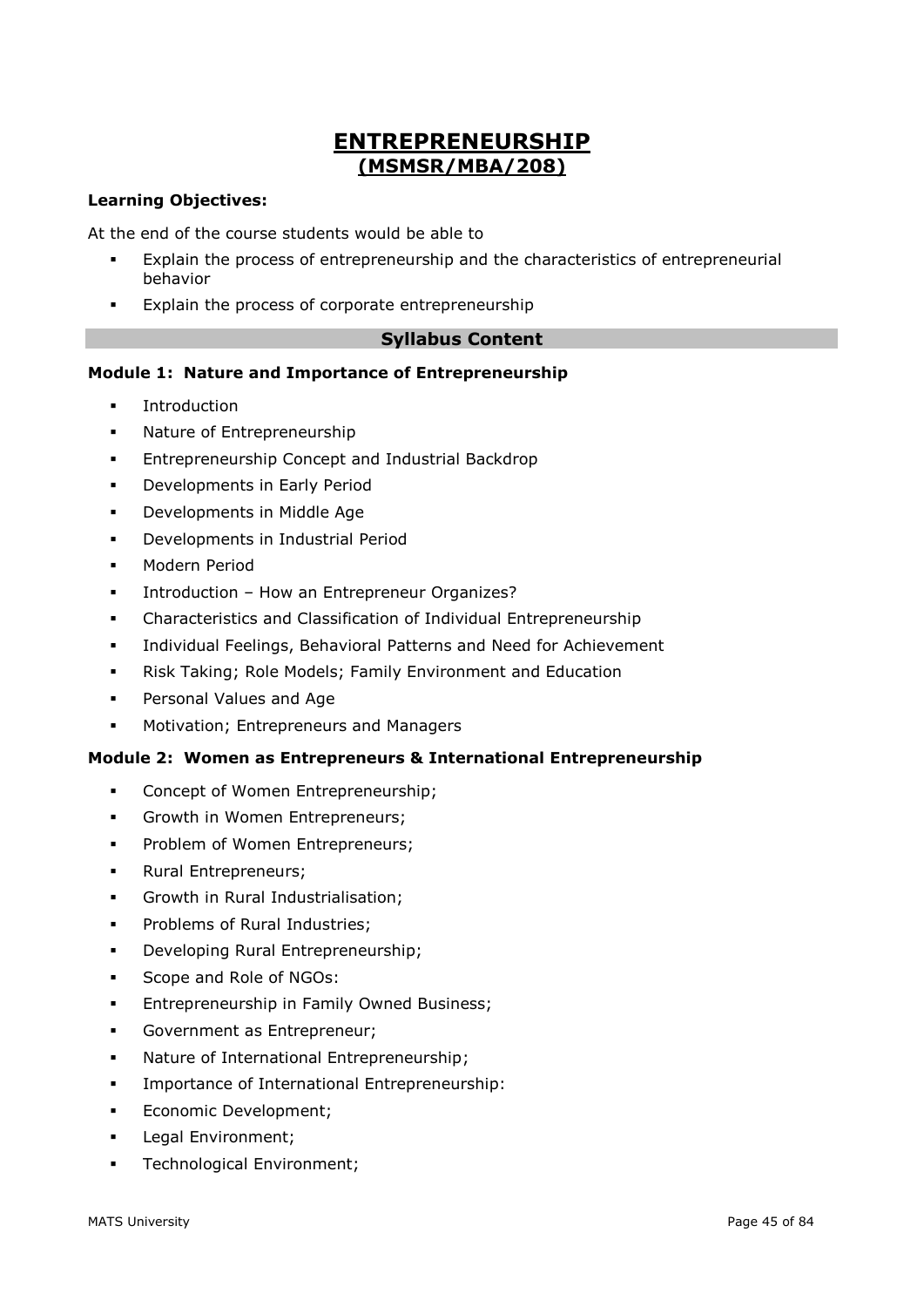## **Module 3: International Business Scene**

- Types of Participation; Licensing;
- Joint Ventures;
- **•** Equity Participation;
- **•** Acquisitions and Mergers;
- **•** Technical Assistance:
- **•** Strategic Partnerships;
- **■** Management Contracts;
- **Background of GATT; WTO;**
- **·** Indian Issues in WTO;
- Issues in IT and BPO;
- **■** How WTO helps in Entrepreneurship?

## **Module 4: Creation of Business Ideas**

- Creating Business Ideas;
- **•** Existing Products; Substitutions;
- R & D;
- **■** Idea Generation Methods;
- Focus Groups;
- Brainstorming;
- **•** Check List;
- **•** Problem Inventory Analysis;
- **•** Synectics;
- **•** Creative Problem Solving
- Value Analysis;
- **•** Free Association;
- **•** Forced Relationship;
- **•** Collective Notebook;
- **•** Scientific Method;
- Attribute Listing;
- Big Dream Approach;
- E-Commerce;

## **Module 5: The Business Plan**

- Concept of a Planning Paradigm; s
- cope and Value of Business Plan;
- Potential Lenders and Investors;
- **•** Business Acquisition and Franchising;
- Use of PERT/CPM Networks for Implementation;
- **·** Information needs;
- Use of Electronic Media and Internet;
- **■** Broad Marketing Plan;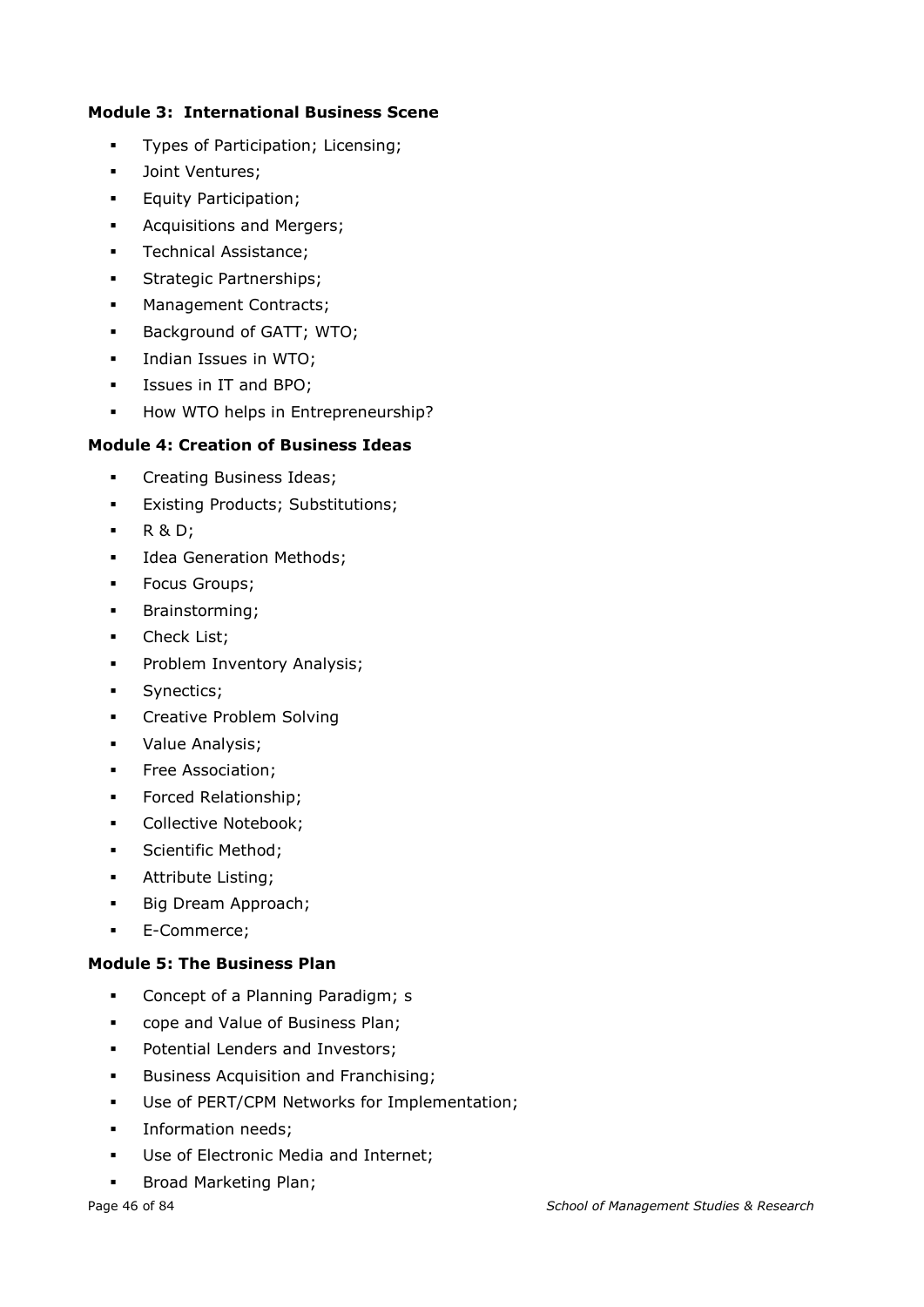- **•** The Marketing Concept;
- **■** Market Research for New Venture;
- Marketing to Organisations;
- **■** Marketing Intelligence;
- **•** Competitive Analysis;
- **■** Marketing Strategies;
- The Marketing Plan;
- **■** Marketing Mix;
- **•** Steps in the Marketing Plan;
- **•** Contingency Plans;
- **Why Some Marketing Plans Fail?**
- The Financial Plan;
- **■** Meaning of Financial Analysis;
- Capital cost Estimates of the Project;
- **Project Operational Cost Estimates;**
- **■** Methods of Cost Estimation;
- **•** Operating Income Statements;
- Pro-forma Cash Flow;
- Pro-forma Balance Sheet;
- Cost and Time Over-runs of the Project;
- **■** Break Even Analysis;
- Use of Software Packages;
- The Organisational Plan;
- Development of Management Team;
- **•** Legal Forms of Business;
- **·** Single Ownership Firms;
- Partnership Firms;
- **·** Joint Stock Company;
- **•** Incorporation of the Company;
- Co-operative Enterprises;
- **•** Deciding Factors on type of Organisation;
- **■** Human Resource Planning;
- **·** Institutional Finance
- **·** Industrial Development Bank of India (IDBI);
- **•** Industrial Finance Corporation of India (IFCI);
- **•** The Industrial Credit and Investment Corporation of India (ICICI);
- Industrial Reconstruction Bank of India (IRBI);
- Life Insurance Corporation of India (LIC)
- Unit Trust of India (UTI);
- **•** State Financial Corporations (SFC)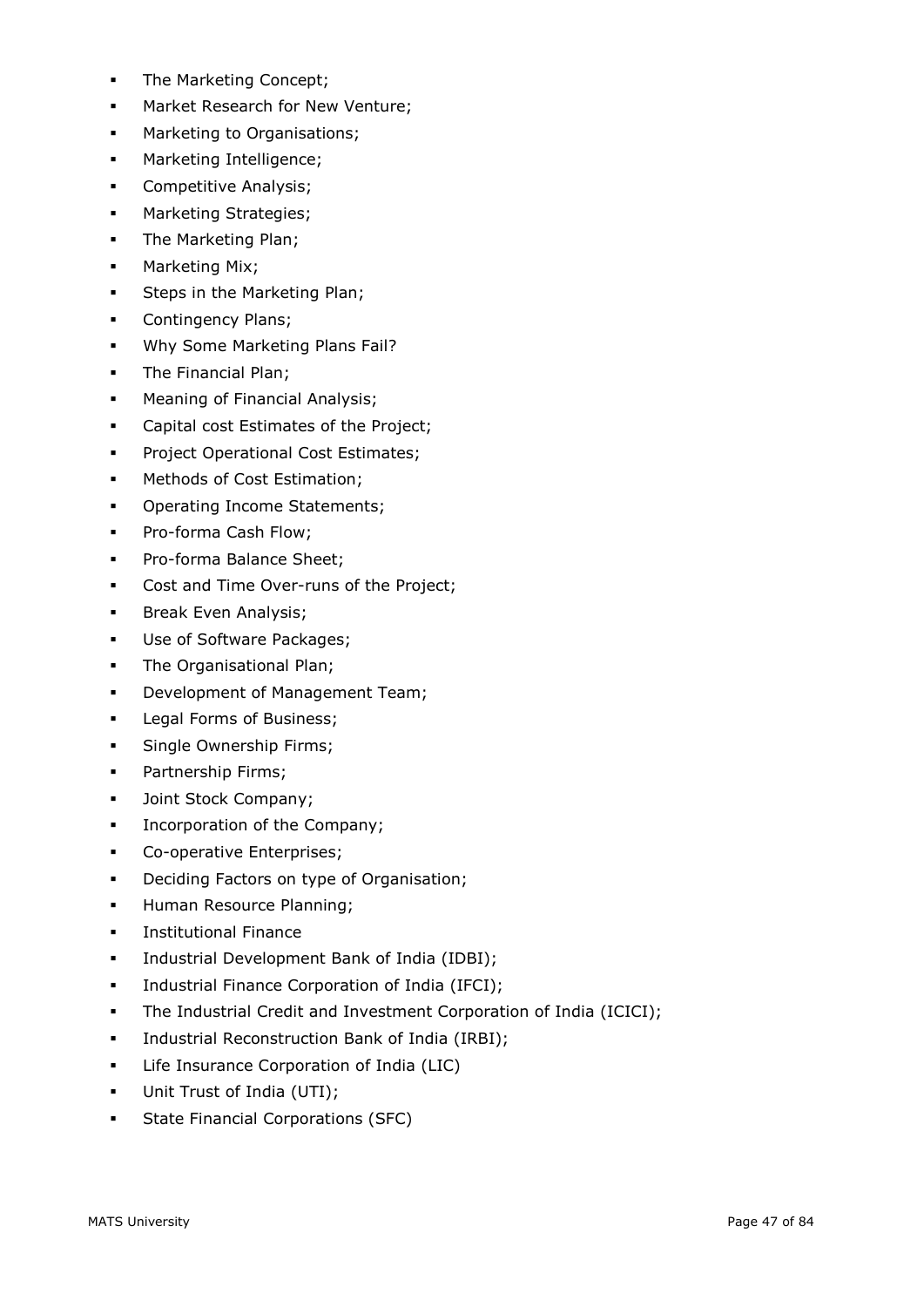## **Text Book:**

1. Robert D Hirich & Peters Irwin – Entrepreneurship - McGraw Hill

## **Reference Books:**

- 1. S Anil Kumar & Others Entrepreneurship Development New Age Publication
- 2. Nicholas Siropolis Entrepreneurship & Small Business Management All India Publication
- 3. Harvard Business Review on Entrepreneurship Tata McGraw Hill





# **DIRECT AND INDIRECT TAXATION**

Page 48 of 84 *School of Management Studies & Research*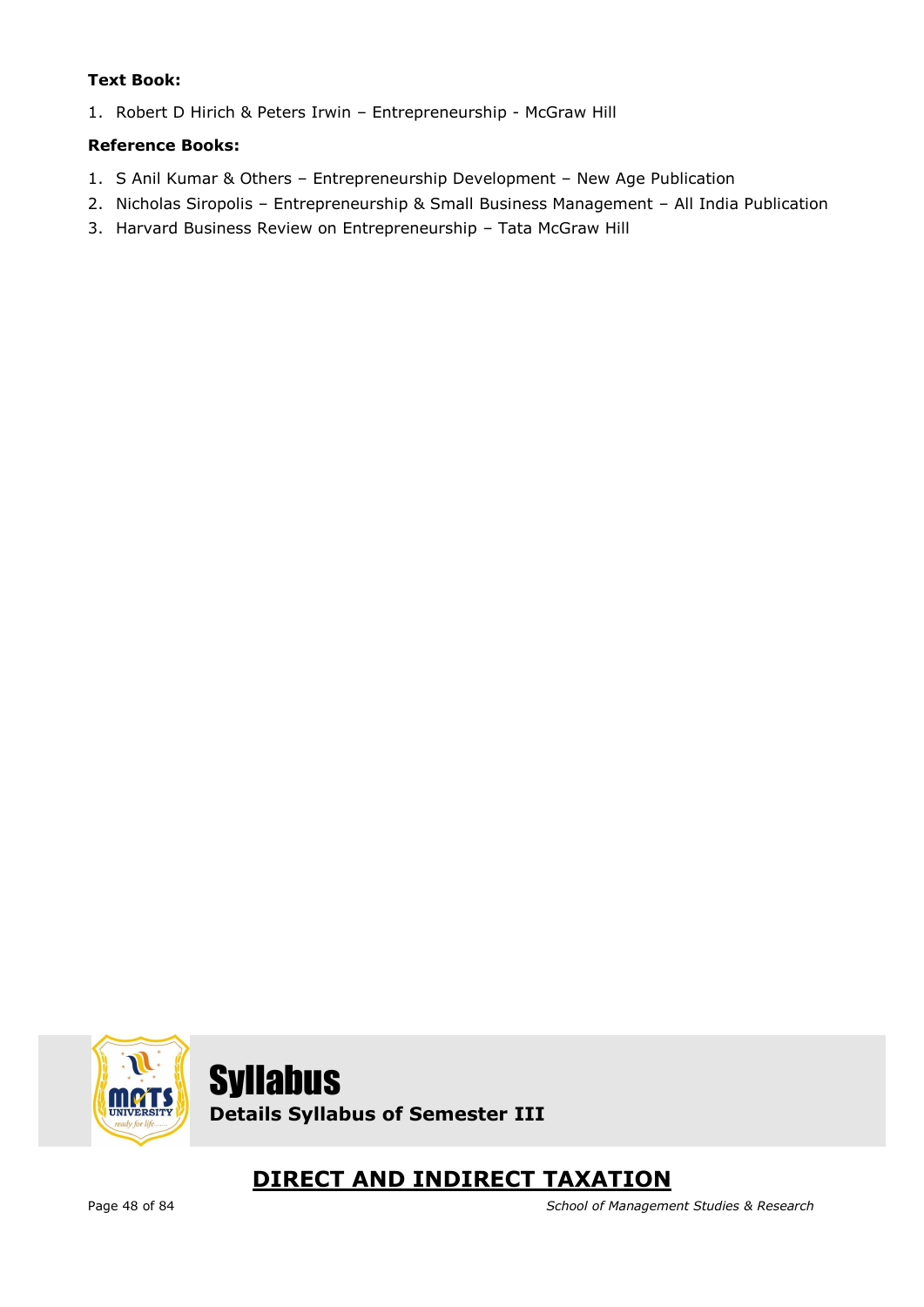## **(MSMSR/MBA/301)**

## **Learning Outcomes:**

- Explain concepts related to direct and indirect taxation in the area of business
- Apply knowledge of tax laws in financial planning and decision making.

### **Syllabus Content**

## **Module 1: Introduction**

- Basic Definitions under the Income Tax Act, 1961.
- Chargeability of Income Tax
- Basics of Residential Status, Incidence of Tax
- **•** Distinction between Tax Planning, Tax Avoidance & Tax Evasion
- Introduction to Different Heads of Income:

## **Module 2: Income From Salary and House Property**

- Basic understanding of computation of Income from Salary.
- Computation of Income from House property.
- **·** Important terms related to House Property

## **Module 3: Profits & Gains of Business or Profession**

- Computation of Income from Business and Profession
- Allowed and Disallowed Expenditure
- Computation of Incomes u/s 44 AD
- Compulsory Audit of Accounts
- Definitions of Transfer and Capital Asset
- Computation of Capital Gains including exemptions.

### **Module 4: Computation of Total Income of Individuals**

- Clubbing of Income, set off and carry forward of losses
- Deductions from Gross Total Income
- Exemptions from Total Income Sec 10A, 10B & 10C

## **Module 5: Indirect Taxes**

### **Goods And Service Tax**

- Background
- Salient features of GST
- Types of GST
- Benefits and limitations of GST
- Basic concepts and provisions related to its applicability and chargeability
- Comparison of GST with earlier applicable Indirect Taxes.

### **Text Books:**

- 1. Bare acts of each law
- 2. Direct Tax Law & Practice V.K. Singhania
- 3. Direct Tax Laws T.N. Manoharan
- 4. The Law & Practice of Income Tax Kanga & Palkhivala
- 5. Law of Income Tax A.C. Sampath Iyengar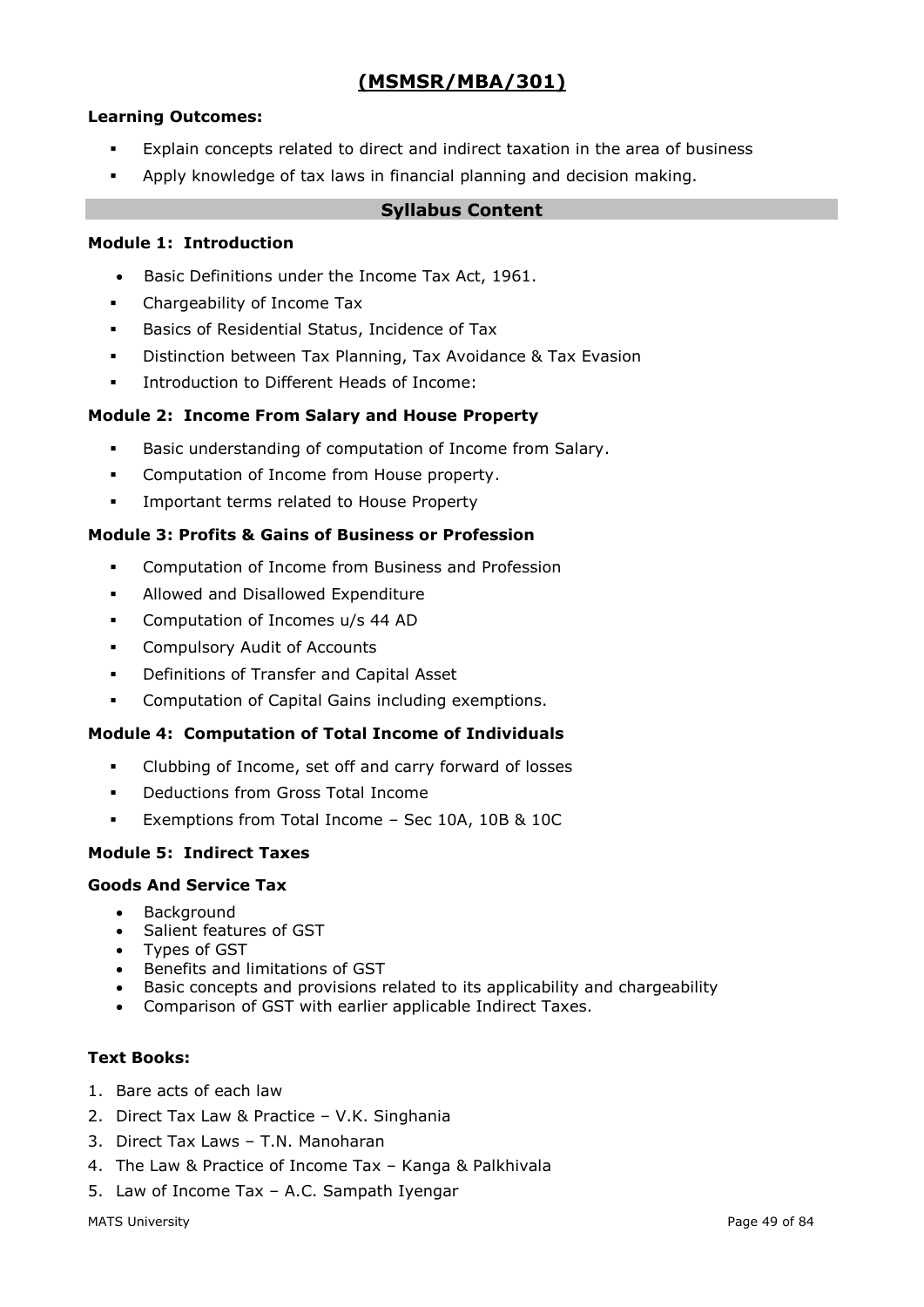- 6. Bharat GST Ready Reckoner with Referencer CS Keshav R Garg, Bharat Publication
- 7. GST A Brief Introduction LVR Prasad & G.J. Kiran Kumar
- 8. GST Made Easy Answer to all your queries on GST CA Arpit Haldia, TAXMANN Publication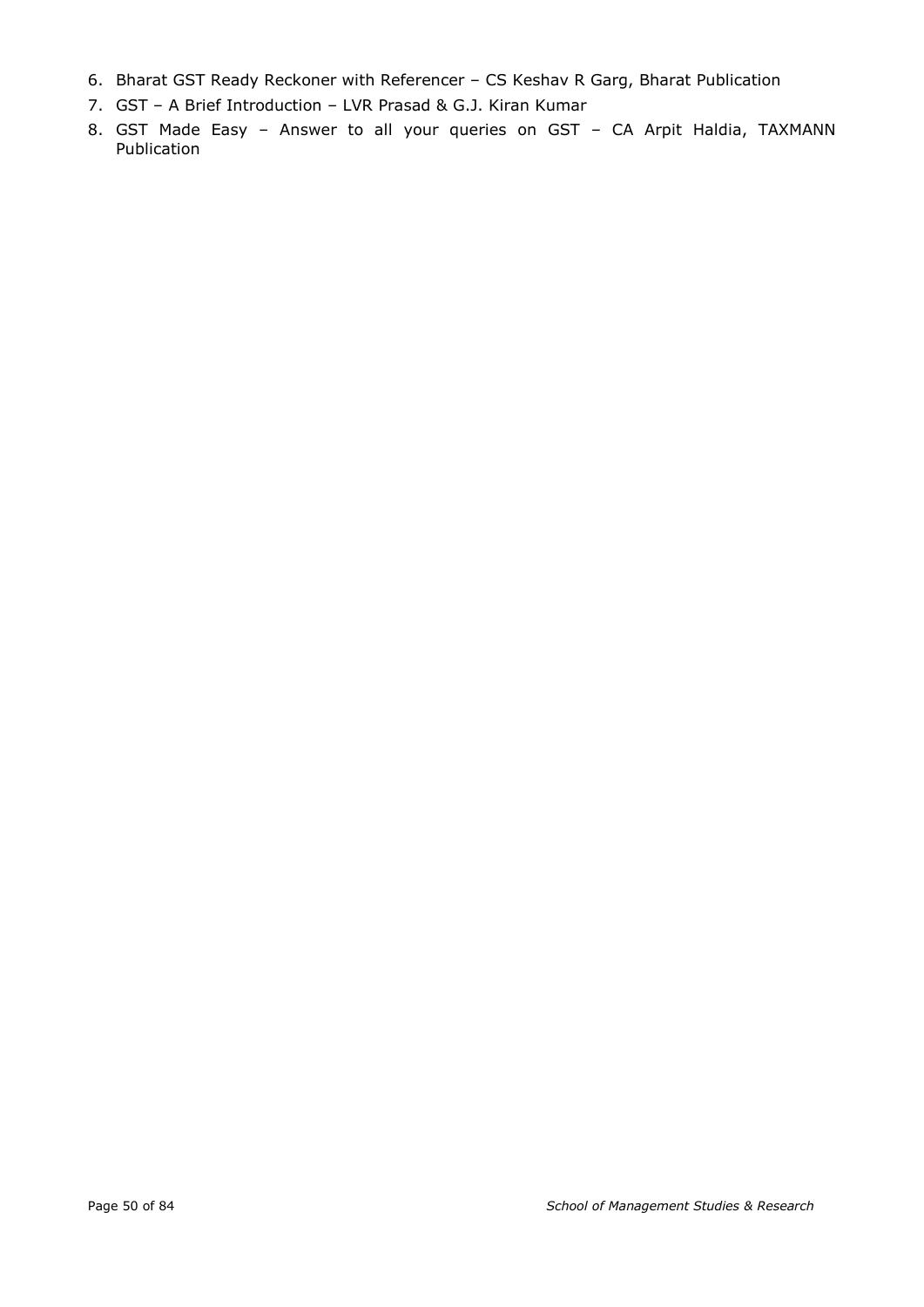# **SERVICES MARKETING AND CRM (MSMSR/MBA/302)**

#### **Learning outcomes:**

• Enabling students to apply marketing concepts and principles to the unique challenges and opportunities of services marketing to create customer value.

#### **Course Content**

### **MODULE-1**

#### **Introduction to Services Marketing:**

- Growing Importance of Services Sector
- Meaning and Nature of Services
- Classification of Services and Marketing Implications
- Services Marketing Process

#### **MODULE-II**

#### **Understanding Customers buying Considerations and Behaviour**

- Customer Expectations and Perceptions
- Defining and Measuring Service Quality (Servequal and Servepref);
- GAPs Model; Defining and Measuring Customer Satisfaction, Service Recovery.

#### **MODULE-III**

### **Services Marketing Mix**

- Services Design and Development
- Service Blueprinting; Service Process
- Physical Evidence and Services cape
- Pricing of services; Services Distribution Management
- Managing the Integrated Services Communication Mix
- Managing Service Personnel
- Employee and Customer Role in Service Delivery

#### **MODULE-IV**

#### **Marketing Applications in Select Service Industries**

- Hospitality Services, Tourism Services,
- Banking Services; Health and Insurance Services.

#### **MODULE-V**

- Services in Global Perspective: International Marketing of Services Recent Trends,
- Principal Driving Force in Global Marketing of Services
- Key Decisions in Global Marketing, Services Strategy and Organizing for Global Marketing.

#### **Text Books:**

1. Services Marketing – Zeithmal, Bituer, Gremler, Pandit – TMH

2.Zeithaml V. A. and Bitner M. J. (2003), Services Marketing, 3rd Edition, Tata McGraw Hill, Delhi

- 3. Services Marketing Lovelock, Wirtz, Chatterjee Pearson
- 4. Services Marketing Shajahan HPH
- 5. Services Marketing Rao, Pearson
- 6. Text book of Marketing of Services Chowdhary and Chowdhary, Mcmillan

MATS University **Example 2018** Page 51 of 84 7. Services Marketing & Management – B. Balaji, S. Chand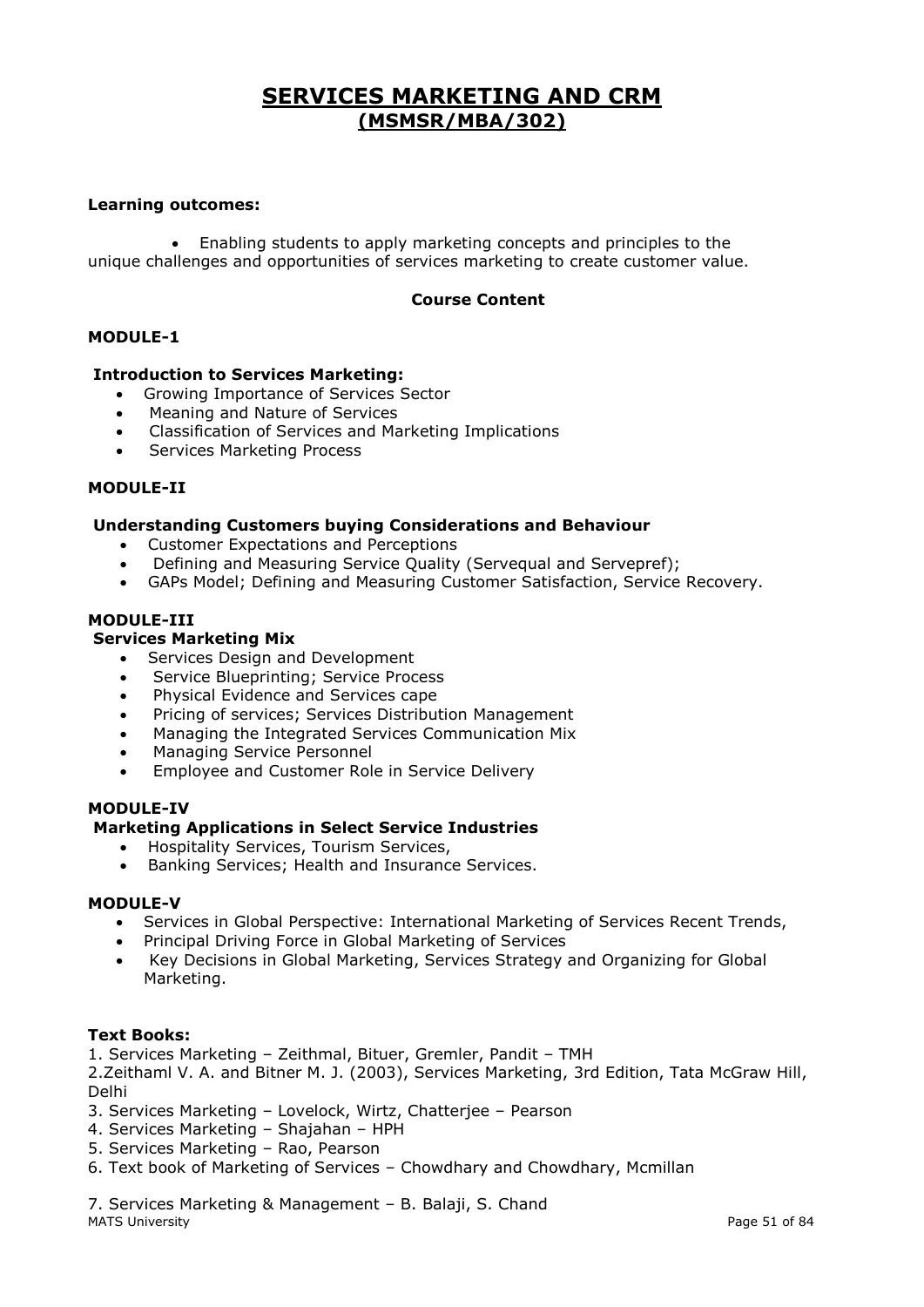## **References**:

- 1. Baron S and Harrisk Services Marketing: Text and Cases (Palgrave, 2nd Ed.)
- 2. Love lock Christopher Services Marketing: People, Technology and Strategy (Pearson Education, 5th Ed.)
- 3. Zeithaml Services Marketing (Tata Mc Graw Hill, 3rd Ed.)
- 4. Woodruff Helen Service Marketing (Macmillian, 1st Ed.)
- 5. Payne Adrian The Essence of Service Marketing (Prentice Hall of India)
- 6. Rama Mohana Rao Services Marketing. (Person Education, 1st Ed.)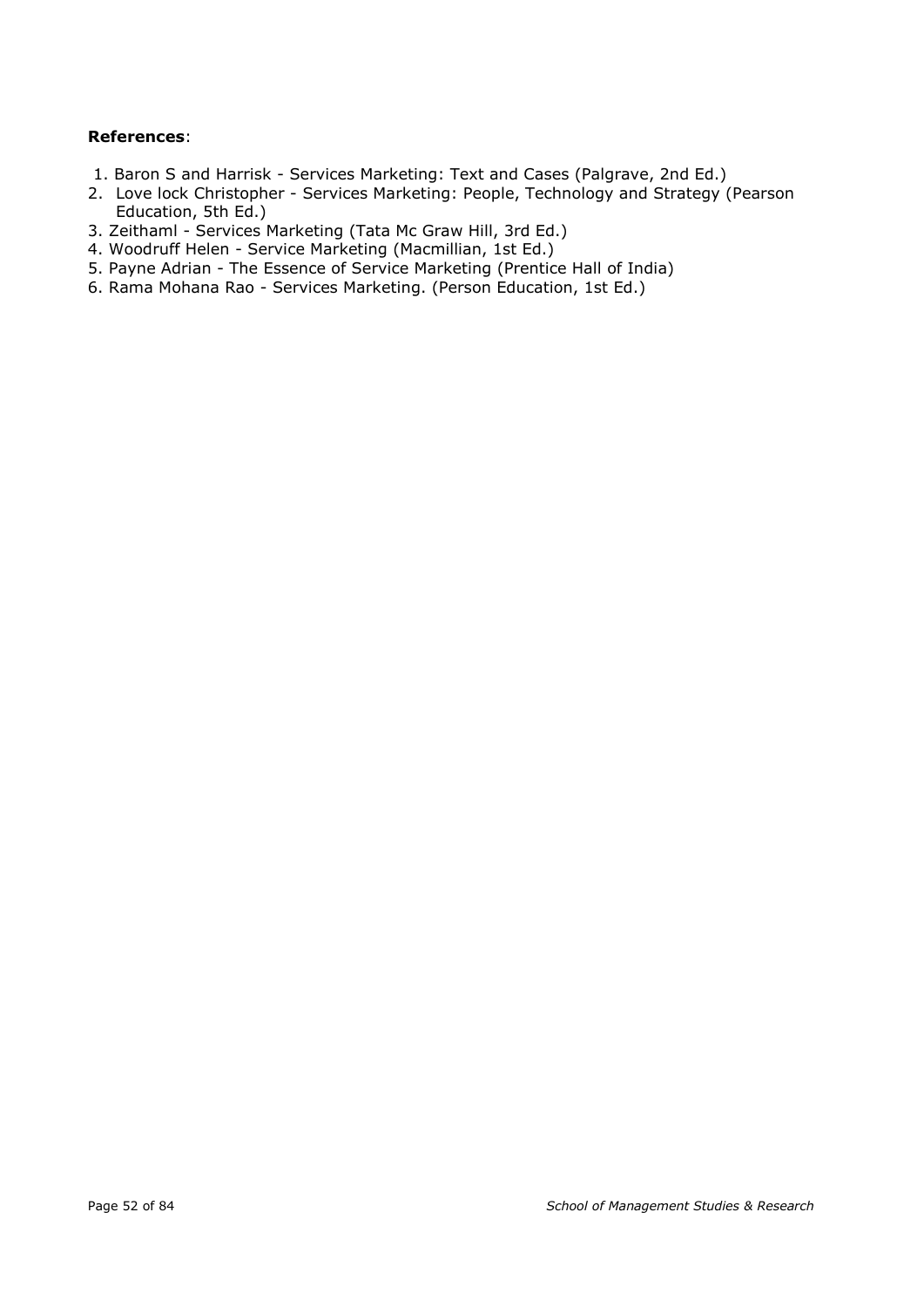# **MARKETING COMMUNICATION**

## **(MSMSR/MBA/304)**

## **Learning Objectives:**

At the end of the course students will be able to:

Develop a deeper understanding the role of marketing communications in building corporate image and brand management.

## **Syllabus Content**

## **Module-I: Introduction to Marketing Communications**

- Understanding integrated Marketing Communication
- IMC as an integral part of Marketing Communication
- **IMC Communication process**
- Measuring and Evaluating Integrated Marketing

## **Module-I: Developing Marketing Communications**

- Segmentation and Positioning
- **•** Setting goals and Objectives
- Advertising /Non Advertising Means of Communication-IMC

### **Module-II: Advertising**

- **■** Message Strategy
- **■** Message Tactics
- Media Strategy and Tactics
- **•** Pre and Post Advertising Effectiveness

### **Module-III: Promotion MIX**

- Sales Promotion
- Sponsorship
- Merchandizing
- Packaging
- Direct Marketing
- **Electronic Communications**

### **Module-IV: Communication Tools**

- Public Relations Overview, How does it get done? The Publics,
- The Methods of Communicating, Applications of PR and PR Planning,
- Sponsorship programs
- Database and Direct-Marketing programs
- New Media

## **Text Books:**

- 1. Advertising Management-Rajeev Batra , John G. Myers and David A . Aaker Fifth edition
- 2. Clow, Kenneth E.; Baack, Donald; Integrated Advertising, Promotion, and Marketing Communication-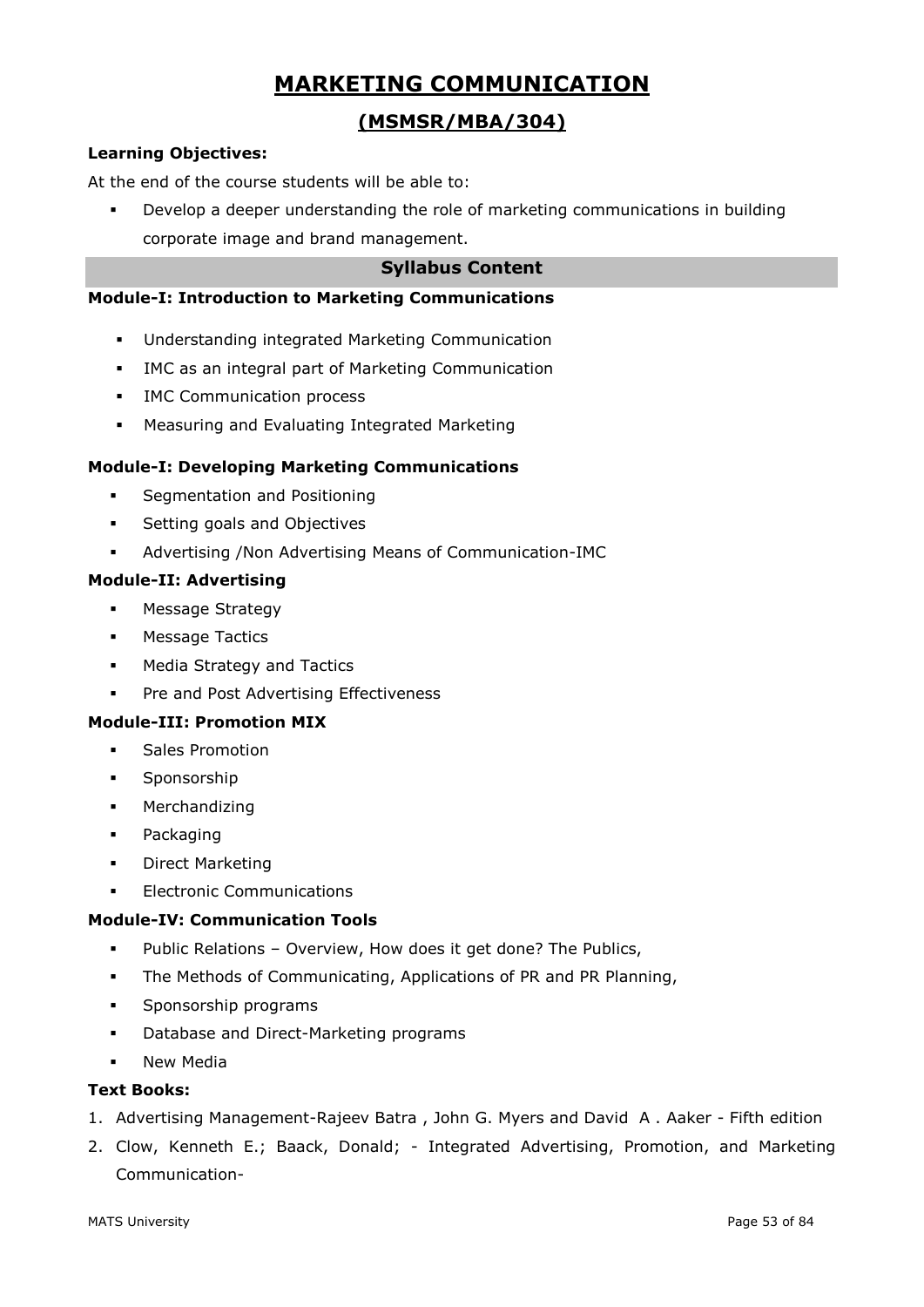3. Advertising And Integrated Marketing Communications- Kruti Shah McGraw-Hill Education

## **Reference Books:**

- 1. Cathy Ace-Successful Marketing Communications-2001 edition (CIM)
- 2. Jim Blythe-Marketing Communications-2000 edition
- 3. Allen, Judy-Event Planning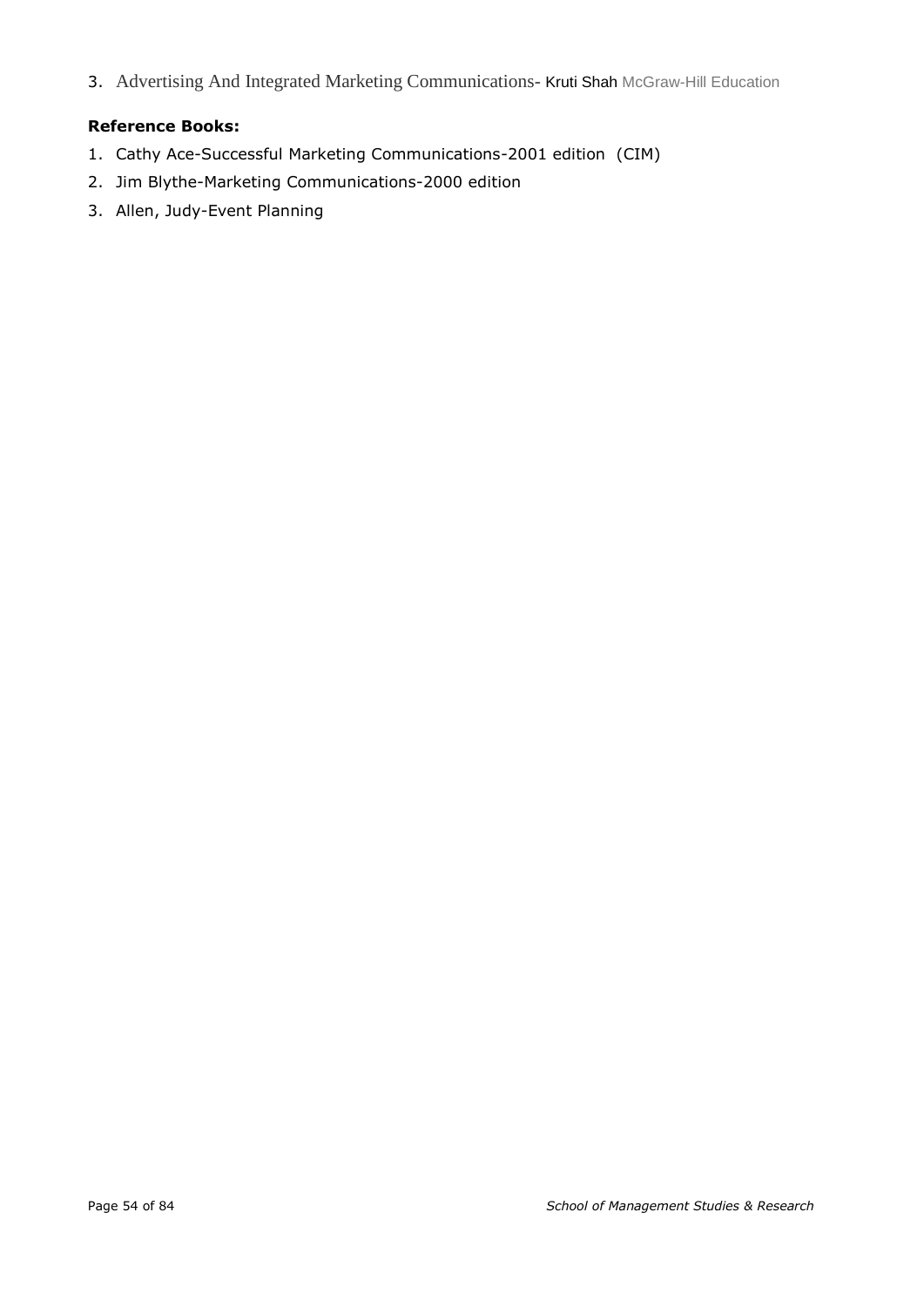## **PRODUCT AND BRAND MANAGEMENT**

## **(MSMSR/MBA/305)**

## **Learning Outcomes:**

• How to understand, build, measure, analyse and manage brands and product categories for a company

## **Syllabus Content**

## **Module: 1**

## **Introduction to Product & Brand Management**,

- Emergence as a separate area of study.
- Product, Product Levels, Product Hierarchy, Classification of Product.

## **Module II: Product decisions**

- Product Mix decisions
- Product Line decision strategic decision involving adding or pruning product lines.
- Product life cycle (PLC)

## **Module III: New Product Development & Product Positioning**

- New product development process.
- Product Positioning, Types of positioning strategies, positioning errors.

## **Module IV**: **Brand and Brand Equity**

- Concept of Brand, Branding & related concepts
- Concept of Brand Equity, Building Brand Equity, guideline for building Brand Equity.

## **Module V**: **Brand Strategy Decisions & Co-Branding**

- Brand Strategy Decisions: Brand positioning, Brand name selection, Brand sponsorship, Brand development.
- Co-branding, Various methods of co-branding

## **Text Books**:

• Product Management: Ramanujam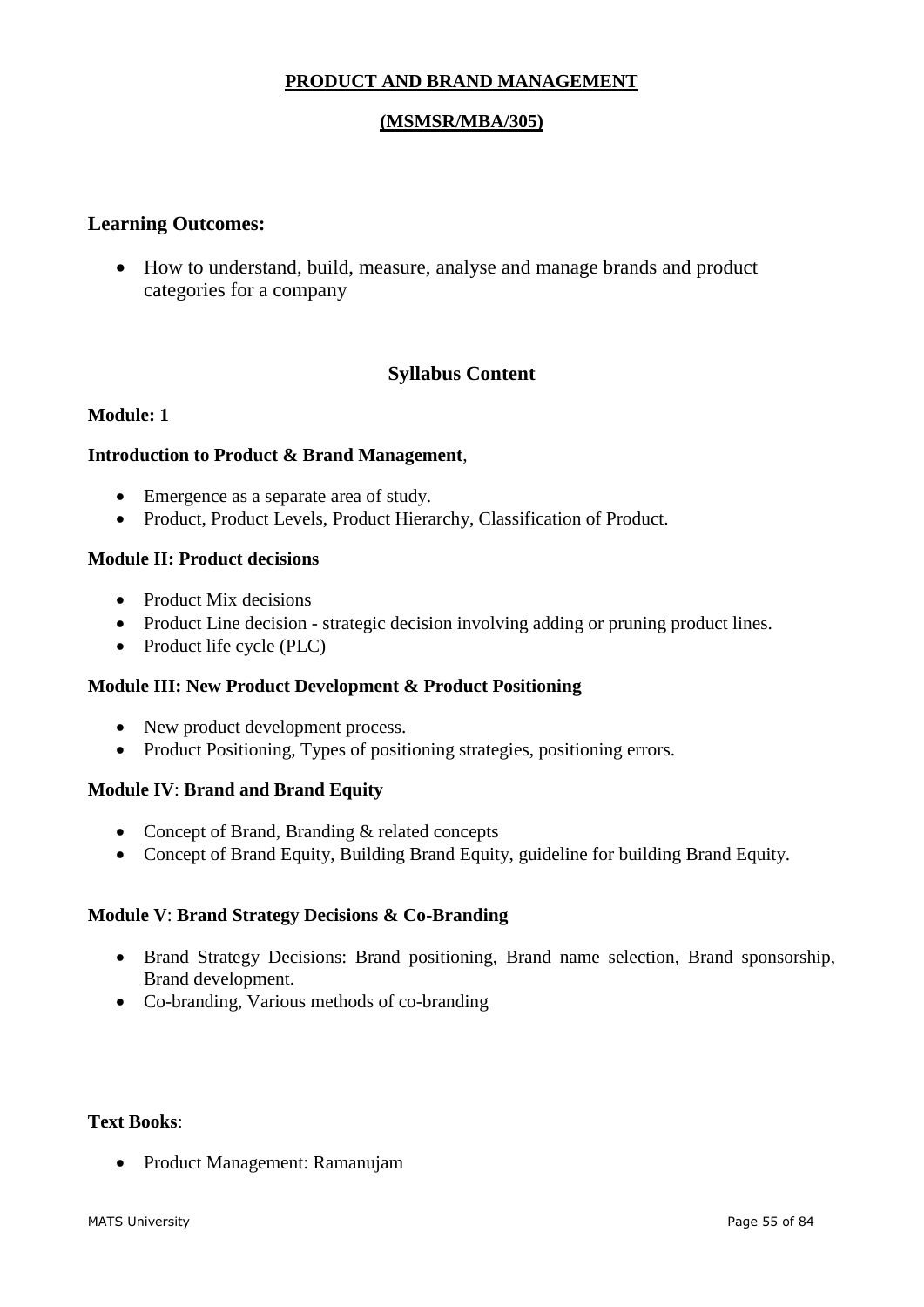- Product Management: Lehmann DR; Russel S Winner
- Brand Management: Y L R Moorthi
- Brand Positioning: Subratu Sen Gup
- Strategic Brand Management: Kevin Lane keller
- Marketing management: Dr. K Karunakaran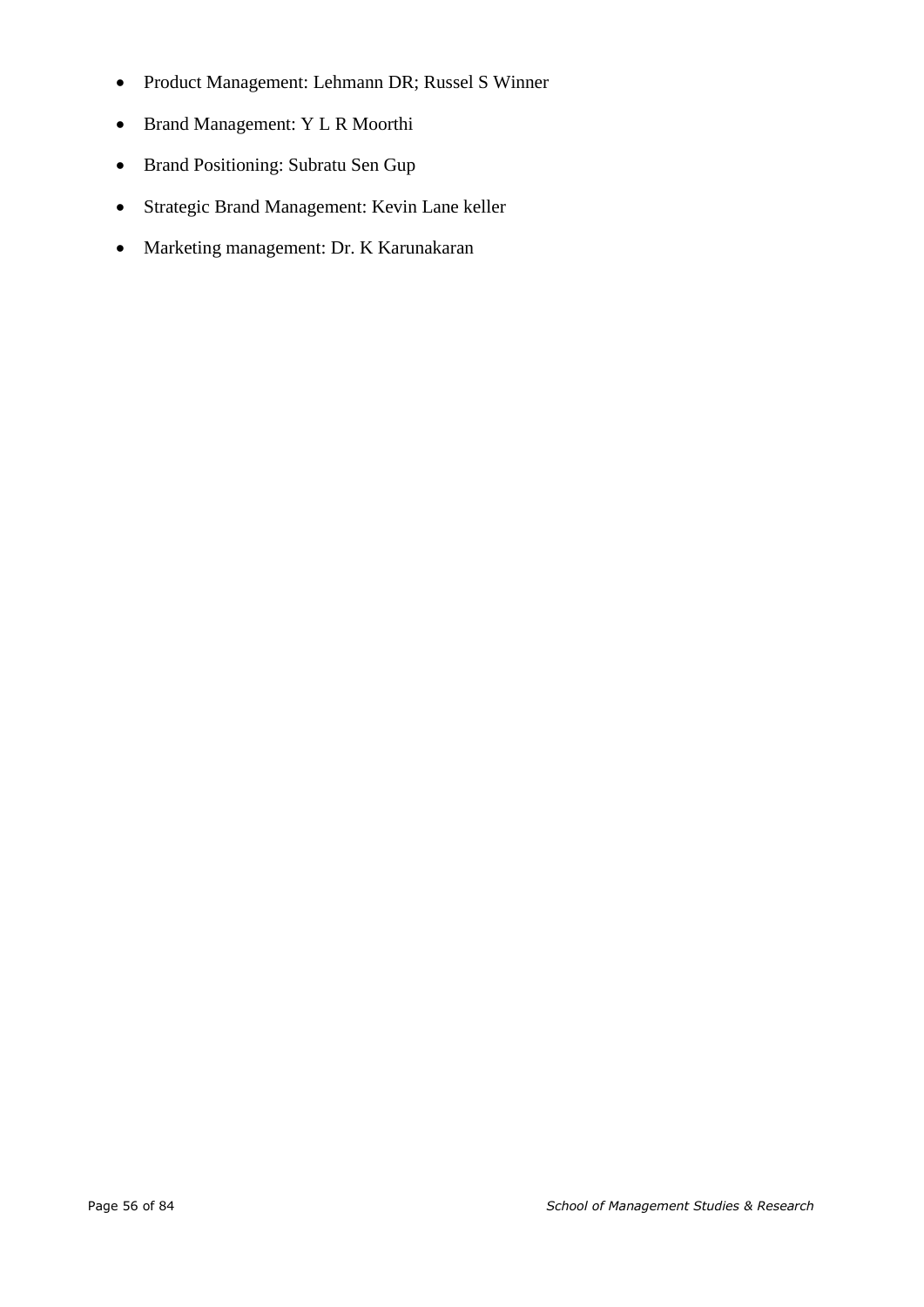# **SECURITY ANALYSIS & PORTFOLIO MANAGEMENT (MSMSR/MBA/306(F)**

## **Learning Outcomes:**

▪ To disseminate information on investment decision process. To acquaint the participant with the tools, that is being used in the industry, essential for sound money management.

## **Syllabus Content**

## **Module 1: An Introduction to Investments**

- Investment overview
- Asset allocation decision
- Securities markets
- **·** Functioning of securities markets
- **EXECUTE SECUTELY-market indicator series**

#### **Module 2: Asset Pricing Models**

- **Extensions & Testing of Asset pricing theories**
- **■** Arbitrage Pricing Theory

#### **Module 3: Analysis and Valuation of Bonds**

- Bond Duration
- **■** Convexity
- Bond price volatility
- **•** Term structure of interest rates
- Bond portfolio management

#### **Module 4: Stock Market Analysis and Valuation**

- Valuation of common stocks
- **■** Applying DDM valuation models
- **Earning multiplier approach**
- **·** Industry analysis
- Company analysis and stock selection
- **•** Technical analysis
- **Equity portfolio management**
- Macro and Micro Economic Factors

#### **Module 5: Special Topics**

- 1. Forwards and futures and option contracts
	- Overview of futures and forwards trading
	- Hedging with futures and forwards
	- **Basic valuation concepts**
	- Option valuation Black-Scholes Model
	- Option trading strategies (Advanced)
- 2. Evaluating portfolio performance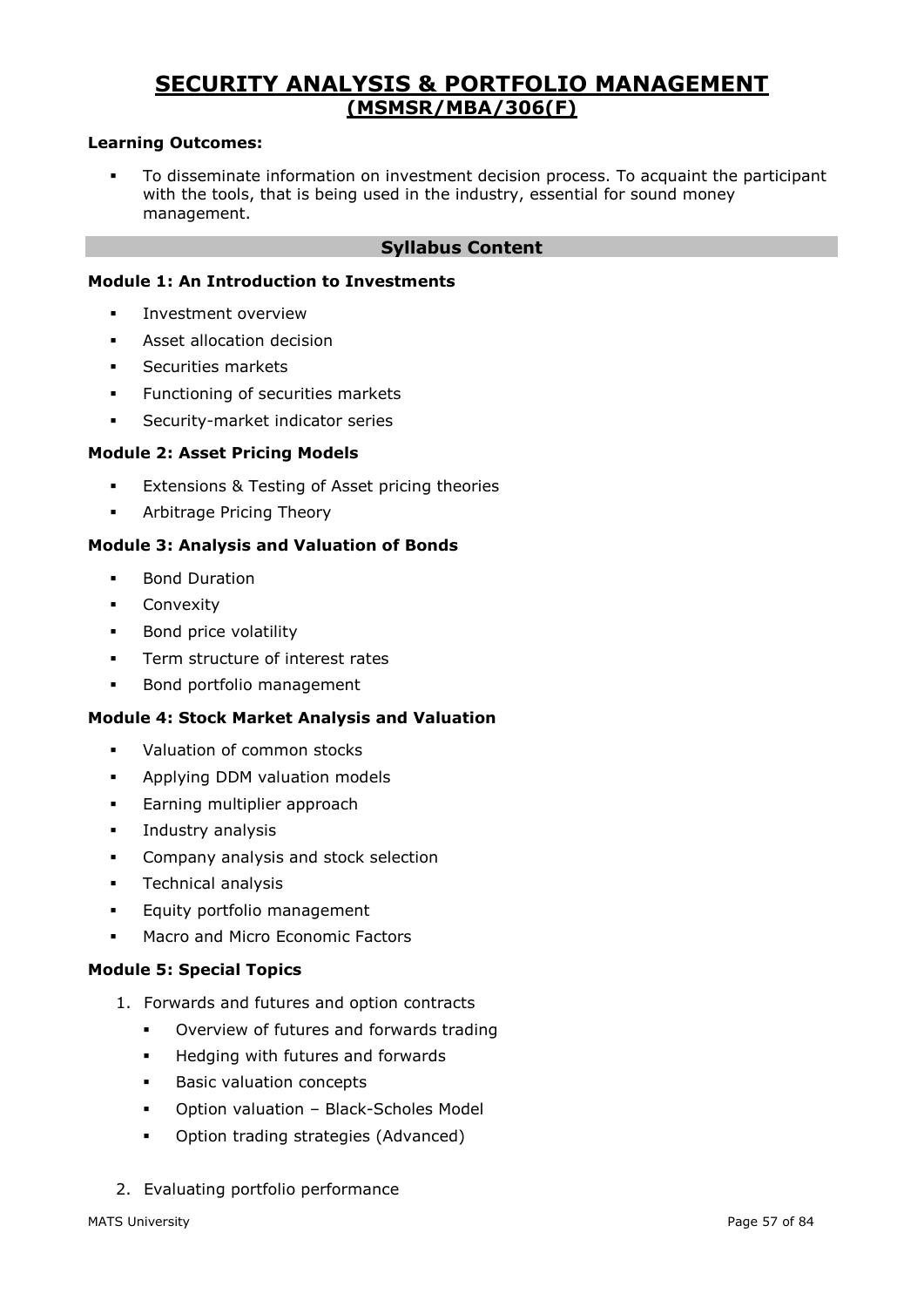- Requisites for a portfolio manager
- **•** Treynor portfolio performance measure
- Sharpe portfolio performance measure
- Jensen portfolio performance measure
- 3. Strategies of Great Masters
	- Warren Buffet
	- John Templeton
	- Peter lynch
	- George Soros

## **Text Books:**

- 1. Security Analysis & Portfolio Management by Fisher D. E. & Jordan R. J.
- 2. Investments Analysis and Portfolio Management by Frank K. Reilly and Keith C. Brown, 6th edition, The Dryden Press.
- 3. Investment Analysis & Portfolio Management by Dr. Prasanna Chandra
- 4. Investment Management by Singh, Preeti

## **Reference Books:**

- 1. Portfolio Management: Baura, Raghunath & Verma
- 2. Investment Analysis & Management by Clark, James Francis
- 3. Investment Management by Fabozzi, Frank J. Secmity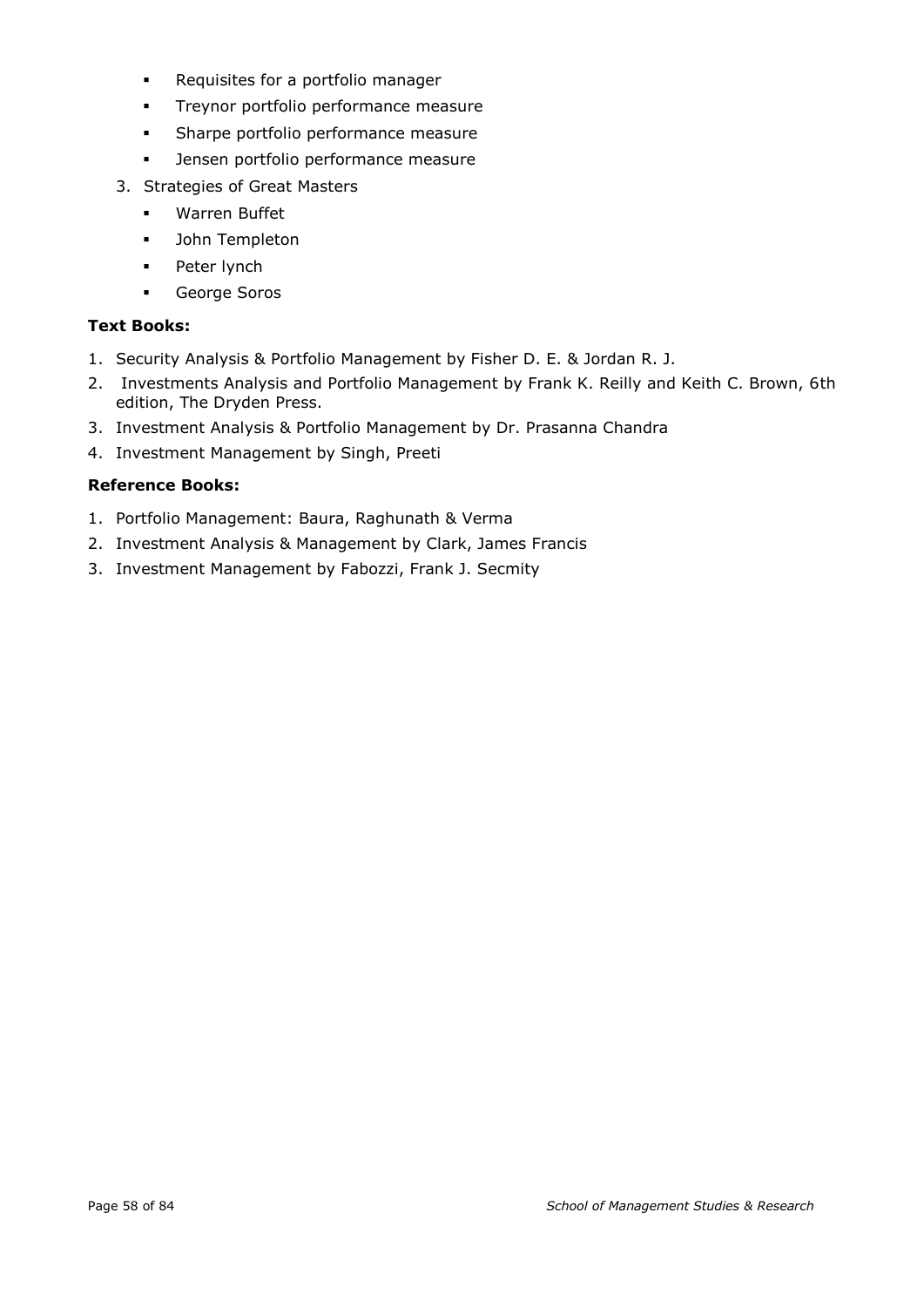# **MANAGEMENT OF FINANCIAL SERVICES (MSMSR/MBA/307(F)**

## **Learning Outcomes:**

- To equip students to understand the national / international scenarios emerging in Financial Services and Markets
- To expose students to the financial services both regulatory and promotional contributing to the economic development
- To enable students understanding an integral scenario of all financial markets and related operations.

## **Syllabus Content**

### **Module 1: Conceptual & Institutional framework**

- **Financial Market in India- An Overview**
- RBI, its role and functional services, policies and recent developments
- SEBI as the institutional framework and its linking governance from Company's Act 1956, Securities contracts (Regulations) Act 1956, Capital issues (Control) Act 1947

### **Module 2: Banking institutions, NBFCs and Statutory financial organizations**

- Commercial Banks and services offered
- Structure and growth of co-operative banks and special services desired
- **•** Small savings and provident funds, types & nature and their growth
- Insurance companies, Nature, role and services structure
- Mutual funds Nomenclature, nature, types of schemes, structure and growth.
- Public deposits with non banking companies

#### **Module 3: Markets and Securities**

- Call money markets Introduction, location, participation, size and call rates
- Treasury bills markets An understanding of 14/91/182/364 day bills maturity
- Commercial bills market concepts on BOE, bill market schemes & rates, factors behind under development and redressal measures
- Commercial papers and certificate of deposits size, modalities and rates
- Government (Gilt edged) securities market, nature and organisation, recent developments
- Securities market Listing, trading and settlement, new issue market, drawbacks in Indian stock markets and critical appraisal of the measures.
- Markets for future, options and other financial derivatives. Derivatives in India and abroad.

### **Module 4: International Dimensions of financial markets**

- Nature, organisation and participants, trends in exchange rates in Foreign exchange market.
- Foreign capital flows Uses and determinants, various forms, international financial instruments, trends in capital flows, existing drawbacks and future prospects

MATS University Page 59 of 84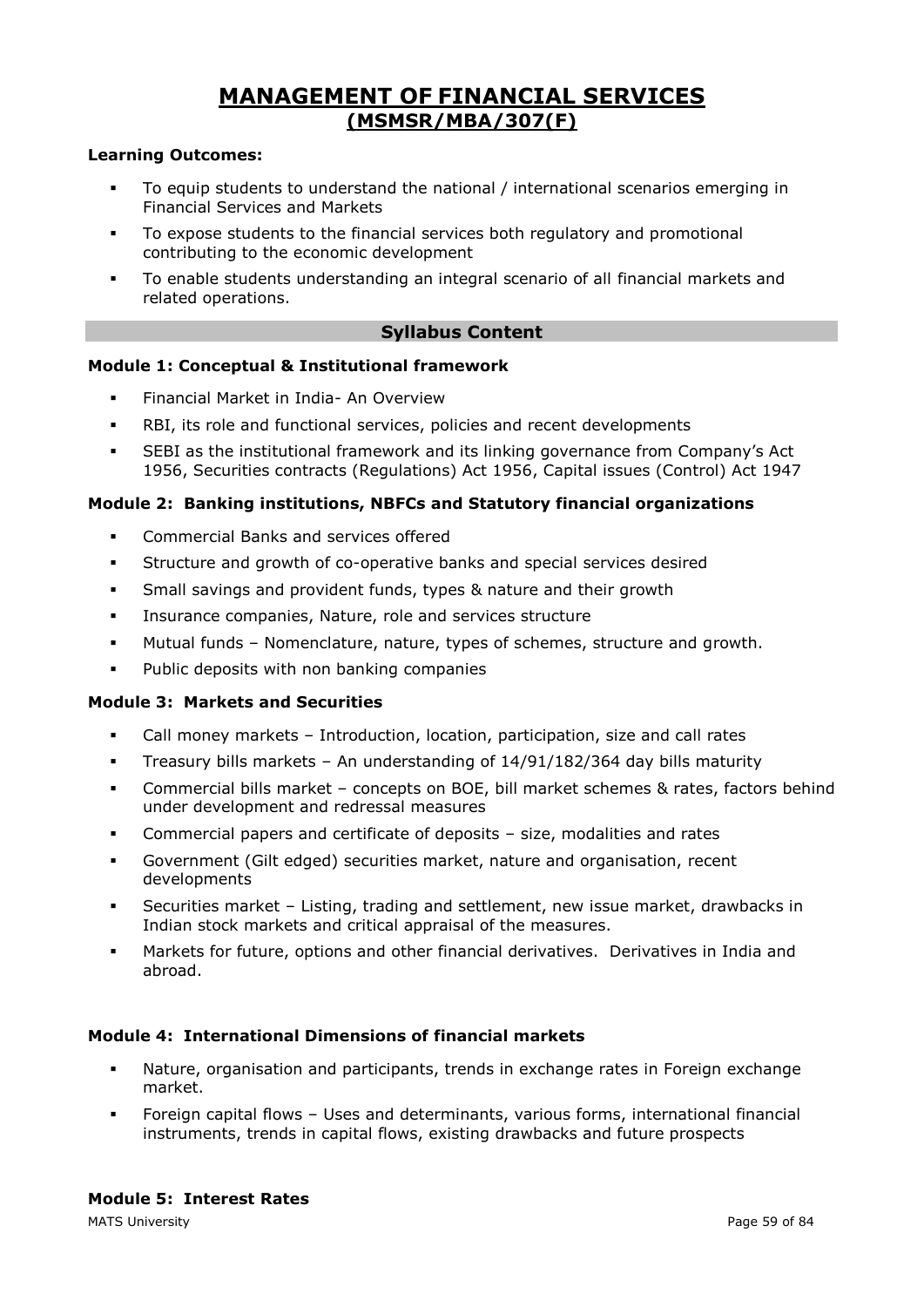- Theories of the level and structure of interest rates introduction for structuring the interest rates and level of rates
- Interest rates in India system of administered interest rates, deregulation of rates, features and trends.

## **Text Books:**

- 1. L M Bhole, Financial Institutions and Markets Structure, Growth and innovation, Tata McGraw Hill Publishing Co Ltd, New Delhi.
- 2. Baye & Jansen, Money, Banking & Financial Markets An economic approach, AITBS Publishers & Distributors (Regd), Delhi.
- 3. H R Machiraj, International Financial Markets and India, second edition. New Age International (P) Ltd publishers, New Delhi.
- 4. John J Murphy, Technical Analysis of the Financial Markets A comprehensive guide to trading methods and Applications, New York Institute of Finance, Paramus, NJ 07652.
- 5. Jeff Madura, Financial Markets & Institutions (5th edition), South Western college publishing, Thomas Learning, USA.
- 6. David K Eiteman, Arthur I Stone hill, Michale H Moffett, Multinational Business Finance (9th edition), Addison Wesley Longman (Singapore) Pvt Ltd, Indian Branch, Delhi
- 7. Suk H Kim & Seung H Kim, Global Corporate Finance (3rd Edition), Text & Cases, Black well publishers Ltd, Oxford Oxy & 1JF, UK
- 8. Tripathy P N, Financial Services, PHI learning Pvt. Ltd., New Delhi.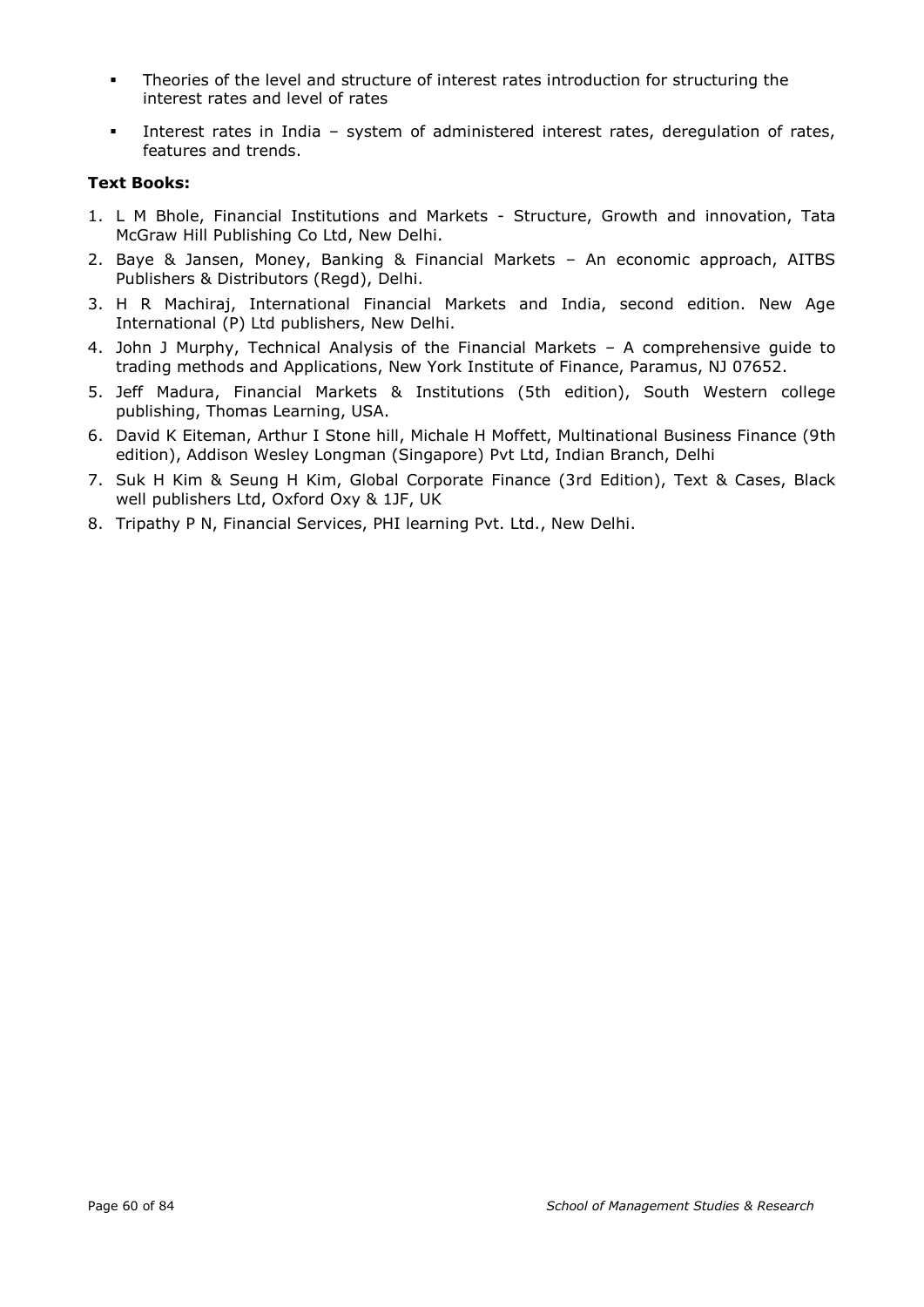# **BANKING AND INSURANCE (MSMSR/MBA/308(F)**

## **Learning Outcomes:**

- To equip students to understand the national / international scenarios emerging in Banking and Insurance Sector.
- To expose students to the Banking and Insurance services both regulatory and promotional contributing to the economic development

#### **Module-1**

### **Introduction to Banking:**

Fundamental role and evolution

- Banking structure in India
- Licensing of banks in India
- Branch licensing
- Foreign Banks
- Private Banks Capital and voting rights
	- Dividend
	- Corporate Governance

### **Banking and Economy**

- Cash Reserve Ratio (CRR)
- Statutory Liquidity Ratio (SLR )
- Repo and Reverse Repo
- Open Market Operations
- Security Valuation
- Capital Account Convertibility

### **Module-II**

### **Bank Deposits, Nomination and Deposit Insurance**

- Kinds o f deposits
- Joint a counts
- Nomination
- Closure of deposit accounts
- Deposit insurance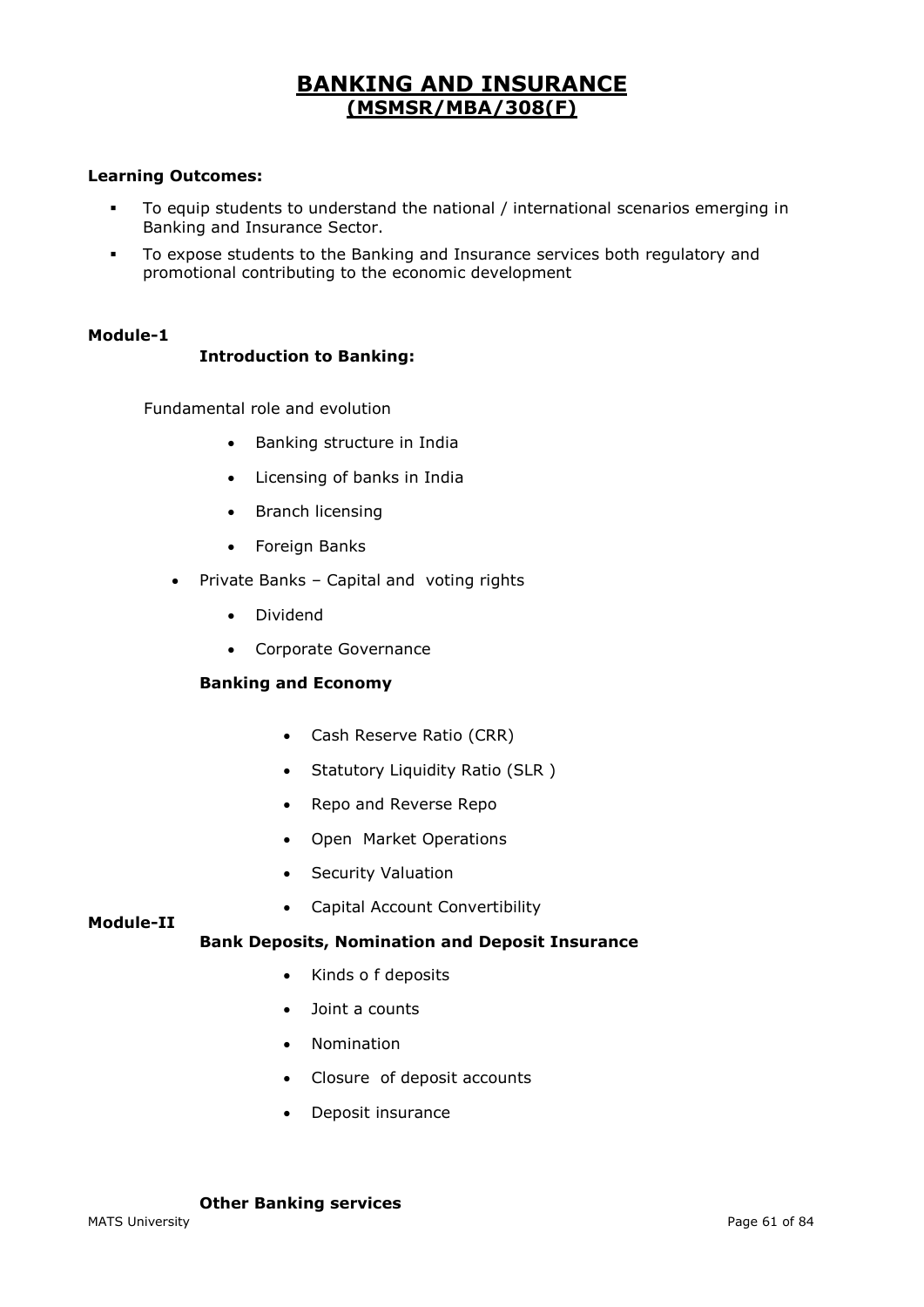- Fund-based services
- Non-Fund based services
- Money Remittance Services
- Banking Channels

## **Bank – Customer Relationship**

- Roles of Banks
- Bankers' obligation of secrecy

#### **Module-III Security Creation**

- Pledge
- **Hypothecation**
- **Mortgage**
- Assignment

## o **NPA and Securitisation**

- Non-Performing Assets
- NPA categories
- NPA Provisioning Norms
- SARFAESI Act

### **Module IV: Basic Principles of Insurance**

- Indemnity, Insurable interest, Materiality of facts, Uberimmae Fidae and implications
- Types of Insurance: Life Insurance, General Insurance, Health & Medical Insurance, Property related Insurance, Liability Insurance, Critical Illness or Dread Disease Insurance, Reinsurance
- **•** Principles governing marketing of insurance products
- Need for insurance functions of insurance
- Benefits and costs of insurance
- **•** The development of insurance
- Global importance of Indian Insurance Industry
- **•** Insurance rate and insurance premium
- Pricing and rating
- Personal line of insurance

### **Module V: Insurance Regulatory & Development Authority (IRDA)**

- **·** Insurance legislation
- Registration of Insurance companies
- Licensing of Insurance Agents and Surveyors
- Professional Standards
- Rules and Ethics Governing Insurance Practice
- Code of conduct in advertisement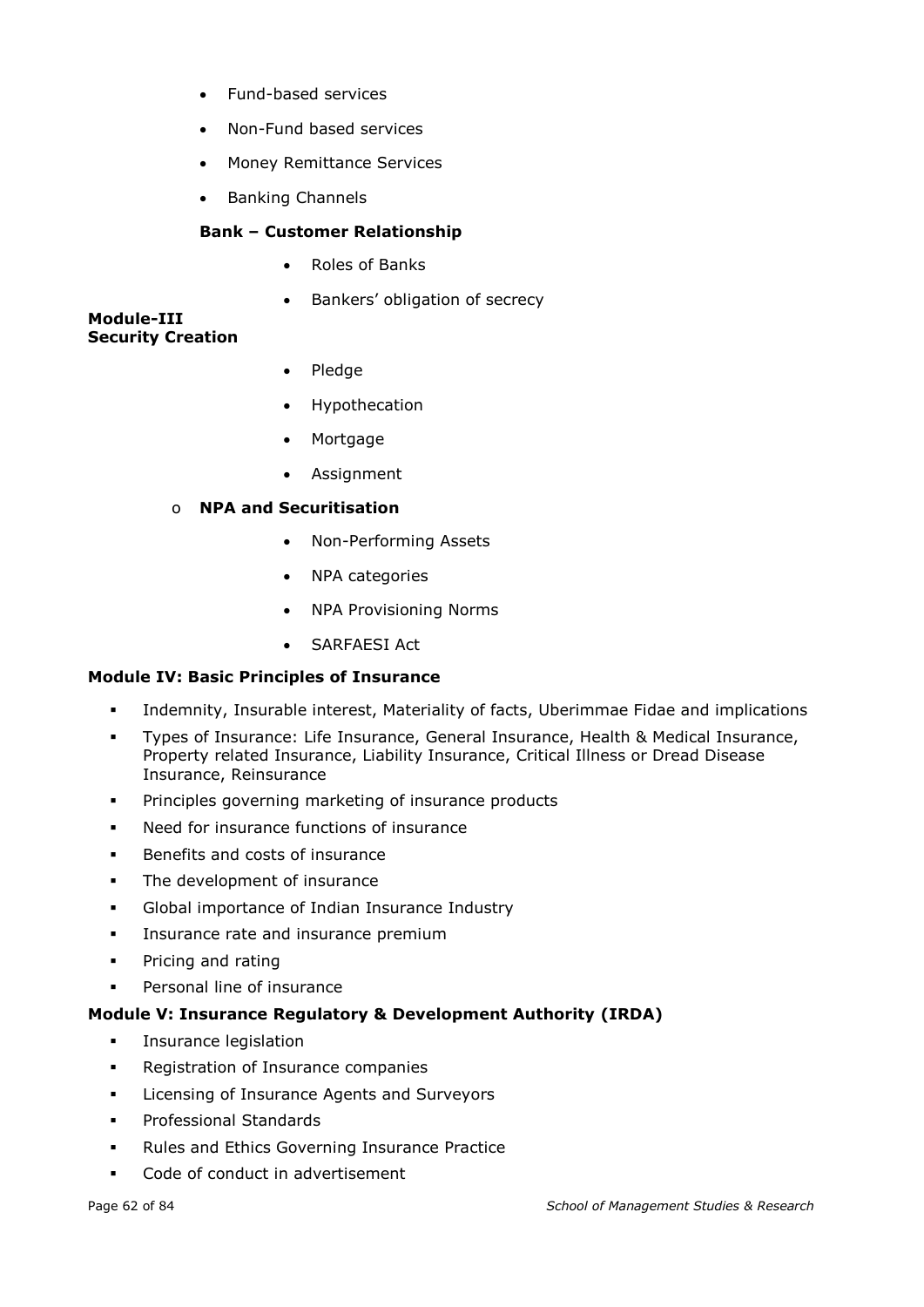# **MANAGEMENT OF INDUSTRIAL RELATIONS (MSMSR/MBA/306(H)**

### **Learning Outcomes:**

It helps to prepare the participants to understand, the psyche of industrial labour in the changed scenario

## **Syllabus Content**

#### **Module 1: Industrial relation**

- Definition & background of industrial relations
- Future of Industrial relations in India
- Emerging perspective of Human Resources management & Industrial Relations in India

### **Module 2: Role of state & employees**

- **•** The changing role of government
- **Explution of labour policy**
- **New economic policy**
- Role of employee in an organization
- The role of council of India Employers and its constituents in Industrial Relations

### **Module 3: Industrial conflicts**

- Introduction: meaning, definition
- Causes of Industrial conflicts :Industrial factor ,Management attitude toward labour ,Government Machinery ,Other Factors
- Types of Industrial conflicts: Strikes, lockout
- Settlement of Conflict: Investigation ,mediation, conciliation ,voluntary arbitration, compulsory arbitration/Adjudication, labour courts ,Industrial Tribunals, National **Tribunals**

### **Module 4: Ethical approach to labour relations**

- Code of discipline
- Positive discipline
- Nature of grievance
- Managing Grievances
- Determinants of grievances

### **Module 5: Collective Bargaining of worker's participation in management.**

- Nature & scope of collective bargaining
- Collective bargaining process
- Meaning & objectives of worker's participation in management
- **•** Forms of worker's participation
- Quality circle as a participation forum in India.

## **Text Books:**

1. Managing Human Resources & Industrial Relations RS Diwedi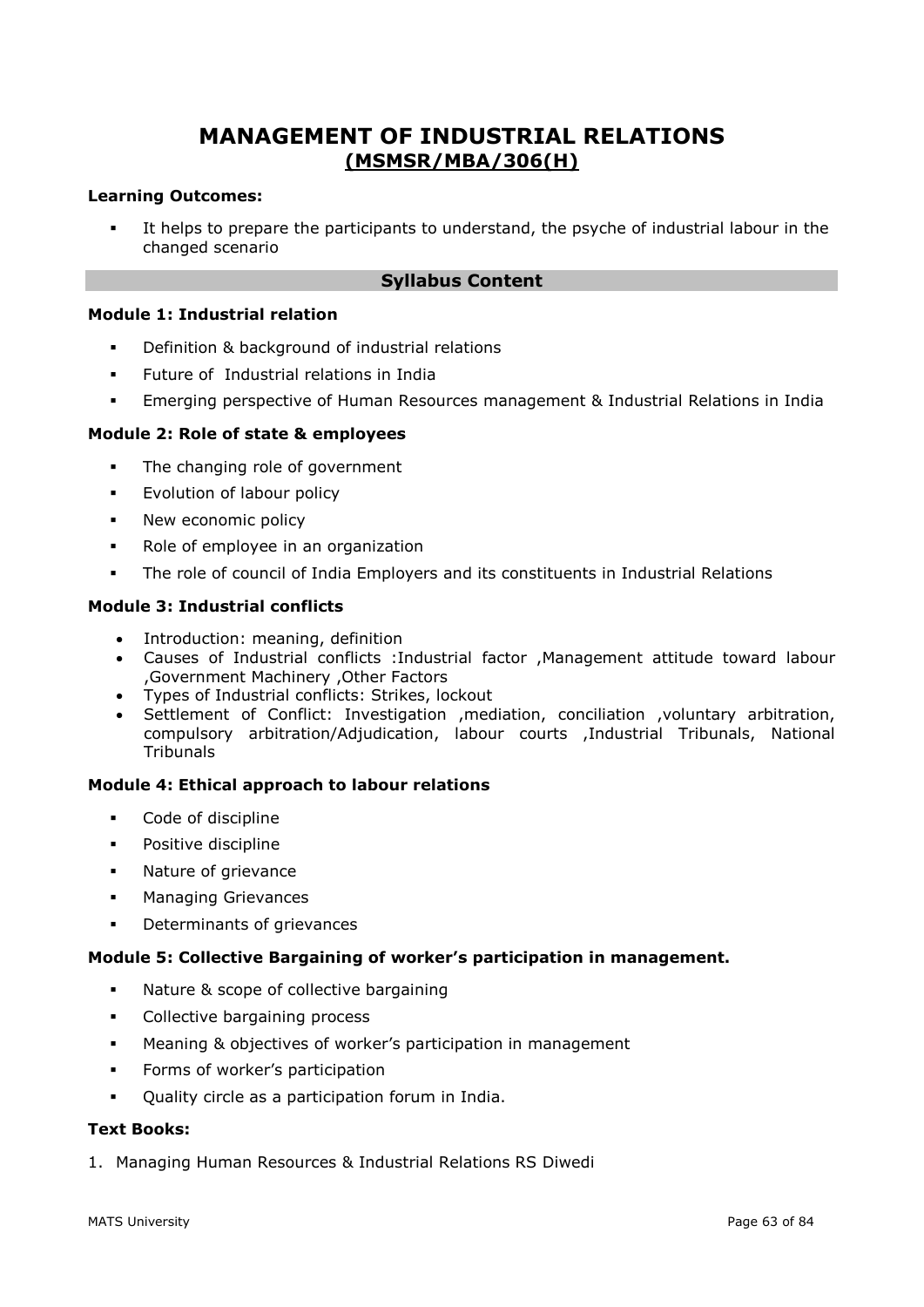- 2. Industrial Relation Arun Monappa
- 3. Industrial Relation & Developing Economy Ghosh, Biswanath
- 4. Industrial Relations Conceptual D Legal Framework A. M. Sharma

## **Reference Books:**

1. Human Resource Management & Industrial Relation – Subramani & Rajendra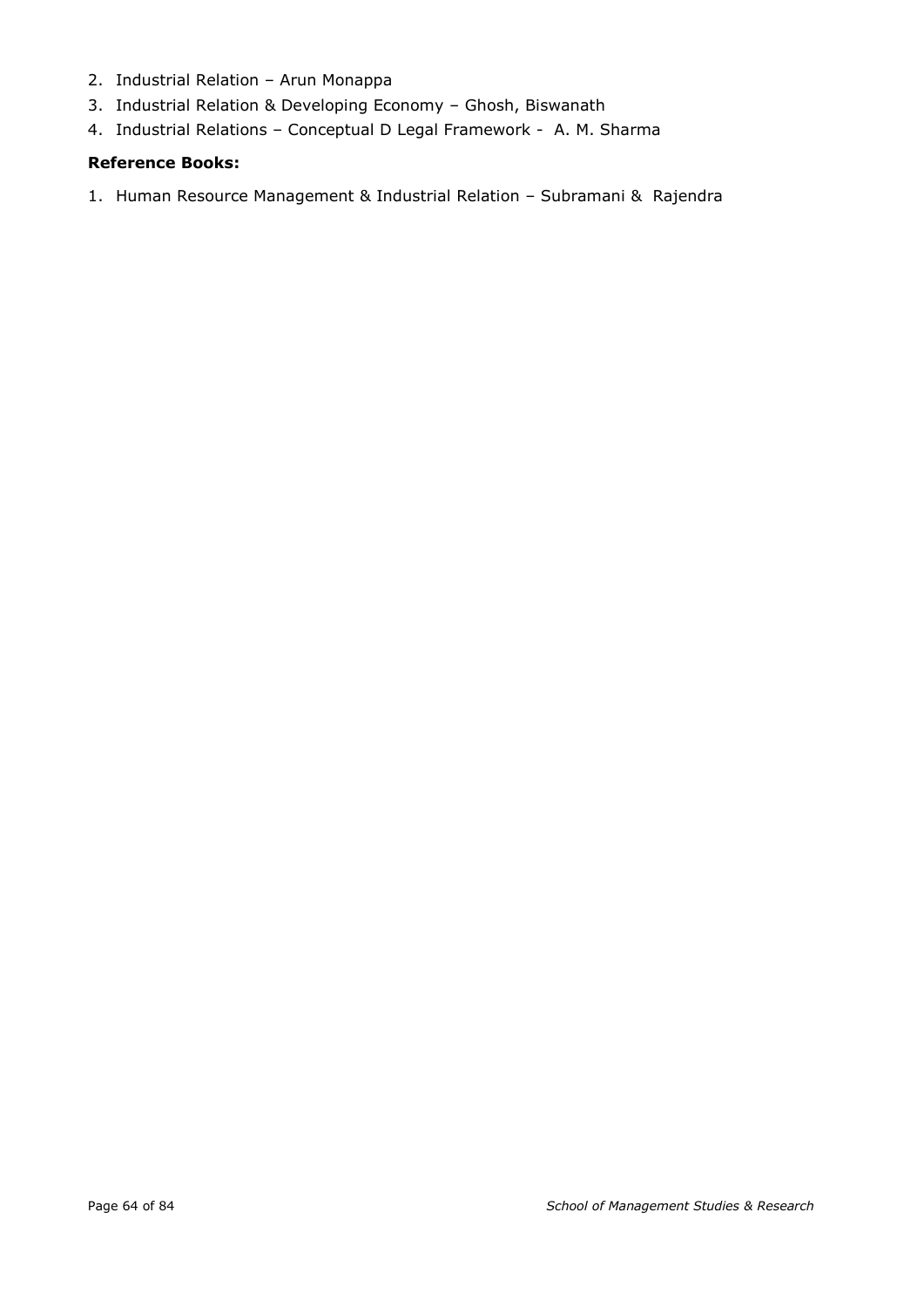# **INTERNATIONAL HUMAN RESOURCE MANAGEMENT (MSMSR/MBA307(H)**

## **Learning Outcomes:**

- To educate the students on the theoretical and practical development in International **HRM**
- To study the main trends in the globalization of industry and the rise of the international organization

## **Syllabus Content**

## **Module 1: Introduction**

- Approaches to International HRM
- Variables that moderate differences between Domestic and international HRM
- Expanding the role of HRM in International firms
- International Human Resource Management approaches
- The path to Global status, mode of operation
- Linking HR to International Expansion strategies

## **Module 2: International Recruitment and Selection**

- **Executive Nationality staffing policies**
- Issues in staff selection

## **Module 3: Performance Management**

- Multinational performance Management
- **•** Factors associated with Individual performance and appraisal
- Criteria used for performance appraisal of International employees
- Appraisal of HCN employees

### **Module 4: Training and Development**

- Expatriate training
- Developing international staff and multinational teams

### **Module 5: Repatriation**

- **•** The repatriation process
- Managing people in an international context
- Human resource issues in multinational corporate social responsibility

### **Text Books:**

- 1. International Human Resouce Management- Peter J Dowling, Denice E Welch, Randall S Schuler, 3rd edition
- 2. HRM-IAN Beard well, Len Holden
- 3. HRM Gary dessler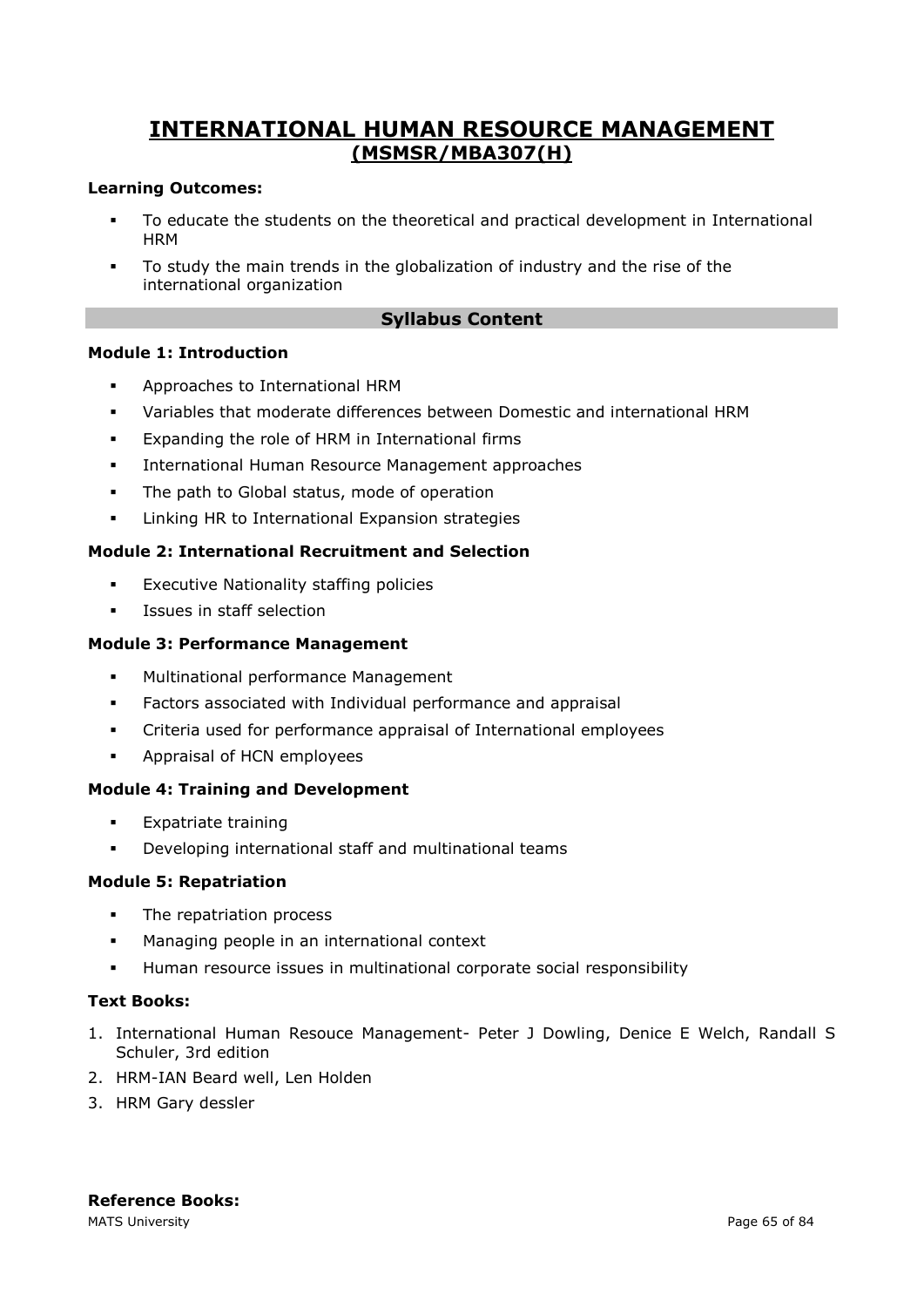- 1. Study on HRM Practice in Europe By Pricewatch-cranfield
- 2. HRM BY Michael Armstrong
- 3. International Business, environment and Management By Korth: Prentice Hall
- 4. Multinational Organisation and development- Addison-Wesley, 1979 Heenan & Perimutter
- 5. Gerte Hotstede 'Cultures consequences: International differences in work related valuer 1980, sage publication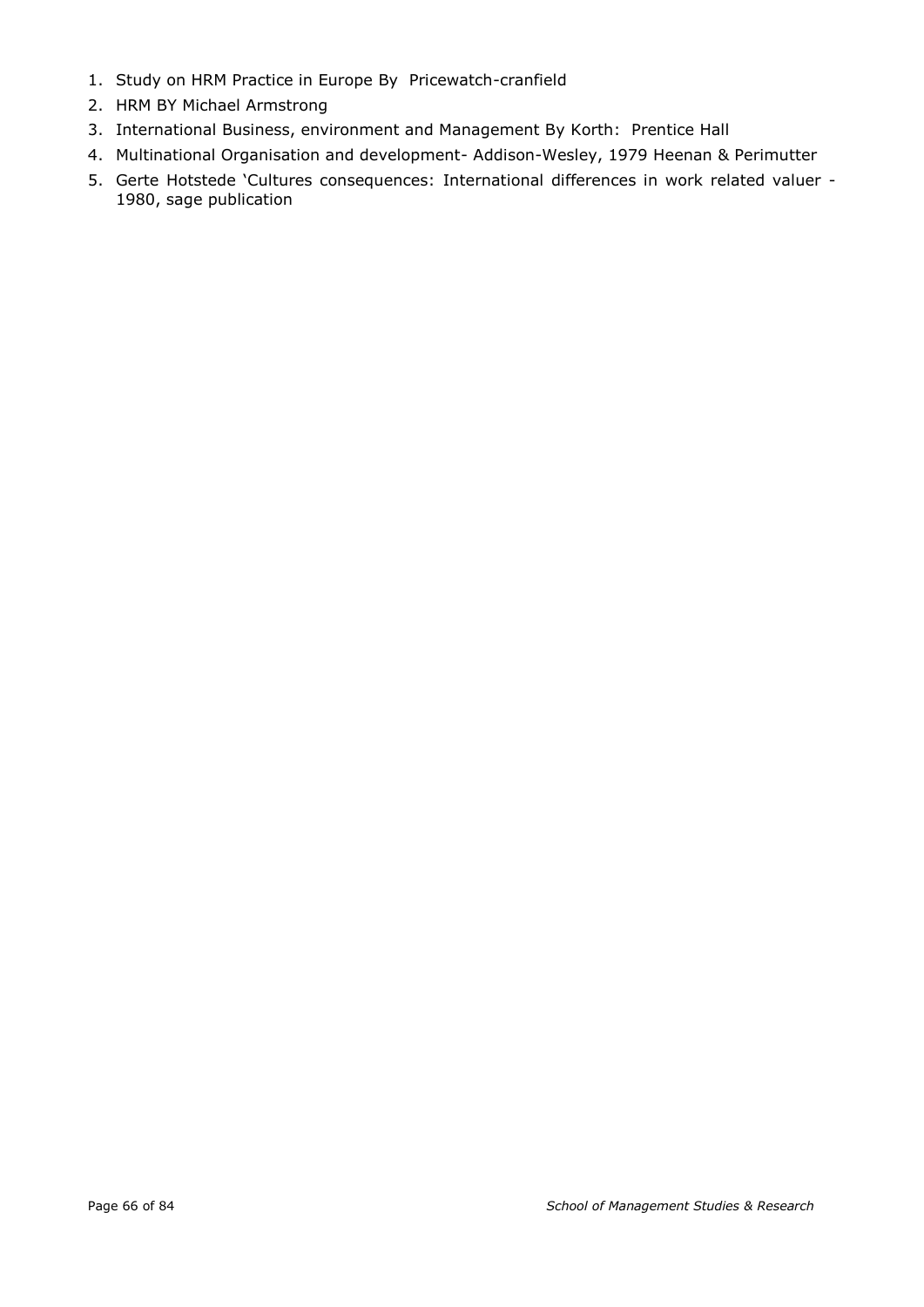## **PERFORMANCE APPRAISAL AND MANAGEMENT (MSMSR/MBA/308(H)**

### **Learning Outcomes**:

To apprise the students about the importance of performance appraisal and informed them of how organizations manage performance.

#### **MODULE :1**

## **Syllabus Content**

- Introduction to Performance Management and Performance Appraisal
- Foundations of Performance Appraisal
- Performance Management Process-Conceptual Model and its Application,
- Philosophy Behind Performance Management.

#### **MODULE :II**

- Various Aspects of Performance Appraisal
- Identifying and Measuring Employee Performance
- Uses of Performance Appraisal, Who Conducts Appraisals, e-HR Managing 360
- Degree; Methods for Appraising Performance.

#### **MODULE-III**

- Performance Audit: Developing Performance Standards DRA's Process.
- Conducting Performance Reviews; Performance Management Documentation, Potential Appraisal.

### **MODULE** ‐ **IV**:

- Performance Management Application & Improvement
- Performance Management for Teams, Performance Management in practice,
- Analyzing Performance problems.

#### **MODULE-V**

- Performance counseling‐ Concept, Principles and Skills competency based Performance Management.
- Performance Management linked Reward Systems‐
- Reward Management, Objectives, Components of Reward System, Linkage of Performance Management to Reward and Compensation Systems.

#### **Text Books**:

1. Michael, Armstrong (1999). Performance Management. Kogan Page.

2. Chadha, P. (2003). Performance Management: It's About Performing – Not Just Appraising. McMillan India Ltd.

3.Performance Management, Kohli, Deb – Oxford

4. Performance Management, D Sharma, HPH g. Performance Management and Appraisal, TV Rao, Sage

### **Reference Books**:

1. Dwivedi, R.S. (2000). Managing Human Resources and Personnel Management in India Enterprises. Galgotia Publishing Company.

2. Mathis, R. L & Jackson, J. H. (2004). Human Resource Management. Thomson Asia Pte. Ltd., Singapore.

3. Dessler, G. (2004). Human Resource Management. Pearson Education Pte. Ltd., Singapore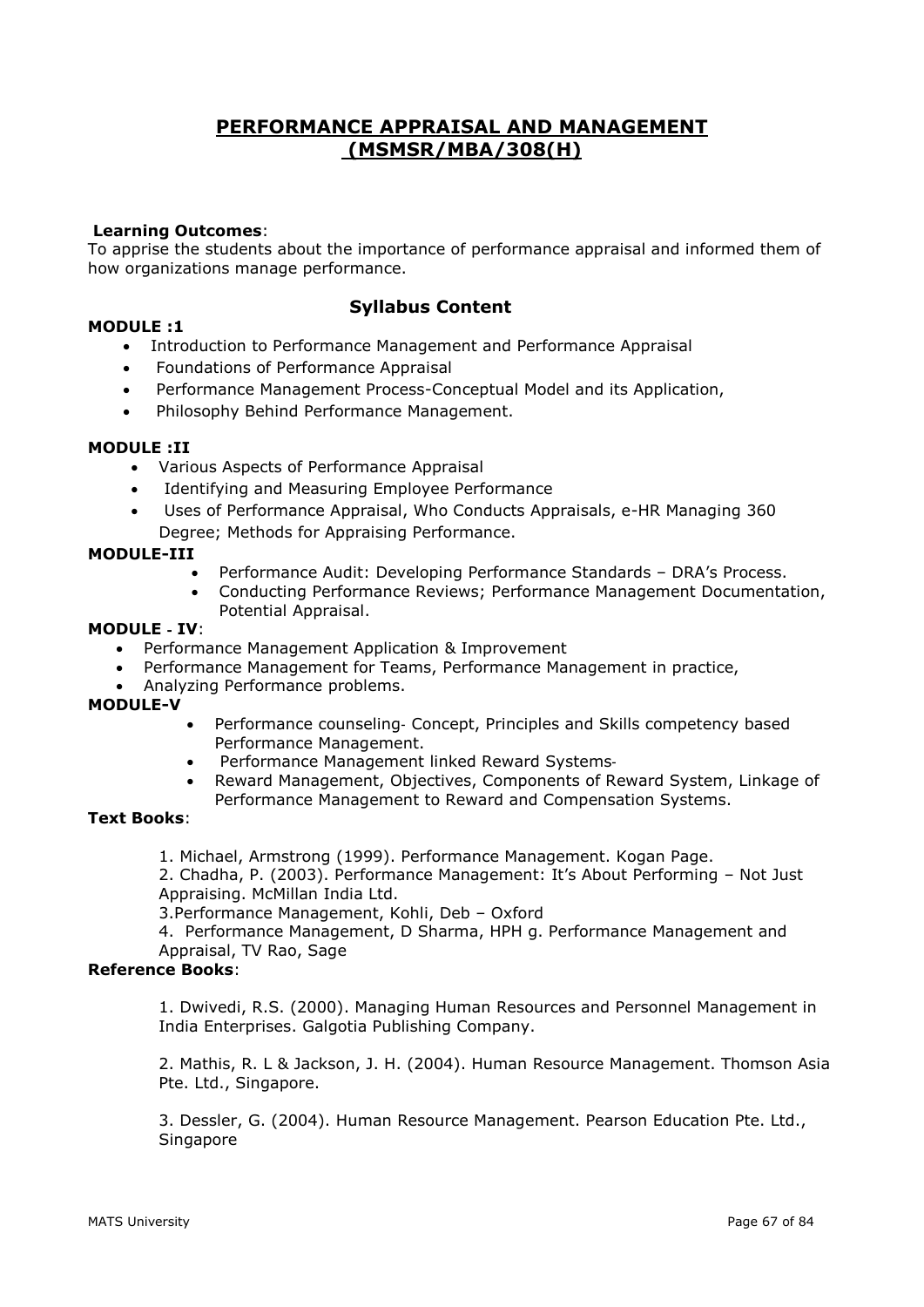

Syllabus **Details Syllabus of Semester IV**

# **INTERNATIONAL BUSINESS (MSMSR/MBA/401)**

## **Learning Objectives:**

- The purpose of the course is to make the student conversant with various dimensions of international business.
- To understand the traditional arguments of how and why international trade improves the welfare of all countries.
- To review the types of economic integration among the countries.

## **Syllabus Content**

## **Module 1: International Business – An Introduction**

- Need for international business
- Recent growth in international business
- Different modes of international business
- **•** External influences on international business.

## **Module 2: The International Business Environment**

- Comparative environmental framework
- The cultural, political, legal and economic environment of business.

## **Module 3: Trade and investment: Theories and Institutions**

- Comparative advantage theory, factor-proportions theory
- Governmental influence on trade-forms of trade control-from GATT to WTOcountervailing forces.
- Economic integration and co-operative agreement

## **Module 4: Managing in the International Environment**

- Business negotiations
- Country evaluation and selection
- Collaboration and control strategies

## **Module 5: Managing International Business Operations**

- Marketing
- Sourcing
- Accounting
- Taxation
- **Finance**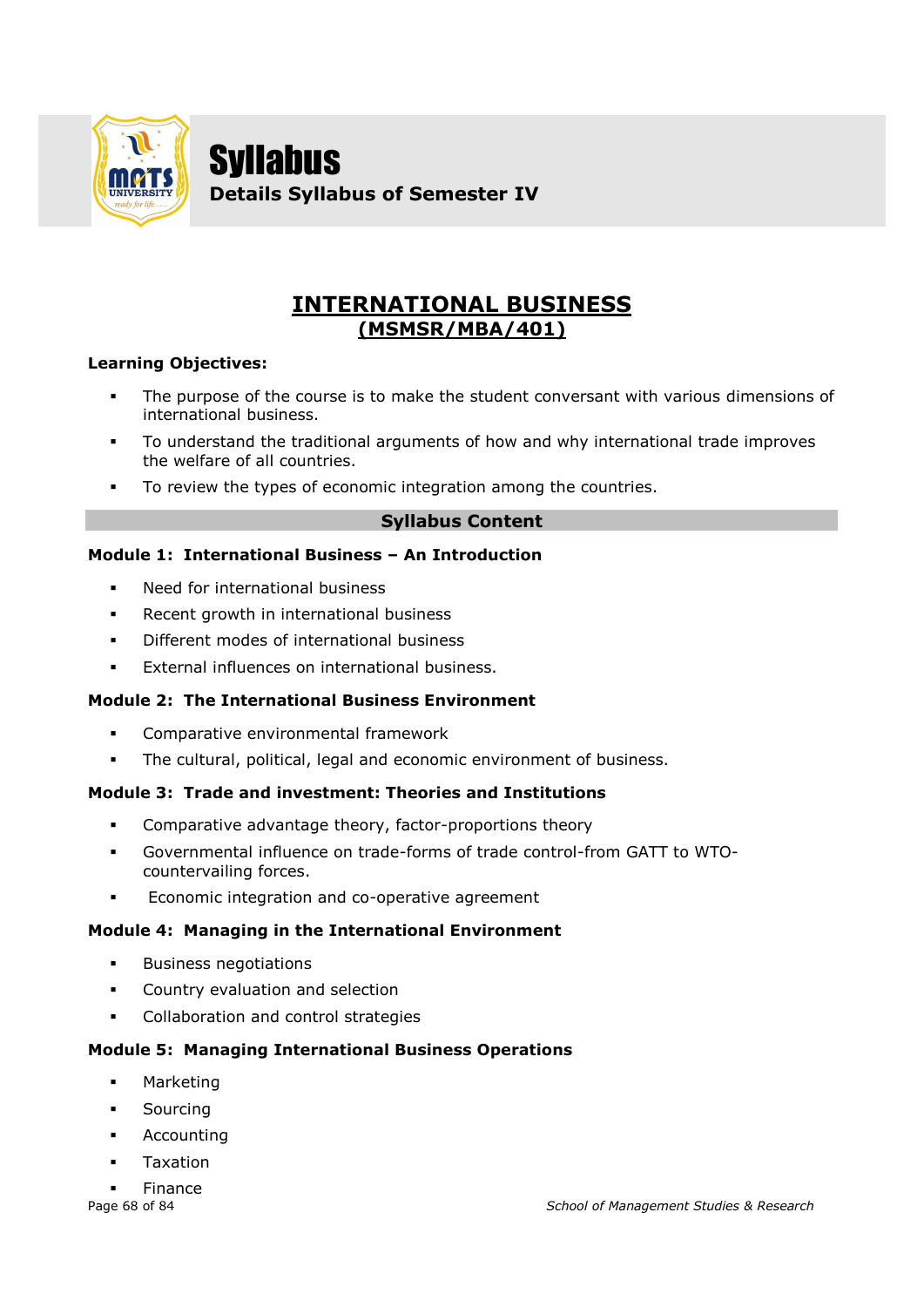▪ HRM

## **Text Books:**

- 1. S. Sahajahan International Business McMillan Publication
- 2. K. Aswathapa International Business Tata McGraw Hill

## **Reference Books:**

- 1. P Subba Rao International Business Text & Cases Himalaya Publication
- 2. Charles W L Hill International Business Tata McGraw Hill
- 3. Robert J Carbaugh International Economics Thomson Asia Pte Ltd.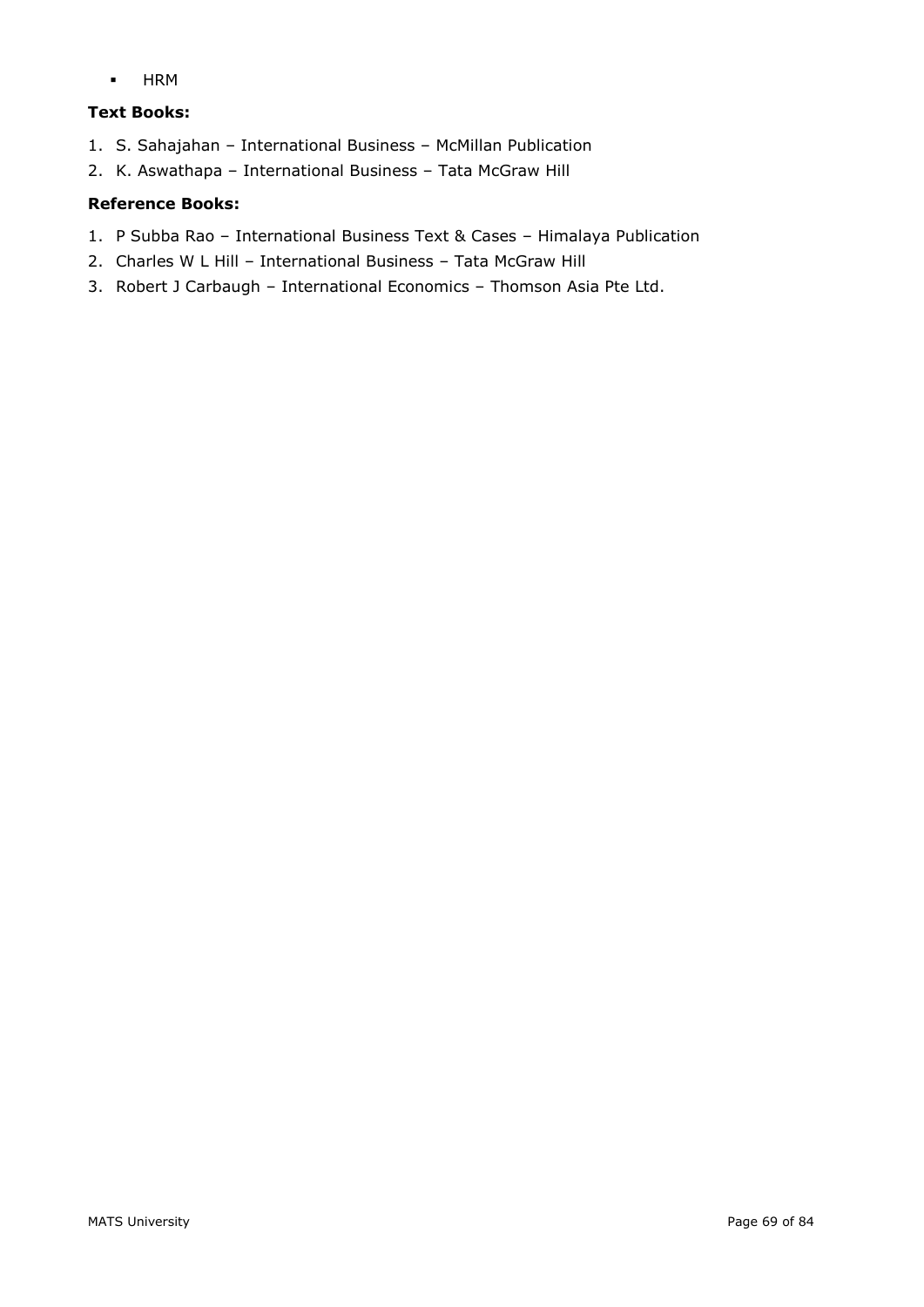# **CORPORATE GOVERNANCE (MSMSR/MBA/402)**

## **Learning Objective:**

▪ To develop understanding and encourage students to think analytically and critically on issues concerning Corporate Governance, Business Ethics and Social Responsibility.

## **Syllabus Content**

## **Module 1 Corporate Governance & Global issues of governance**

- Needs & Issues
- Corporate governance code
- **•** Transparency and disclosure
- Role of auditors
- Board of directors and shareholders
- Accounting and regulatory framework
- Corporate scams
- Committees in India and abroad.
- **•** The theory of the Firm revisited: toward a Behavioral Corporate Governance Theory
- **The study of different Managerial Behaviors, their impact on strategy, innovation**
- **•** Performance and Corporate Governance
- **Corporate Governance Model**
- **•** Corporate Governance strategy

## **Module 2 Issues and Problems**

- **•** Issues and Problems of Corporate Governance in Emerging Economies
- Theoretical problems and practical aspects of Corporate Governance

### **Module 3 Corporate Social Responsibility**

- Social responsibility of a business firm
- Response of Indian firms towards corporate social responsibility
- Basic systems of Corporate Governance
- **EXECT:** Shareholder theory versus Stakeholder theory
- Agency theory and Social responsibility of the company
- Cognitive conflicts
- Share holder's engagement by Social Responsible Investors and investor relations
- Corporate Responsibility, shareholder value, stakeholder and sustainable value

### **Module 4 Organizational architecture of corporate boards**

- Organizational architecture of corporate boards
- One tier and two tier model
- Role for committees and managers compensation
- Quantitative and qualitative methods of monitoring performance of Corporate Governance
- Interest conflicts and the role played by internal mechanism (Board and Stock Options) interest conflicts and the role played by minority, majority, employee and institutional shareholders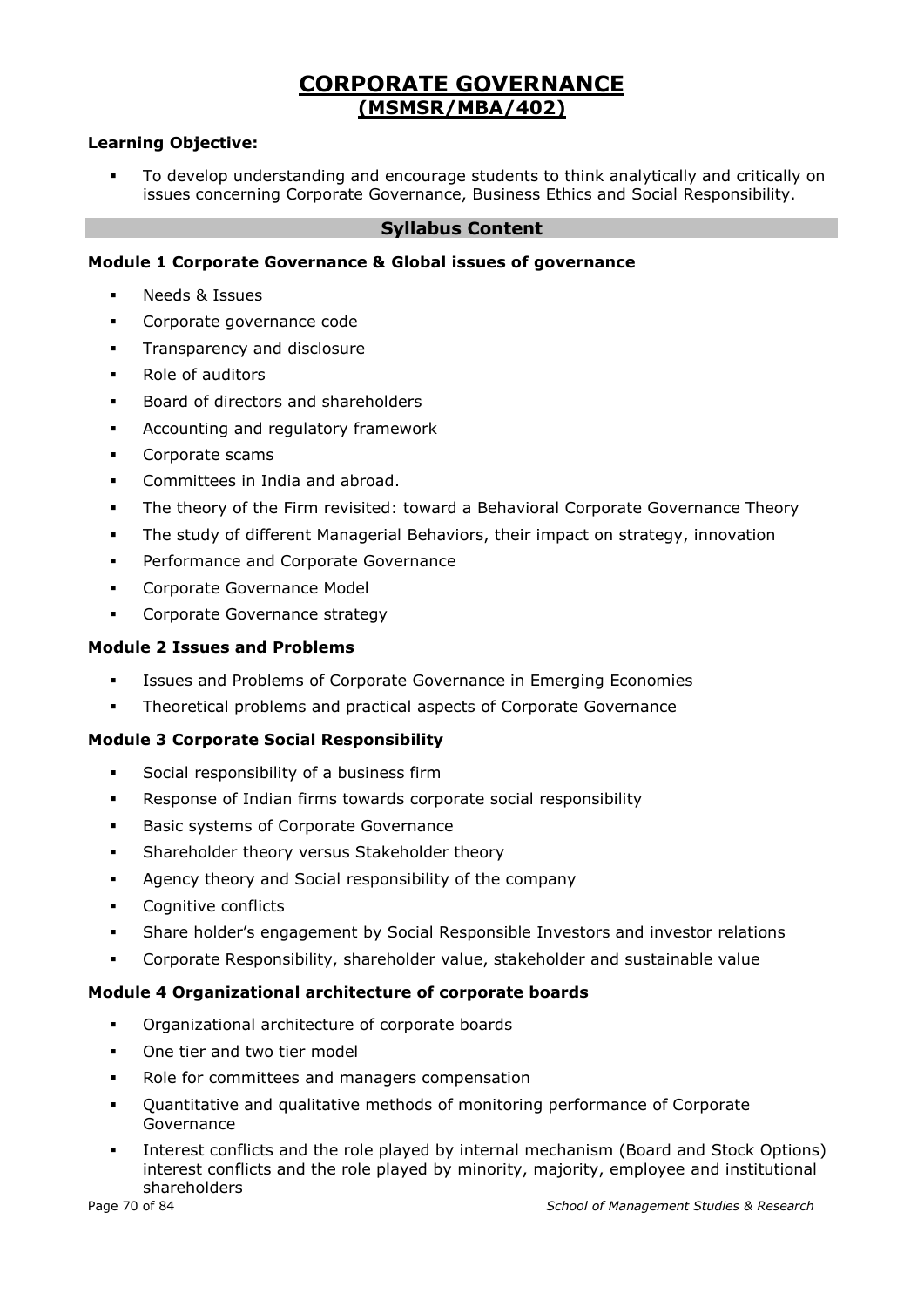## **Module 5 E-Governance**

- **•** E-Governance Model
- E-Governance Mechanism Strategy and implementation factor map into Corporate Governance
- Break-down model in E-Governance
- **•** E-Governance Congestion

## **Text Books:**

- 1. Robert A.G. Monks and Nell Minow, Corporate Governance, 3rd Edition.
- 2. John. L. Colley Jr. (etal), Corporate Governance, 1st Edition.
- 3. Fernando A.C. (2006) Corporate Governance, 1/e: Principles, Policies and Practices

## **Reference Books:**

- 1. Velasquez (2002)-Business Ethics-Concepts and Cases, Prentice Hall, 5th edition.
- 2. Baxi C.V. and Prasad Ajit (2005): Corporate Social Responsibility, Excel Books.
- 3. [Kenneth A Kim,](http://www.pearson.ch/autor/16149/Kenneth-A-Kim.aspx) [John R. Nofsinger\(](http://www.pearson.ch/autor/16150/John-R-Nofsinger.aspx)2007) Corporate Governance : International Edition, Prentice Hall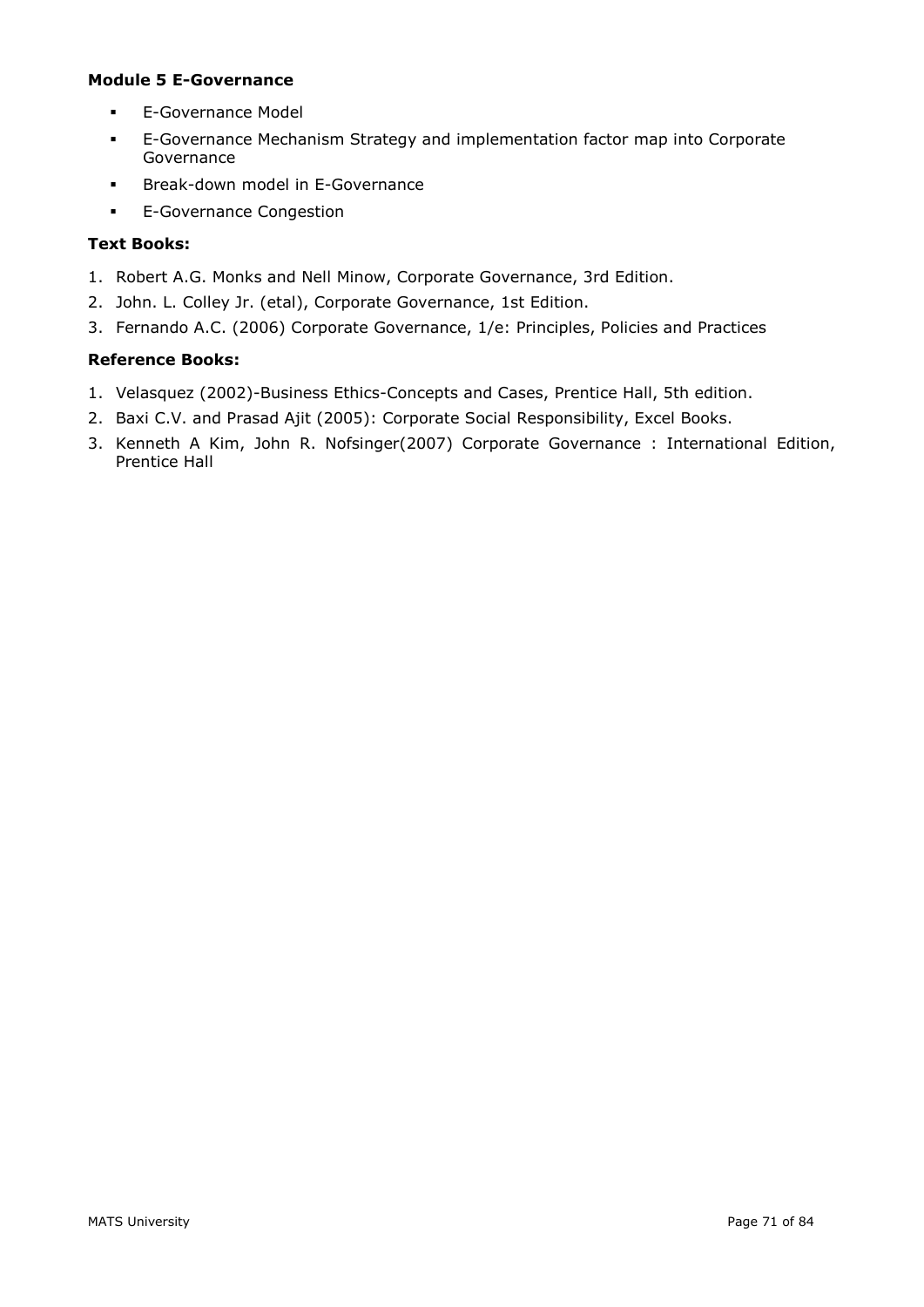## **DIGITAL MARKETING (MSMSR/MBA/403)**

**Learning Objectives**: This course is designed to develop an understanding of Internet Marketing and to provide an overview of social media marketing in the digital age.

## **Syllabus Content**

## **MODULE:1 Introduction to Internet age and marketing**

- marketing in an information-intensive environment,
- Overview of digital marketing
- Implications of the Internet age for marketing
- Mobile Marketing, E-mail marketing & how it builds your internet marketing and your online presence.
- Data mining in marketing

## **MODULE: II Improving marketing productivity in the Internet Age**

- product innovation in the Internet age
- Reintermediation and disintermediation in the internet age
- Pricing in the internet age
- Advertising in the internet age,
- sales and customer and customer service in the internet age, building meaningful relationships through dialogue .

## **MODULE: III Introduction to Social Media Marketing**

- Defining social media marketing
- Use of social media for word of mouth communication
- Copywriting for the web ,social media and mobiles.

## **MODUL: IV Social media marketing strategy**:

- Building social media strategy;
- Tools for social media strategy (Corporate blogs, twitter, facebook, linkedin etc.)
- Using multimedia for grabbing attention in a crowded marketplace (Using multimedia)

### • Basics of : 1. Digital unlocking by Google and 2. Facebook Blueprint.

### **MODULE: V Social Media Metrics**

- Understanding the effectiveness of social media marketing,
- Introduction to social media dashboards.
- Linking social media marketing with R&D and HR
- Social media in Product Development and innovation
- social media in talent acquisition and development.

### **Text Books:**

1. Jagdish N. Sheth, Abdolreza Eshghi, Balaji C. Krishnan: Internet Marketing, Harcourt College Publishers, 2001

2. Dave Chaffey, Richard Mayer, Kevin Johnston: Internet marketing: strategy, implementation and practice, Financial Times Prentice Hall, 2000

### **Reference Books:**

1. Barry Silverstein: Business to business Internet marketing: seven proven strategies for, Jim Hoskins Publishers

2.Tom Vassos: Strategic Internet marketing , - Que Publishers, 1996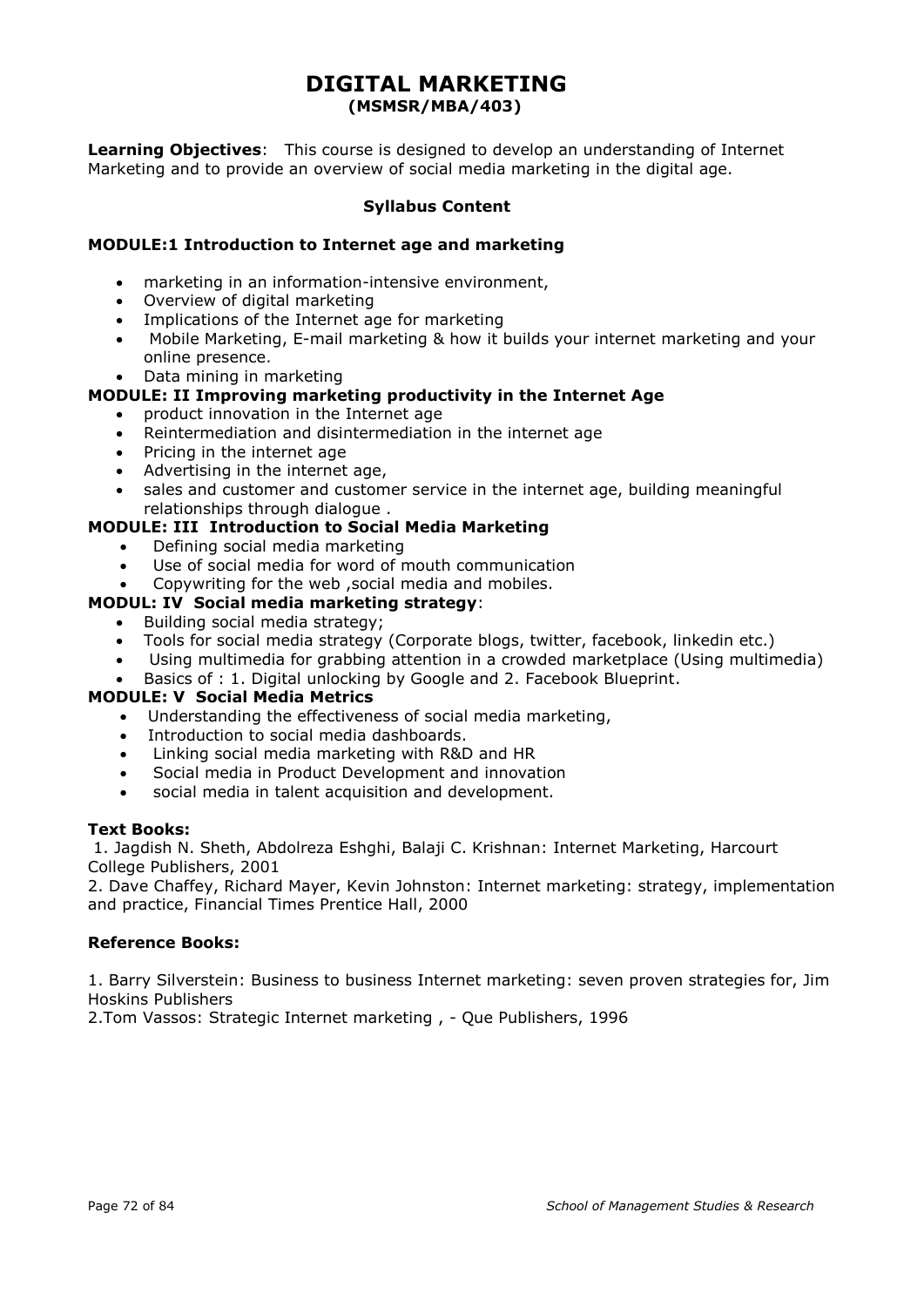## **SALES & DISTRIBUTION MANAGEMENT (MSMSR/MBA/404)**

#### **Learning Objectives:**

▪ Understand the Sales Management functions- planning, Staffing, Training, Directing and controlling in detail, which will help the individuals to apply the same in real life situations.

### **Syllabus Content**

#### **Module-1: Introduction to Sales Management**

- Sales Management: Its Nature, Rewards, and Responsibilities
- Social, Ethical and Legal Responsibilities of sales Personnel

#### **Module-2: Planning the Sales Team's Efforts**

- The Market- Driven Sales Organizations
- **Forecasting Market Demand and Sales Budgets**
- Design and Size of Sales Territories
- Sales Objectives and Quotas

#### **Module-3 Staffing and Training**

- Recruitment, Selection and Placement
- Management of Sales Training and Development
- Contents of the Sales Training program: Sales and the Selling Process

#### **Module-4 Directing and Controlling**

- Motivating Sales People
- Leading the Team
- Analysis of Sales and Marketing
- Evaluation of Salespeople's Performance

#### **Module-5: Marketing Channels**

- Channel Design and Implementation
- **•** Channel Flows and Efficiency Analysis
- Channel Structure and Membership Issues
- Gap Analysis
- Vertical Integration
- Channel Management and performance Measurement

#### **Text Books:**

1. Sales Management, Teamwork, Leadership and Technology: (6th Edition) Futrell Charles M.

- 1. Sales Management Still, Cundiff, Govoni
- 2. Sales Management: Decisions, Strategies. And Cases ( 5th Edition): Still, Cundiff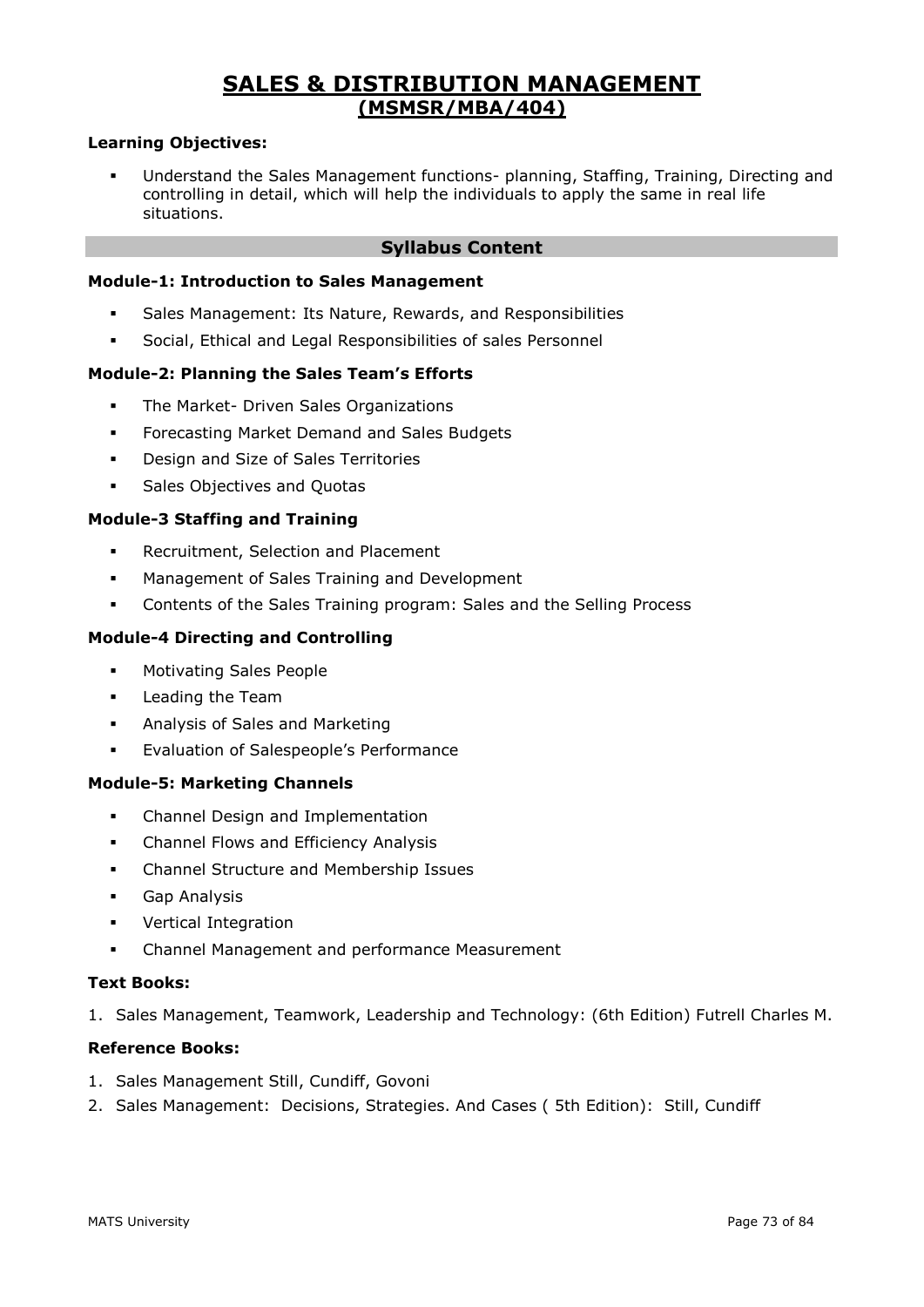# **Financial Engineering and Investment Management (MSMSR/MBA/405(F)**

#### **Course Objective:**

Financial engineering is application of engineering methods to financial economics. It helps a firm design and analyzes financial contracts to solve problems and exploit opportunities.

#### **Syllabus Content**

#### **Module 1 Introduction**

- **•** Introduction to Financial Engineering-Meaning
- **Scope And Need-Tools of Financial Engineering**
- **•** Financial Engineering and Financial Analysis
- **EXECT** Factors Contributing to the Growth of Financial Engineering
- **•** Financial Engineering Process

## **Module 2 Financial Products and Equities**

- Financial Product Development, Need, Direction, Design, Testing and Introduction.
- Recent Debt Market Innovations, Zero Coupon Securities, Repo and reverse Market, Junk Bonds, Fixed Vs Floating Rate, Equity and Equity Related Instruments, Equity Options, Warrants, Equity Distribution
- The Role of Equity in Corporate Capital Structure, hybrid Securities, Meaning, Need and Types of Securities

#### **Module 3 Financial Engineering Process and Strategies**

- **•** Financial Engineering Process and Strategies
- **Overview**
- Changing Face of Liquidity Management
- Asset Liability Management (ALM) in Banking Sector Hedging
- **•** Process of Hedging
- Risk Management Issues and Instruments
- Liquidity Risk Management
- Interest Rate Risk Management
- Currency Risk Management
- Role of GAP, Simulation, Duration Method and Value at Risk (VAR)

#### **Module 4 Corporate Restructure**

- Corporate Restructuring
- Mergers and De-mergers, Motives, Acquisitions, Takeover, LBO, Sources of Value in a Leveraged Buy Out
- Disinvestment Process, Motives and The role of Financial Engineer.

#### **Module 5 Globalization**

- Globalization
- International Capital Markets and Instruments
- Development of New Markets and Linkages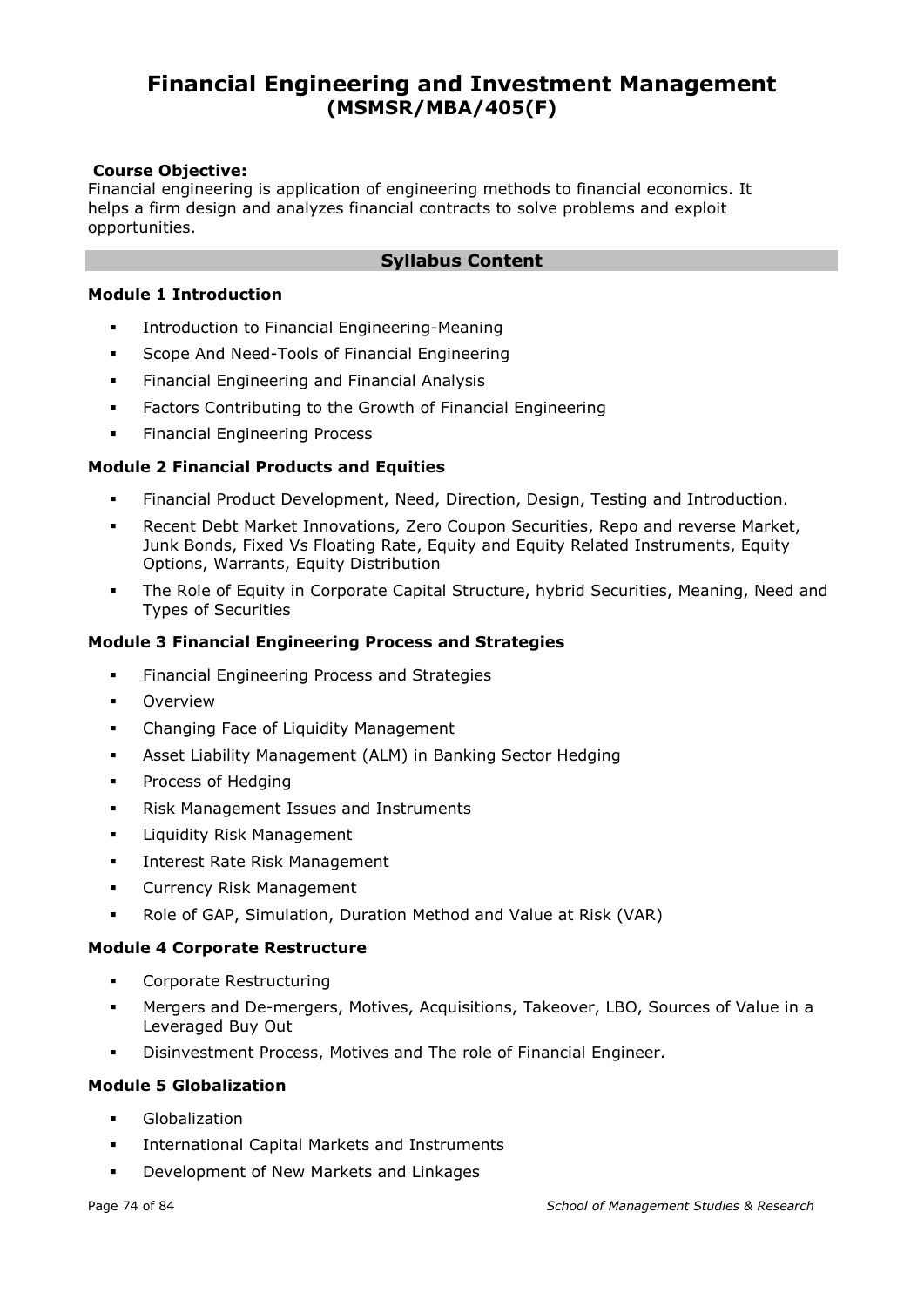- Recent Trends in Settlement and Clearing-Financing engineering and Monetary Policy
- Legal Protection Against Unfair Competition

## **Text Books:**

- 1. Financial Engineering a complete guide to financial innovation, John F. Marshall & Vipul K Bansal, Practice Hall of India Pvt. Ltd. New Delhi
- 2. Investment ZVI Bodie, Alex Kane, Alan J Mrcus & Pitabas MOhanty, The McGraw-Hill Companies

- 1. Capital Allocation Theory: The Study of Investment Decisions Gerald a. Fleisher, Appleton-Century-Crofts, Meredity corporation, New York
- 2. Financial Management Prasanna Chandra, Tata McGraw Hill.
	- 1.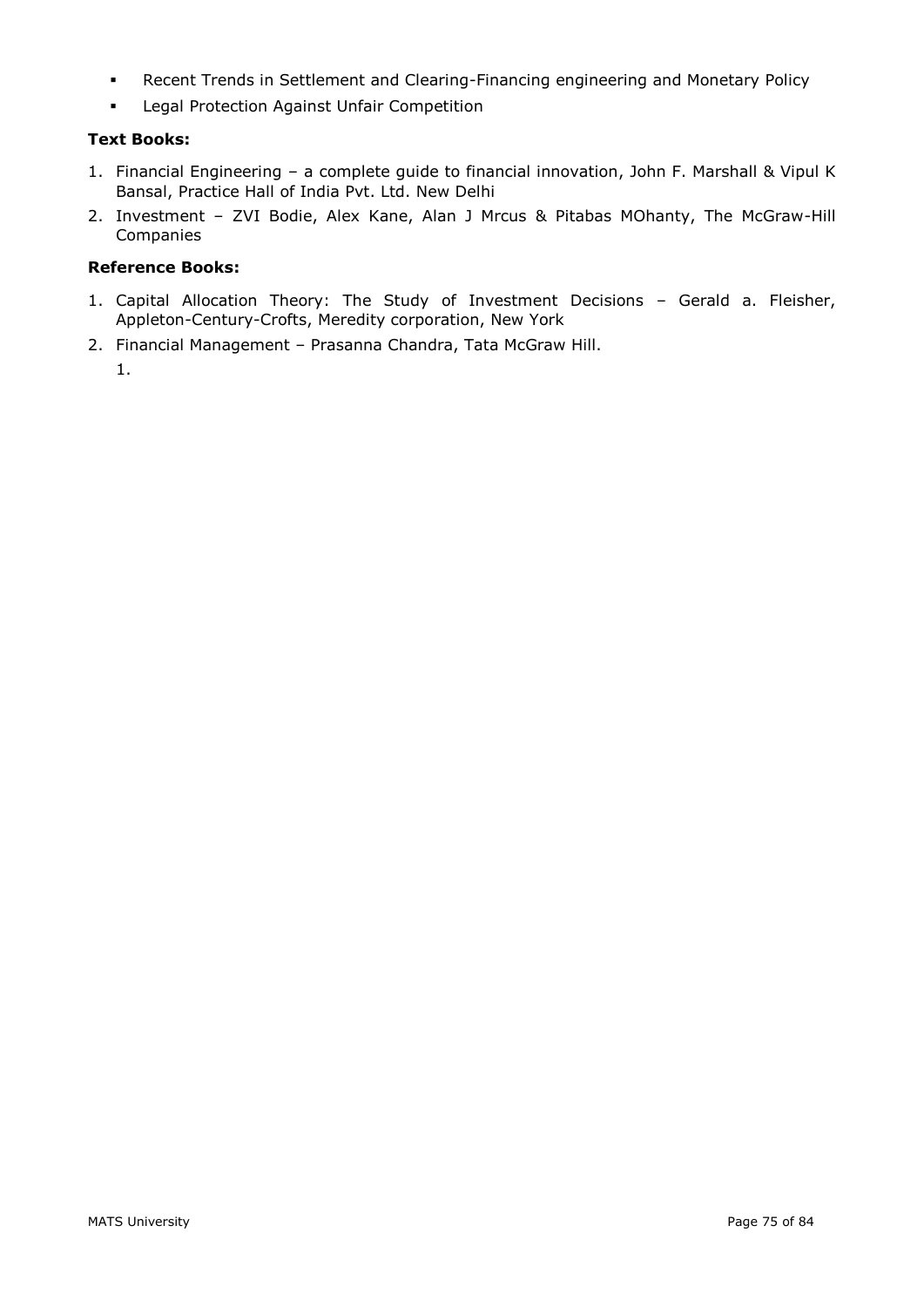## **Derivatives & Risk Management (MSMSR/MBA/406(F)**

#### **Learning Outcomes:**

• Ability to apply stock market basics to Indian Derivative market. Financial Derivatives are discussed in terms of their valuation, analysis & application for hedging, speculation & arbitrage. Students are appraised with the recent innovations in derivatives in India unlike other country.

## **Syllabus Contents**

#### **Module -1: Introduction to Cash & Derivative Market- An Overview**

- Basic Market Concepts & Mechanics of Cash Market,
- Various Indexes of the world & its computation,
- Meaning & types of Derivative Instruments, Forward,
- future, Option & swaps, Spot v/s Future Market,
- Growth of Derivative Markets in India-History &
- Background, ETM & OTC Markets, Types of Traders-
- Hedger, Arbitrageur & Speculation,
- Standardization of Derivative Contracts & other basic concepts.

#### **Module-II: Forward & Future Markets**

- Introduction, Mechanics of Forward & Future Market,
- Stock Futures & Stock Index Futures in India,
- Pricing of Forward & Future Markets-how to read quotes,
- Margins, Open interest positions etc. Cost of Carry
- Models & Basis-Cash Price v/s Future price, Trading
- Strategies-Index Arbitrage, hedging using futures,
- options and combination of both, Speculation,
- spreads etc & other advanced trading strategies.

#### **Modlue-III: Option Markets**

- Types of option markets, ITM, ATM & OTM, Intrinsic
- Value & Time Value, Factors affecting option pricing,
- European & American, Arbitrage restriction on option
- prices, Put-call parity relationship, Put call ratio &
- Open Interest in relation to the price and volume,<br>• liquidating options. Option Trading Strategies-
- liquidating options, Option Trading Strategies-
- Arbitrage, hedging & Speculation, Option Pricing
- Models-Black schools & Binomial Model, Option
- Calculator, VAR & Greek Letters.

#### **MODULE-IV: Innovations in Indian Derivative Market**

- Introduction to Currency Derivatives v/s OTC
- Derivatives-Foreign currency market & currency contracts in India,
- Purchasing power parity & covered interest Arbitrage,
- Currency Futures-Arbitrage,
- Hedging & Speculation, Introduction to Interest rate
- Derivatives in India, Bond Futures, T-bill market in
- India, Exchange traded interest rate future,
- Yield curve, term structure of interest rates, etc.,
- Currency & Interest rate Swaps.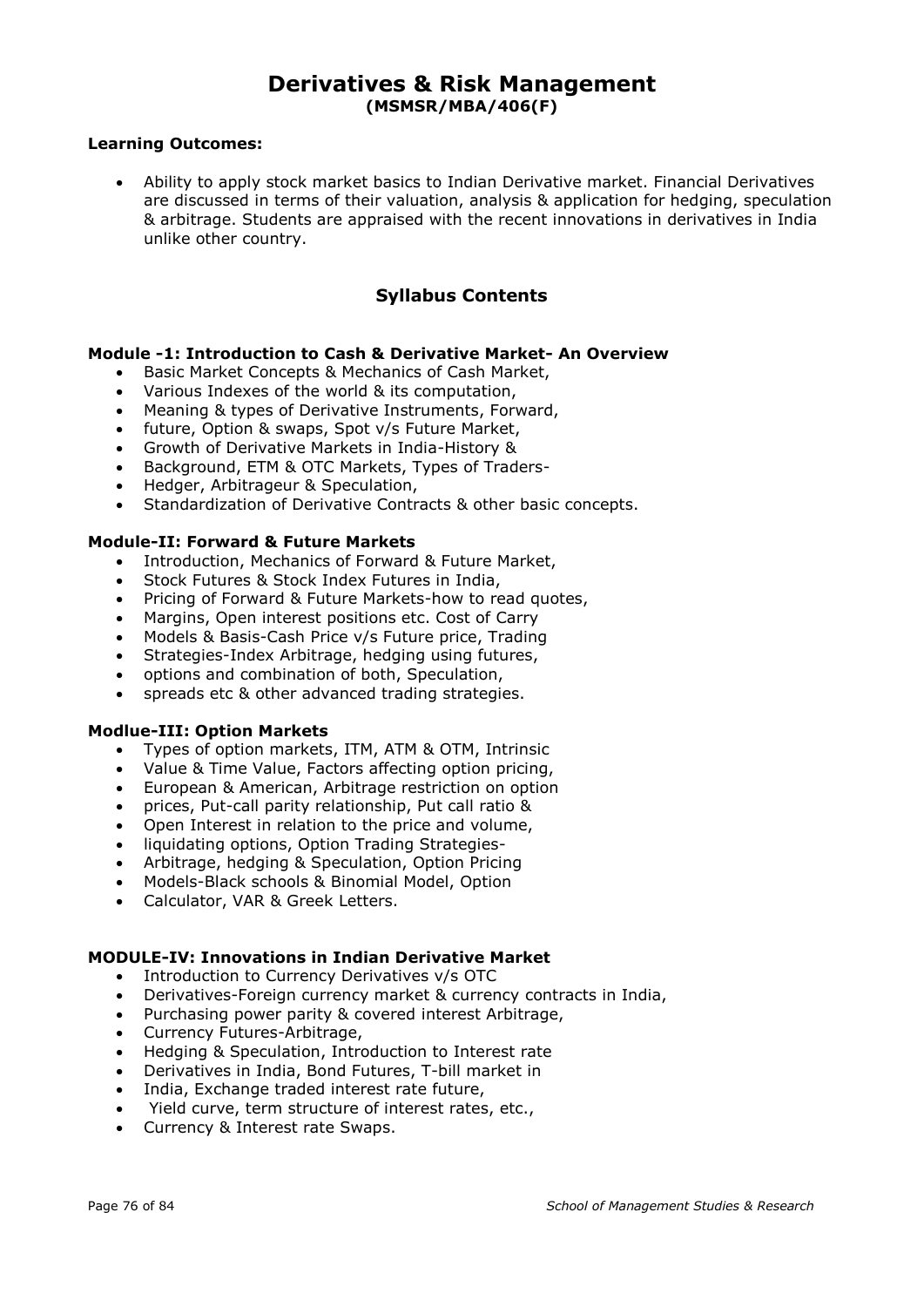## **MODULE-V: Contemporary Issues**

- Lessons from derivative trading, Accounting &
- Taxation of Futures & Options, Exotic Options,
- Futures Options & Interest Rate Options, Weather
- Derivatives, Energy & Crude Derivatives,
- Estate Derivatives, Derivative Mishaps & Learning, Volatile Market strategies.

#### Text Books

- 1. Vohra & Bagri, Futures and Options, Tata McGraw Hill, Latest Edition
- 2. Patwari & Bhargava, Options and Futures: An Indian Perspective, Jaico Publishing House, Latest Edition

- 1. Varma, Derivatives & Risk Management, Tata McGraw hill, Latest Edition
- 2. George E. Rejda, Principles of Risk Management & Insurance, Pearson Education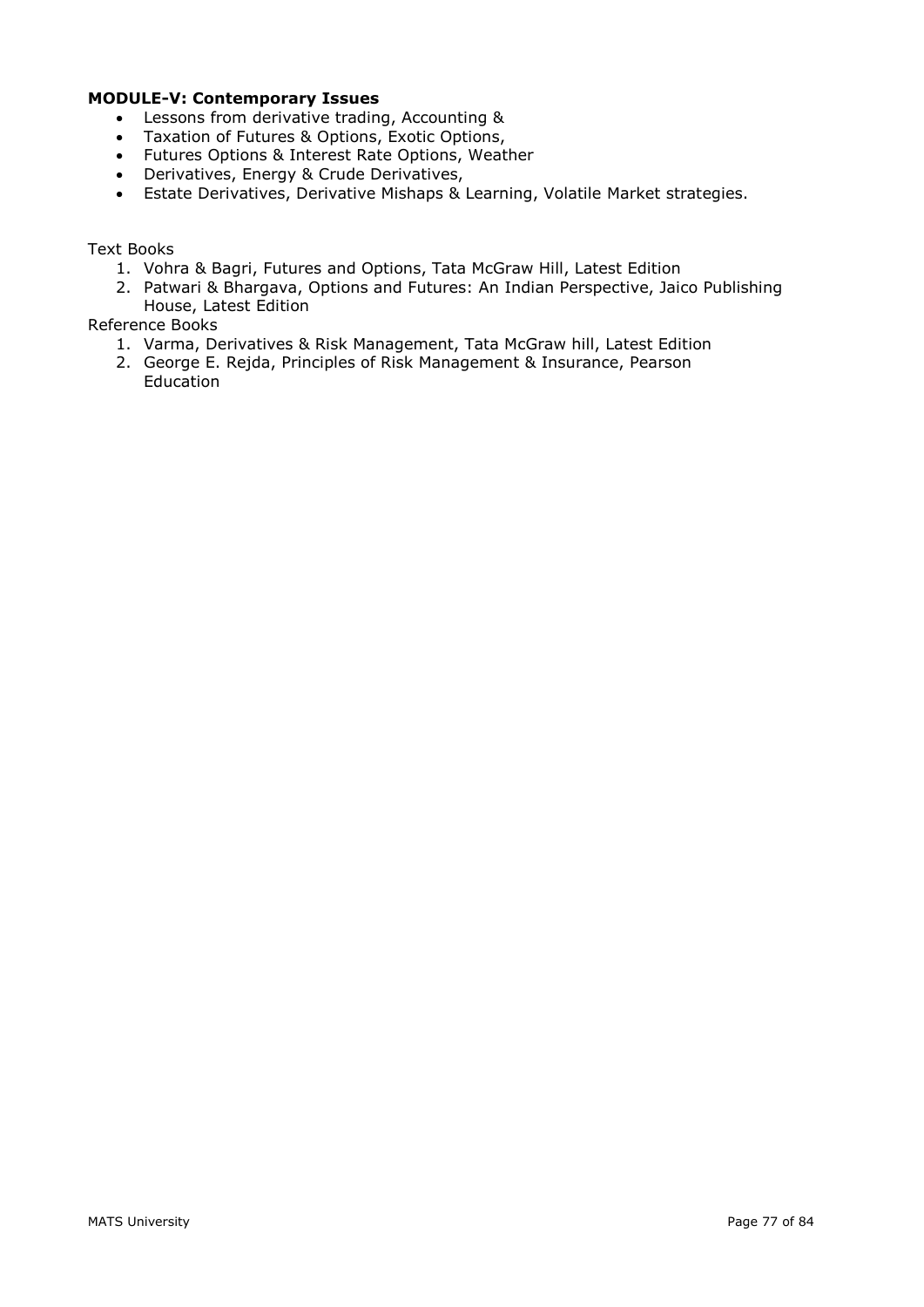## **INTERNATIONAL FINANCIAL MANAGEMENT (MSMSR/MBA/407(F)**

#### **Learning Objectives:**

To disseminate information on fundamental financial problems associated with MNC's & the concepts & tools relevant for solving the problems. Most of the concepts covered are currently in use by the firms globally.

## **Syllabus Content**

#### **Module 1: Introduction to Multinational Financial Management**

- **•** The Rise of Multinational Corporation
- **•** The Process of Overseas Expansion
- Multinational Financial Management

#### **Module 2: The Foreign Exchange Market**

- Organization of the Foreign Exchange Market
- The Spot Market
- The Forward Market
- Determination of Exchange rates
- **Currency Futures**
- **•** Currency Options
- **■** Meaning of Exchange Rate Risk
- **•** Types of Exchange Rate Risk
- **■** Measurement of Exchange Rate Risk

#### **Module 3: Parity Conditions in International Finance & Currency forecasting**

- Arbitrage & the Law of one price
- **•** Purchasing Power Parity
- The International Fisher Effect
- Interest Rate Parity Theory
- The Relationship between the Forward Rate and the Future Spot Rate

#### **Module 4: Managing Risks**

Exchange rate risk management

- Measurement & Management of Transaction Exposure
- Measurement & Management of Translation Exposure
- Measurement & Management of Economic Exposure

#### **Module 5: Multinational working capital management & corporate strategy**

(a) Multinational working capital management

- Financing techniques in international trade
- Current asset management
- **•** Short term financing
- Multinational financial system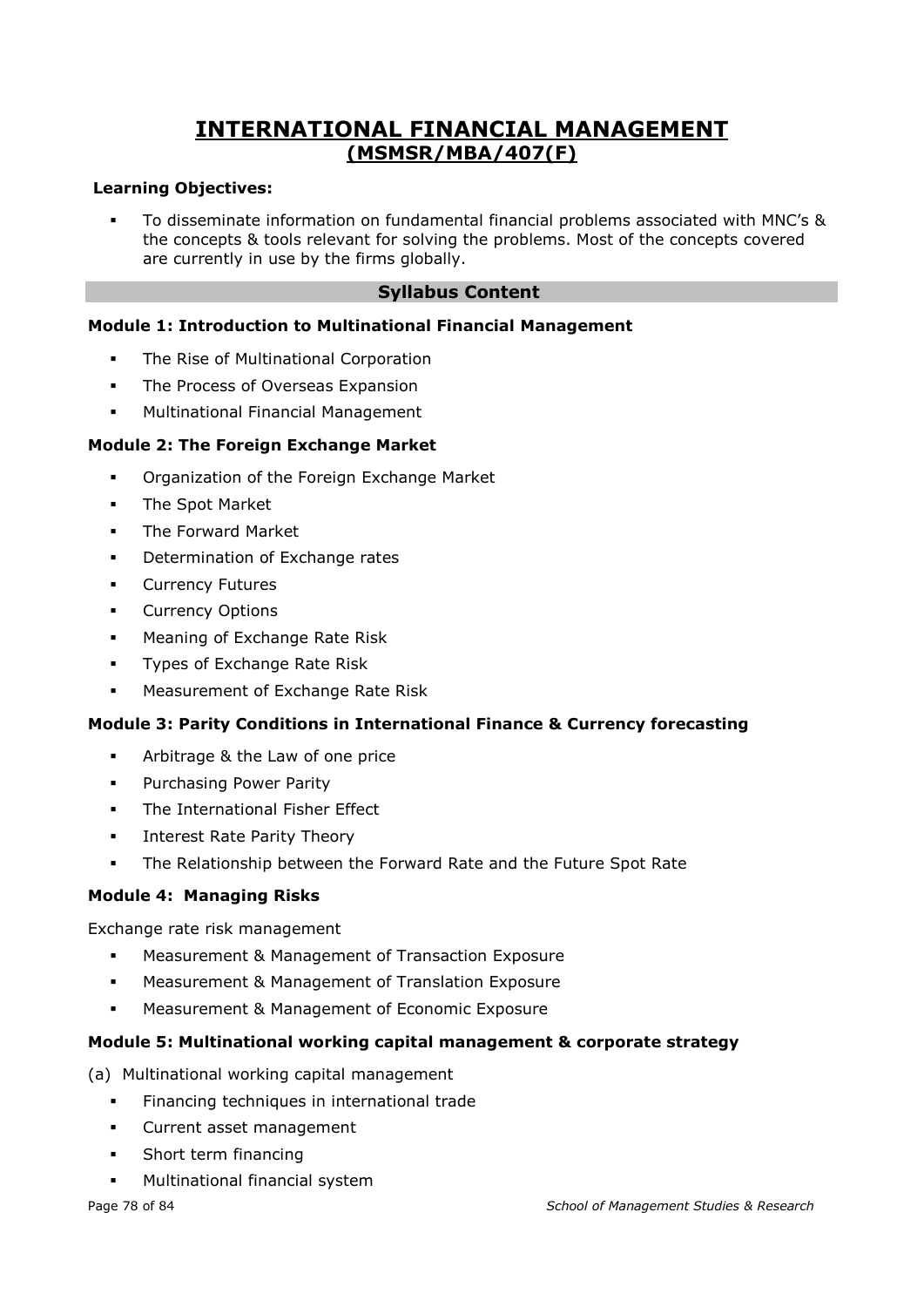(b) Corporate Strategy & FDI

- Theory & Strategy of MNC's
- Designing a global expansion strategy

### **Text Books:**

- 1. International Financial Management By Avadhani A. V.
- 2. International Financial Management By Machiraju H. R.

- 1. Multinational Financial Management by Alan C. Shapiro.
- 2. International Trade and Export Management By Cherunilans Francis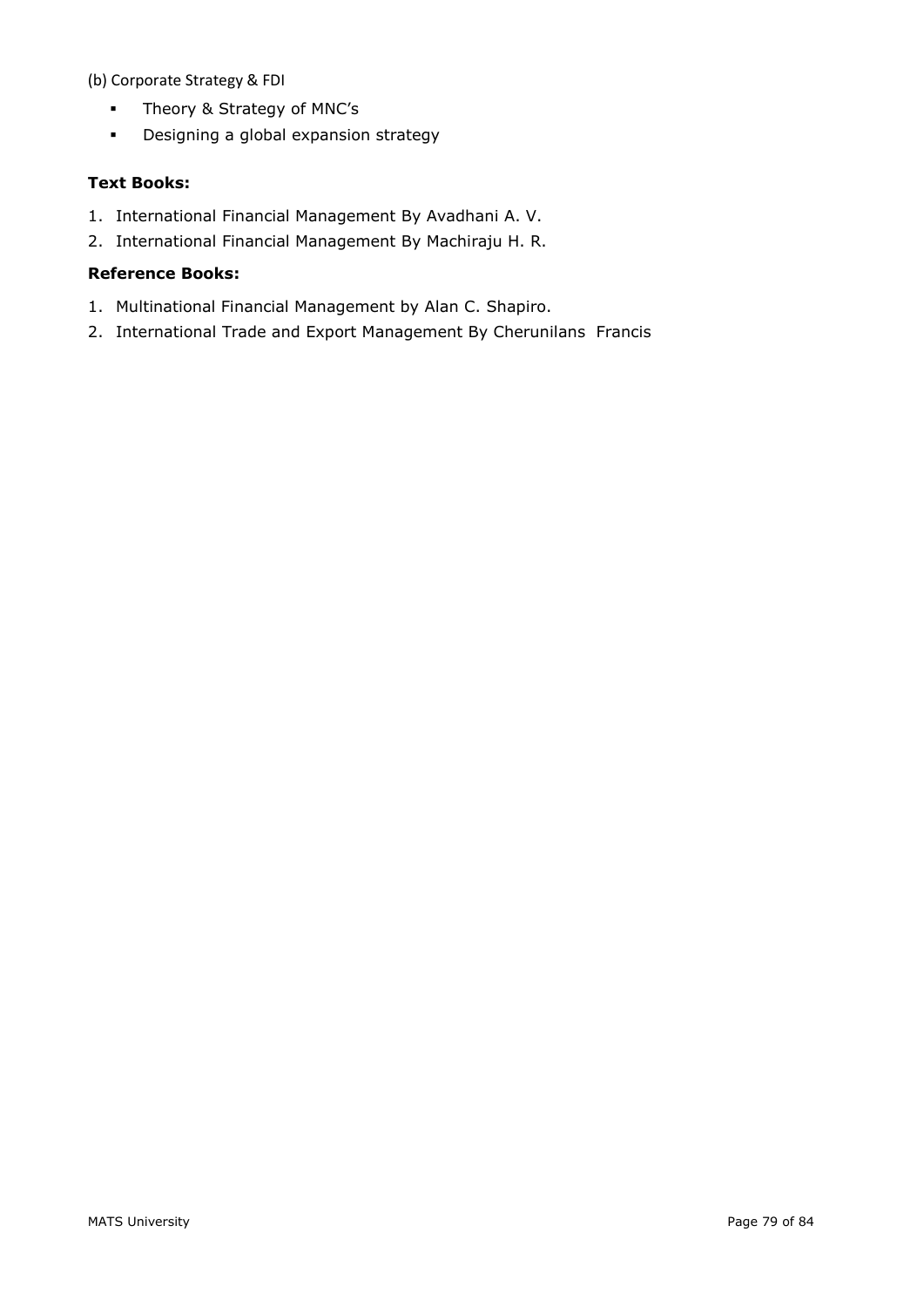# **LABOUR LAW**

## **(MSMSR/MBA/405(H)**

## **Learning Objective:**

The course aims to provide in-depth study of labor relations and labor legislations

## **Syllabus Content**

### **Module-1: Regulations of Trade Unions, Collective bargaining & unfair labour practices**

- **·** Trade unions Act 1926
- Judicial Definition of statutory definition of Trade Union.
- Registration of Trade Union
- Collective bargaining, Unfair labour practice & victimization

#### **Module – 2 : Regulation of Industrial Disputes**

- Industrial Dispute Act 1947
- **•** Instruments of Economic coercion
- Managements preogatice during pendency of proceedings.

#### **Module – 3: Acts**

- Workmen Compensation Act 1923
- ESI Act 1948, Payment of wages Act 1936
- **■** Minimum wage Act 1948

#### **Module – 4: Acts**

- Factories Act 1948
- Payment of Gratuity Act 1972, Employees Provident fund Act 1952

#### **Module 5 – Acts**

- **•** The industrial employment standing order
- **Employees discipline, Code of discipline,**
- Types and methods of grievance handling
- Labour policy an analysis, Impact of Technology

#### **Text Books:**

- 1. Industrial Relations & Labour laws by SC Shrivastava
- 2. Industrial Relation & Labour laws by DP Jain

- 1. Labour Welfare, Trade Unionism & Industrial Relations By Punekar, Deodhar & Shankaran
- 2. Aspects of Labour Welfare & Social Security A. M. Sharma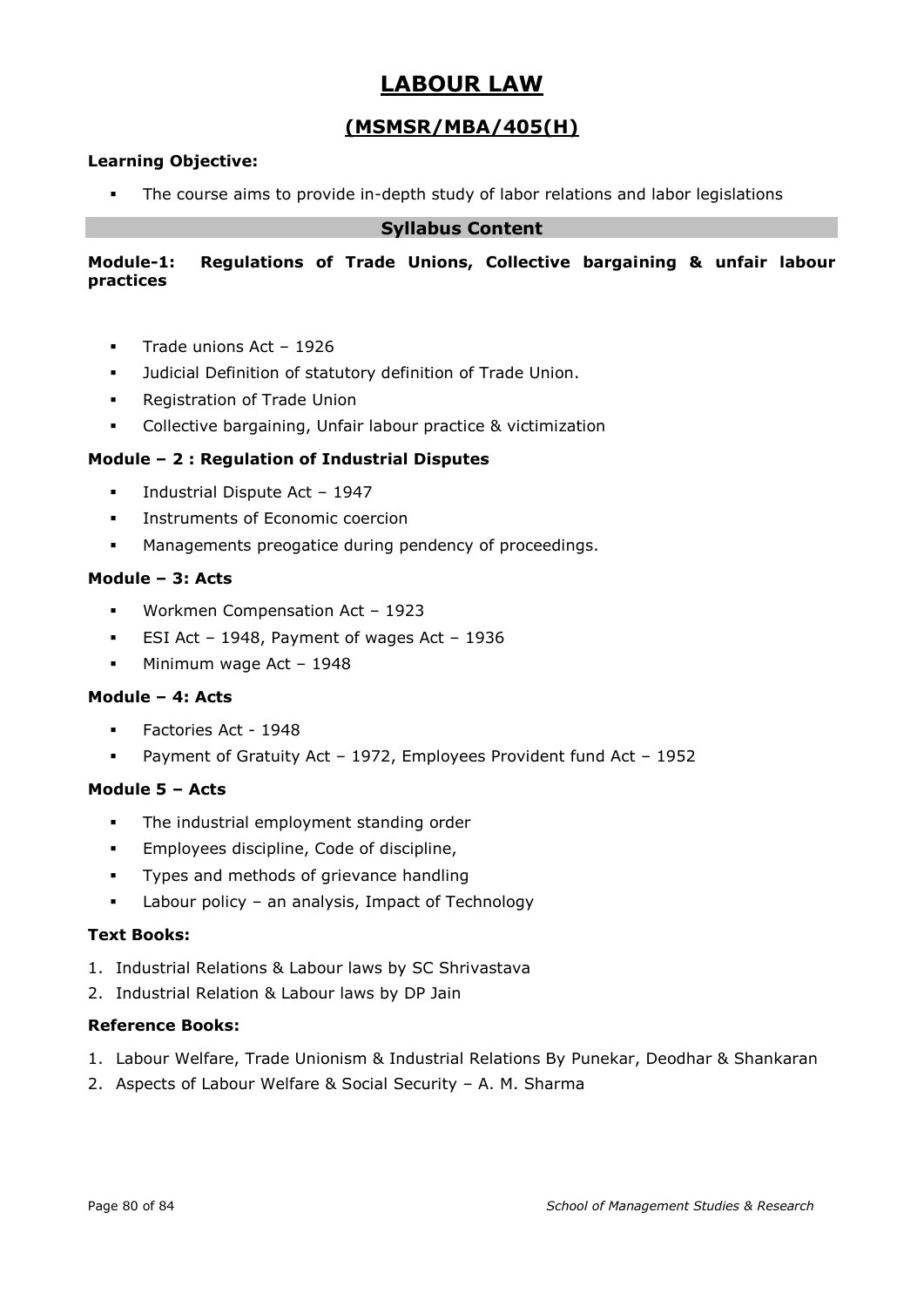## **ORGANIZATIONAL CULTURE & CHANGE DEVLOPMENT (OCCD) (MSMSR/MBA/406(H)**

#### **Learning Outcomes:**

The course aims at preparing the students to understand the importance of Culture in Organisation, Prepare the students to understand organizational change and development

### **Syllabus Content**

## **Module 1: Culture**

- The nature of organizational culture
- Cultures' role in organization- cultures with in organizations: one or many
- Creating and maintaining culture
- How is organizational culture created
- **•** Transmitting the culture
- Changing organizational culture

#### **Module 2: Organisational change: Part I**

- Determining factors of organizational change, objectives and goals
- Different variety of changes
- Internal and external changes-planned and unplanned and forces for change.
- Response to changes-positive, negative and neutral. Their implications
- **•** The progress of change-some basic issue

#### **Module 3: Organisational change: Part II**

- Target of organizational change, what is changed
- Readiness for change, when will organizational change occur
- Resistance to change- will organizational change be accepted
- Individual and organizational barriers to change

#### **Module 4: Organisational change: Part III**

- Overcoming resistance to change
- Managing organizational change
- Approaches to change- individual counseling and therapy, influence of peer group, sensitivity training, group therapy, feedback, systematic change, technological, valuecentered and structural approaches
- Lewis three step model, action research model, growth model by garner

#### **Module 5: Organisational development**

- What is OD, objectives, goals and characteristics
- OD vs. management development
- OD process and approaches
- Blake and Moutons' approach and Abad's model for OD programme
- OD interventions-major techniques- sensitivity training, team building, survey feedback, grid training, management by objectives, quality of work life programme, humanizing the work place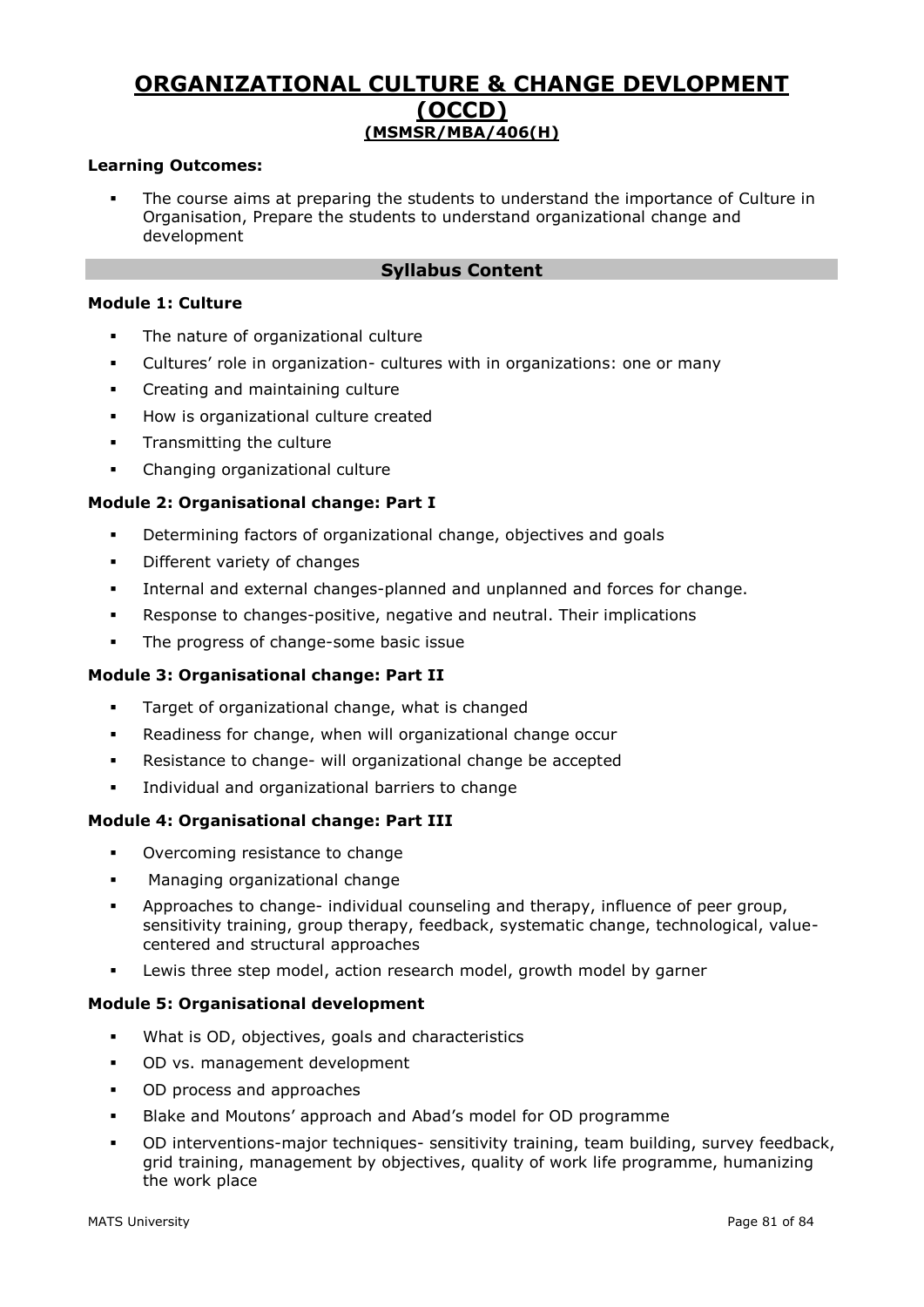- 1. Organisational Behavior by Fred Lufthansa
- 2. Behavior in Organizations-Jerald Greenberg and Robert Baron
- 3. Organisation Behavior by Stephen P Robbins
- 4. OB by V S P Rao and Narayanan
- 5. Change for Growth by Biswajeet Pattanayak, R S Dwivedi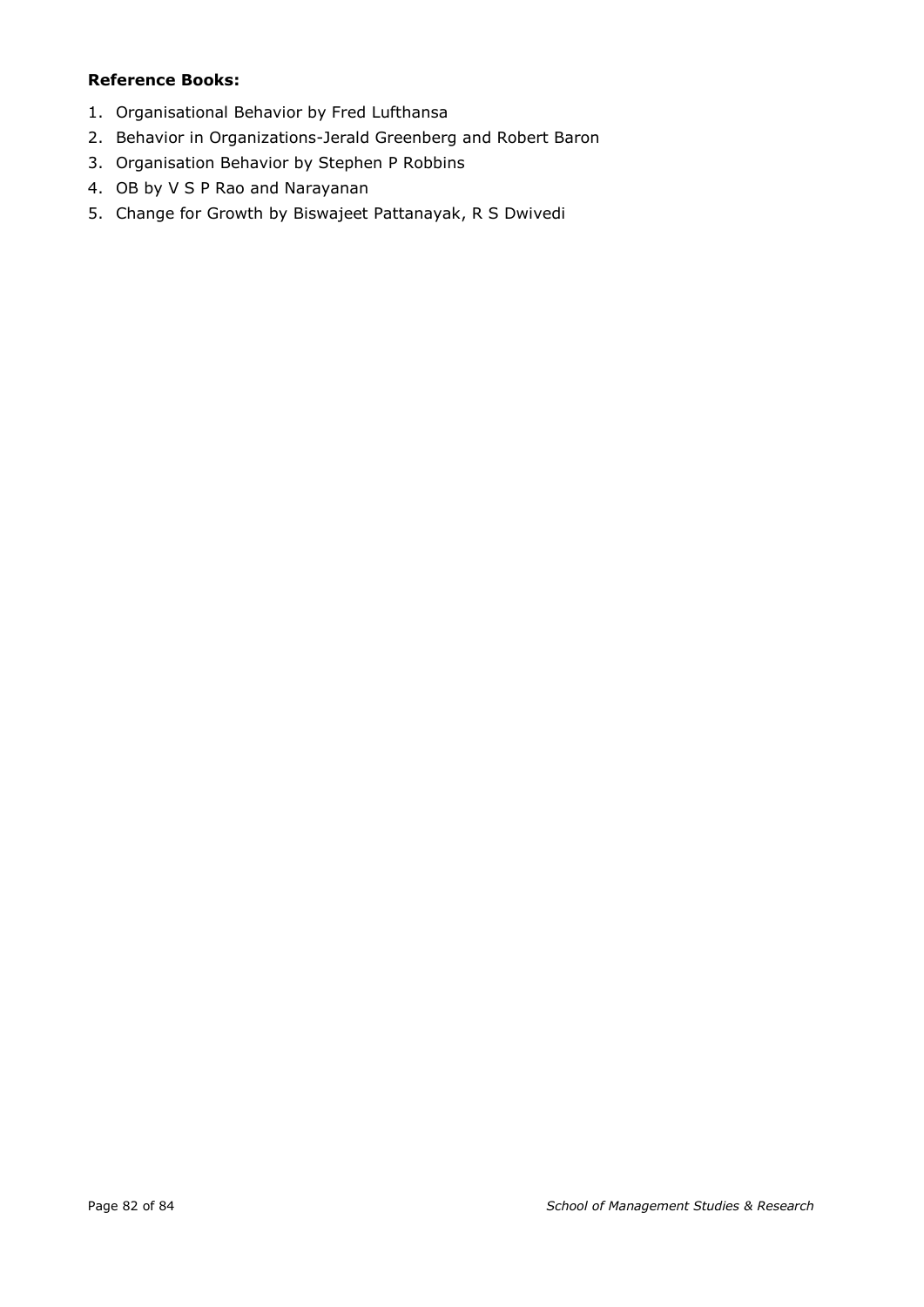## **HRD PRACTICES & INTERVENTION (MSMSR/MBA/407H)**

#### **Learning Objectives:**

The course aims at preparing the students to understand the concept and practices of HRD & the importance and application pattern of HRD intervention in Corporate settings

#### **Syllabus Content**

#### **Module 1: An Overview**

- Overview of Human Resources
- **Historical Evolution**
- **■** Integrated HR-function
- HR-issues
- Corporate and HR-Environment, Strategy Environment, Strategic Management
- **HR Instruments**
- **HRM and Diversity Issues**
- **HR Planning at Enterprise Level**
- Need for Systematic planning
- **•** Planning Process
- Operating Environment-Internal and External
- **•** The manpower plan
- Job Description.

#### **Module 2: Recruitment and Selection**

- Strategic selection, Interpretation and Evaluation of Interview data,
- **Employee Induction Programme.**
- Performance Appraisal, measures of Appraisal, System Components Appraisal methods, Ethics of Appraisal, Problems and Issues.
- **•** Employee Training
- **•** Training Needs and objective setting
- Methods of Training
- Development and Development Needs
- **Human Resource Development**
- Development Process
- Change Management

#### **Module 3: Training Interventions**

- Training as an economic instrument achievements and challenges
- National initiatives: 1964 to the present day
- **•** The European scene, which way forward.
- **Education, intervention and work**
- Changes in attitudes to intervention and development
- Philosophies of intervention.
- What do we understand by learning
- Reinforcement theories